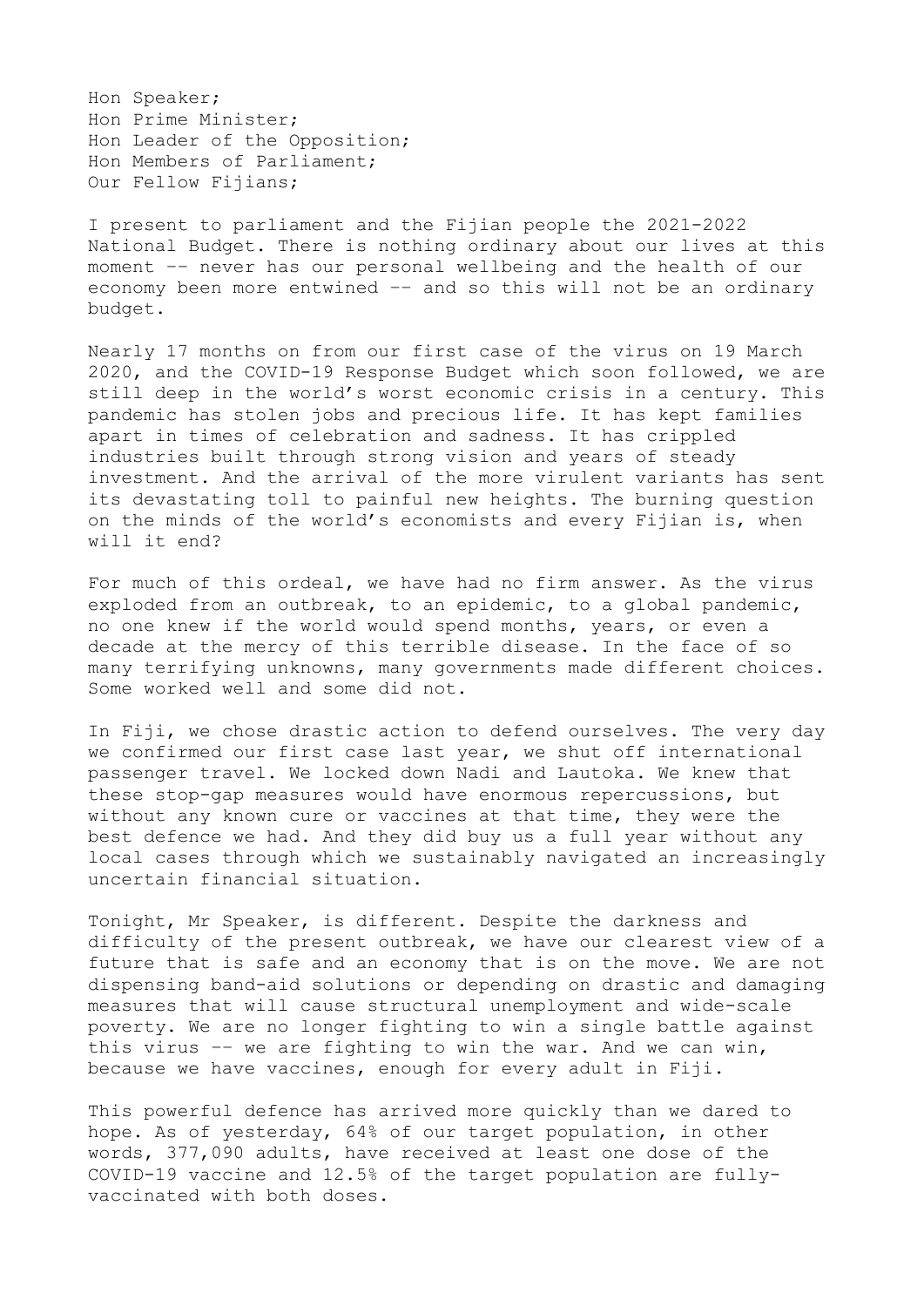We cannot take that progress for granted when less than 30% of the populations of other upper-middle-income countries, like Fiji, have received a vaccine dose. And when –– due to unjust issues of accessibility –– some wealthier nations administer more vaccines in a single day than other low income countries have administered since the start of the pandemic. And we thank India for our first large shipment, and then Australia and New Zealand for helping expedite our access to free vaccines for our people. Australian and New Zealand medical teams are now in the country as well, sharing their invaluable supplies, knowledge, skills and experience with us to save the lives of Fijians. We thank them for being such indispensable allies.

Mr Speaker, as you and many in this room know personally, vaccines are safe, they work remarkably well, and they are the key to reopening our economy at its full capacity. And we are pressing ahead quickly to vaccinate every eligible Fijian, which we view clearly as the most essential element to protect ourselves and pave the way to a sustainable and COVID-safe economy and way of life.

From March of 2020 until today, we have paid out more in direct, government-funded unemployment benefits than in all other years of Fijian history combined. Tonight, we are announcing a budgetary blueprint for the next financial year that keeps the helping hand of government open and extended to those who need it. And it prepares us for the possibilities of a post-pandemic future. This budget maintains financial prudence and socioeconomic stability. Above all, it is focused on securing Fiji's long-awaited comeback from this plague –– a recovery that depends entirely on the protection of every eligible Fijian through vaccines.

Mr Speaker, in Israel, in the United States of America, in the United Kingdom, in Europe, and across the developed world, vaccines have allowed people to safely move about freely out of their homes. Businesses are re-opening. Industries like travel and tourism are springing back to life. Financial markets are reigniting and COVID-driven unemployment is falling. That promise of progress is still a distant dream for many in the developing world, where there are still large pockets of unvaccinated populations. But it is not a distant dream for Fiji. It is a reality that awaits us as quickly as we can protect ourselves from the virus through vaccines and prepare our economy for renewal. Your Government will not sit idly by and wait for fate to control our destiny. We have a vision, through decisive action and leadership, we will see that vision realised, come what may.

Mr Speaker, we expect to have at least 80% of the 587,651 Fijians who make up our target population fully vaccinated by 31 October this year –– in other words, 470,121 adults. In a night full of numbers, this is the most important metric I will mention. Only when we achieve widespread immunity from the virus can we get back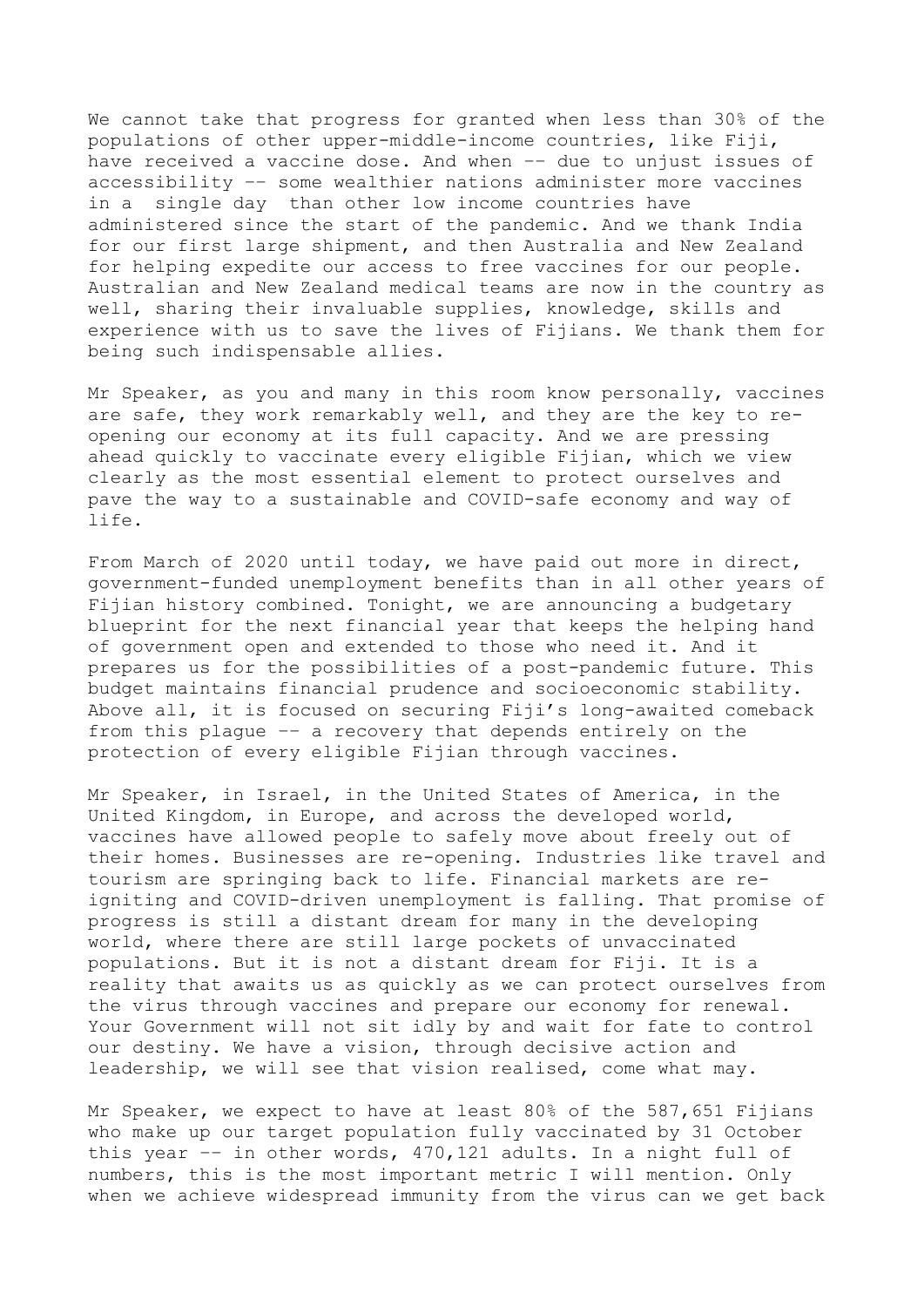to our normal way of life here at home and secure the chance to reopen to the world and have the world reopen to us. We can achieve that mission. With the full cooperation of all Fijians –– we most certainly will achieve it.

For us Fijians, vaccines are free. They are easy to access. And, as of last week, every employer and employee in Fiji must be vaccinated. No jabs, no jobs. That is more than a tagline –– it is the stark reality of the matter. Mandated or not, without vaccines, many Fijians won't have a job to go back to, because only vaccines can assure the full return of entire industries. Without vaccines, our schools will not open. Without vaccines we cannot mount an economic recovery. No jabs, no opportunities. No re-opening of stadiums, restaurants, or borders. No jabs, no tourism. No jabs, no national airline. No jabs, no chances to see our friends and families abroad. Without vaccines, we cannot gather and be together safely. No jabs, no precious time with neighbours and loved ones. Couples separated by closed borders will not reunite. Those grieving the loss of a loved one cannot find comfort in laying the departed to rest with the comfort of family. No jabs, no sports. No rugby tournaments, no volleyball matches in the park or in the village green, no unmasked runs along the seawall. No jabs, no future and no freedom to return to the lives we all miss so dearly.

The changes in the law that we have made create safe workplace environments and ensure that vulnerable members of society are protected. These laws do not breach any of the rights enshrined in the Fijian Constitution. Any good lawyer, with sophisticated knowledge of constitutional law can tell you that.

Mr Speaker, we are acting to protect everyone, not please everyone. And we can't rely on fence-sitters, lawyers or otherwise. Nor can we tolerate the lies of anti-vaxxers, many of whom reside overseas and can hide away behind the comfort of wealth and privilege. Those who question the safety and the legitimacy of vaccines are choosing ignorance over proven science and more than a century of experience with modern vaccines. And they are gambling with our health and our economy and squandering the potential of coming generations. Their unfounded fears, their superstitions, their politicking, and, in some cases, their deliberate lies threaten lives and the security and prosperity of every Fijian, and we will not hold our future hostage to their foolishness, opportunism, and utter lack of decisive leadership.

With vaccines, and with enough of us vaccinated, our future looks very different than today. The unemployed can be employed. Those most marginalised can again provide for their families. We can fill our hotels, open our schools, we can save lives and restore our way of life. We can do things as simple as have a neighbor over for dinner and things as necessary as re-open our borders and rebuild our economy. Government can revive streams of revenue that support social welfare, free education, unemployment benefits,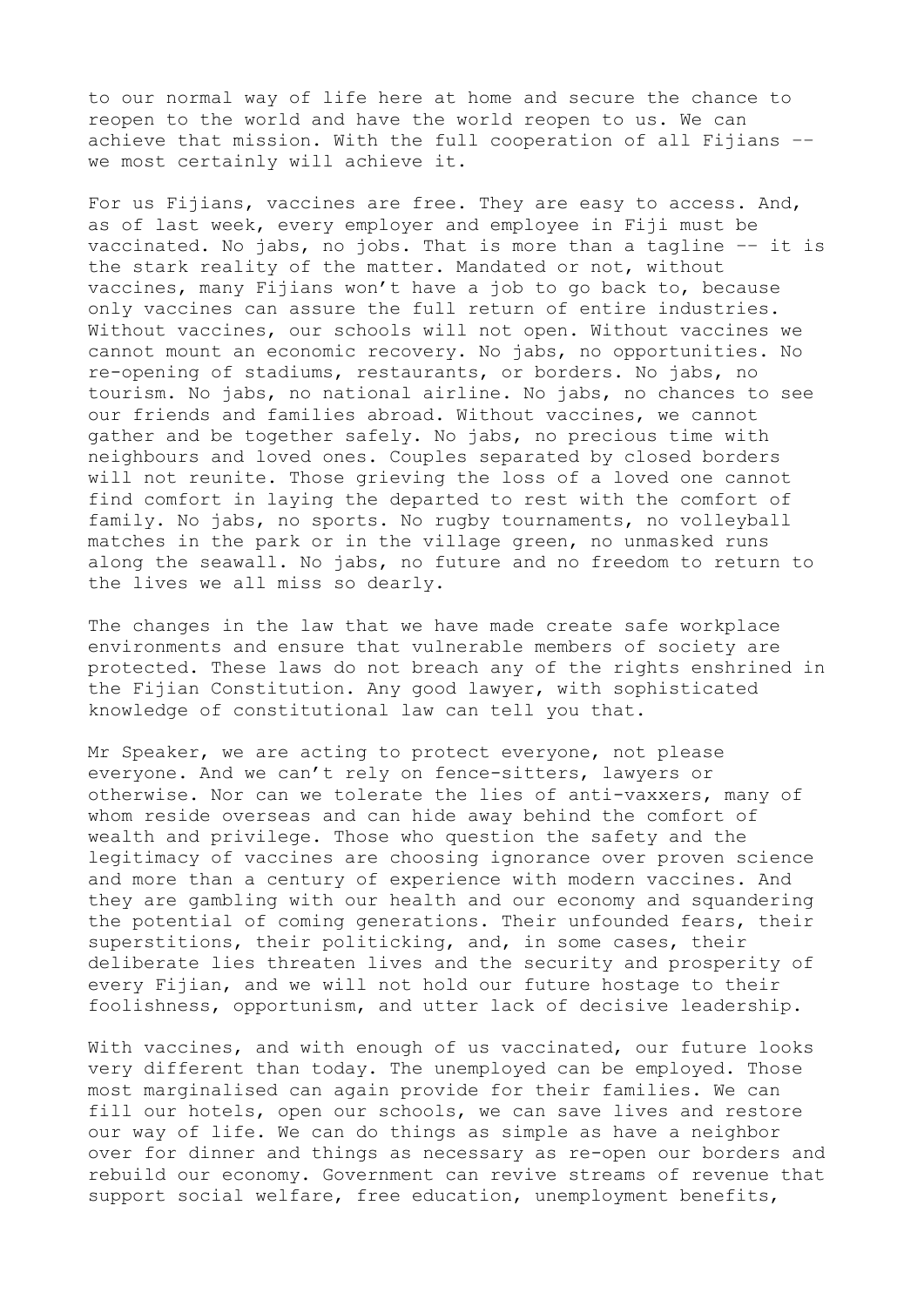civil service salaries, and other services that every one of us rely on. Without vaccines and the immunity they offer, we risk losing all of that –– we'll see massive drops in government revenue, massive cuts to government assistance and social welfare, and massive cuts to civil service salaries.

We thank those of you helping avert that future by coming out in full support of the vaccine and who have been vaccinated. We thank those of you wearing your masks, using the careFIJI contact tracing app we've developed, and operating in line with our other COVID-safe measures. You are the patriots this national moment of challenge demands.

We are well in line with our COVID-safe measures this evening. We are speaking with you from the Parliament where we are enforcing strict physical distancing. I am not wearing a mask so that I can be understood clearly. There is no audience in the chamber and many members of parliament are joining us virtually.

Our caution extends far beyond the walls of this August Parliament. We are equipping our frontliners with the tools they need to defend our people's lives and livelihoods against the devastating second wave of the COVID-19 virus. And we thank the doctors and nurses treating patients in our hospitals. We thank the police and military officers, and the relevant staff of government and statutory authorities, for enforcing our health protection measures. We thank the ambulance and government vehicle drivers who are transporting ill patients to care centres and health workers to the communities they serve. We thank the delivery teams –– in government and the private sector –– bringing groceries and household items to those in isolation and quarantine at home. This is a budget for these frontliners, and for all of the ordinary Fijians they are making such great sacrifices to protect.

With government revenues down, we have instituted a hiring freeze throughout the civil service. However, we have made exceptions for the Ministries of Health and Medical Services, and Communications, as well as the Police. We are in a public health crisis that depends on well-resourced health centres, clear communications, and the enforcement of the rule of law –– so we must ensure each of these arms of government are well-staffed and well-capable of defending us from the virus.

We also thank the private GPs who have opened their clinics to offer non-COVID medical care. We thank the employers who have kept staff in their jobs despite the downturn in business as well as those who have worked with us to re-open their doors in line with our COVID-safe measures, including the careFIJI QR code system. We thank companies, like Vodafone and Digicel that have helped us deliver unemployment benefits quickly to those in-need. This is also a budget for all businesses of all sizes –– and it is built on that same spirit of public-private sector collaboration.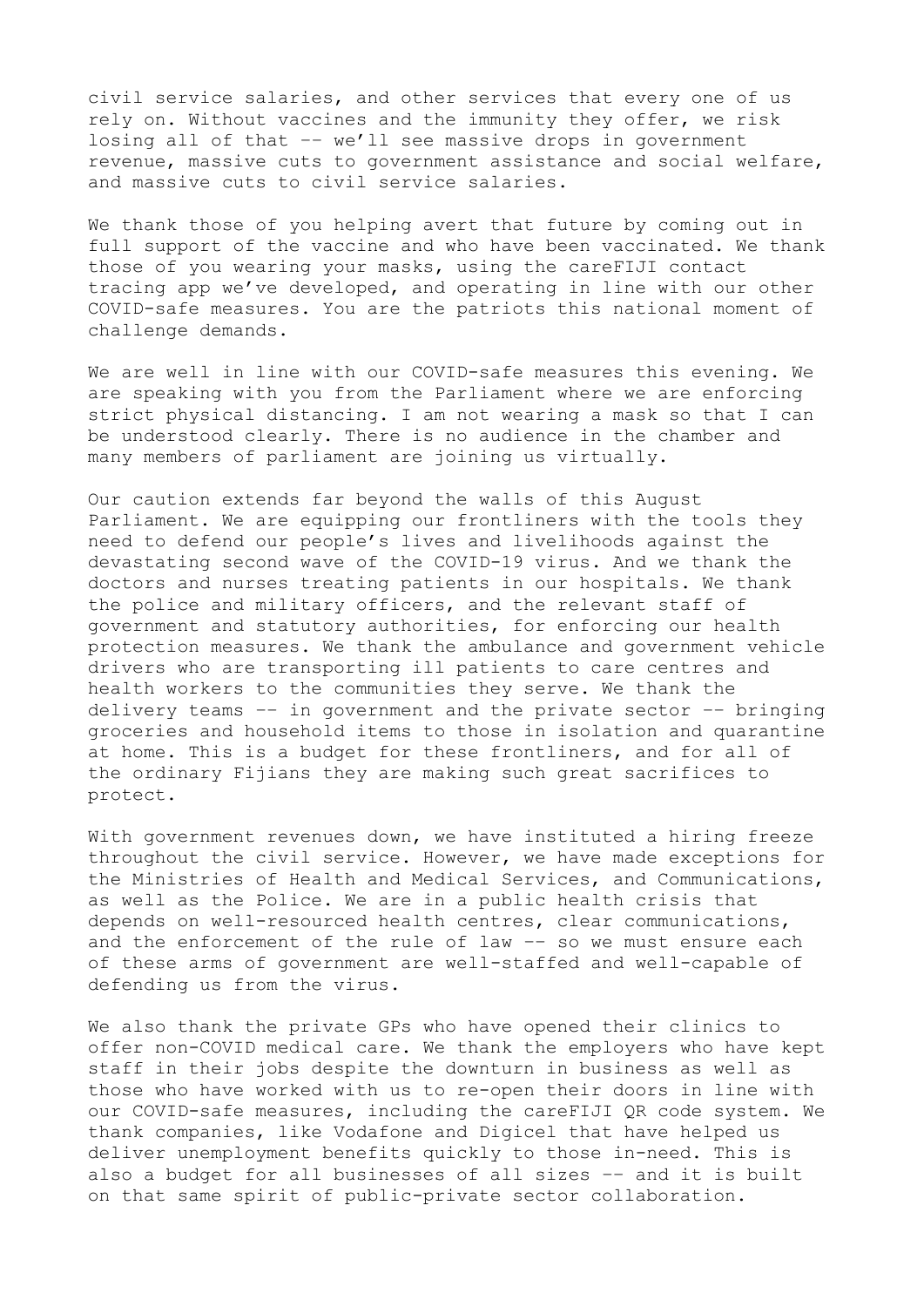Ultimately, that is how we will succeed –– together. But when we do and Fiji is open again, families are reunited, and planes start flying in tourists, our economy will not magically return to prepandemic levels of activity. That we must do ourselves, and I cannot sugar-coat the reality: We are closing out the most challenging economic period in Fijian history –– a COVID-driven, once-in-a-century contraction of 15.7 percent of our GDP. Tonight is about reclaiming what this pandemic has stolen, and this budget is built to achieve three objectives: One, we must protect ourselves from the virus. Vaccines give us that defence. Until we have vaccine-induced herd immunity, total adherence to our health measures must be maintained.

Two, we must continue to sustainably support those individuals and businesses, micro, small, medium and larger, who have been hardest hit by the pandemic. With government revenues gutted, it will demand every ounce of our compassion and creativity to make this crisis tolerable for as many Fijians for as long as we can. There are many new measures in this budget to spur job creation and lift the cost burden on farmers, market vendors, public service vehicle drivers, fishers, students, and other hard-working Fijians. And we are removing costly, inefficient, and outdated bureaucratic processes and regulations.

Three, we must continue to future-proof Fiji. That means strengthening our resilience to future pandemics and to the impacts of a warming planet, which are already upon us. We need tourism back, of course, but we need even more eggs in our economic basket as well. We have to further diversify our economic base to make us more resilient to adversities that will surely come in this century and more open to new opportunities –– including bluer and greener sources of employment for our people.

Guided by these objectives, this budget will do more than hold us over through the rest of the pandemic. It will empower us to reach our vaccine targets and join the nations that are rapidly innovating their way out of this crisis. Because, Mr Speaker, if we achieve our vaccine target by the 31 October deadline, we will be in an excellent position to not only welcome back visitors by the Christmas holiday, but to spend that Christmas together safely with our loved ones and friends here in Fiji, just as we always have.

Ahead of that goal, we are working behind the scenes to establish mutual recognition of vaccine protocols with countries such as Australia, New Zealand, Korea, Singapore, and the United States of America. We're not wasting time pondering the moral philosophy of only vaccinated people travelling –– we are considering every possible avenue that guarantees a swift recovery. And we are making progress, Mr Speaker. As you would know, that progress is not always achieved in the public arena, but more often behindthe-scenes. We are here to govern and serve, not be social media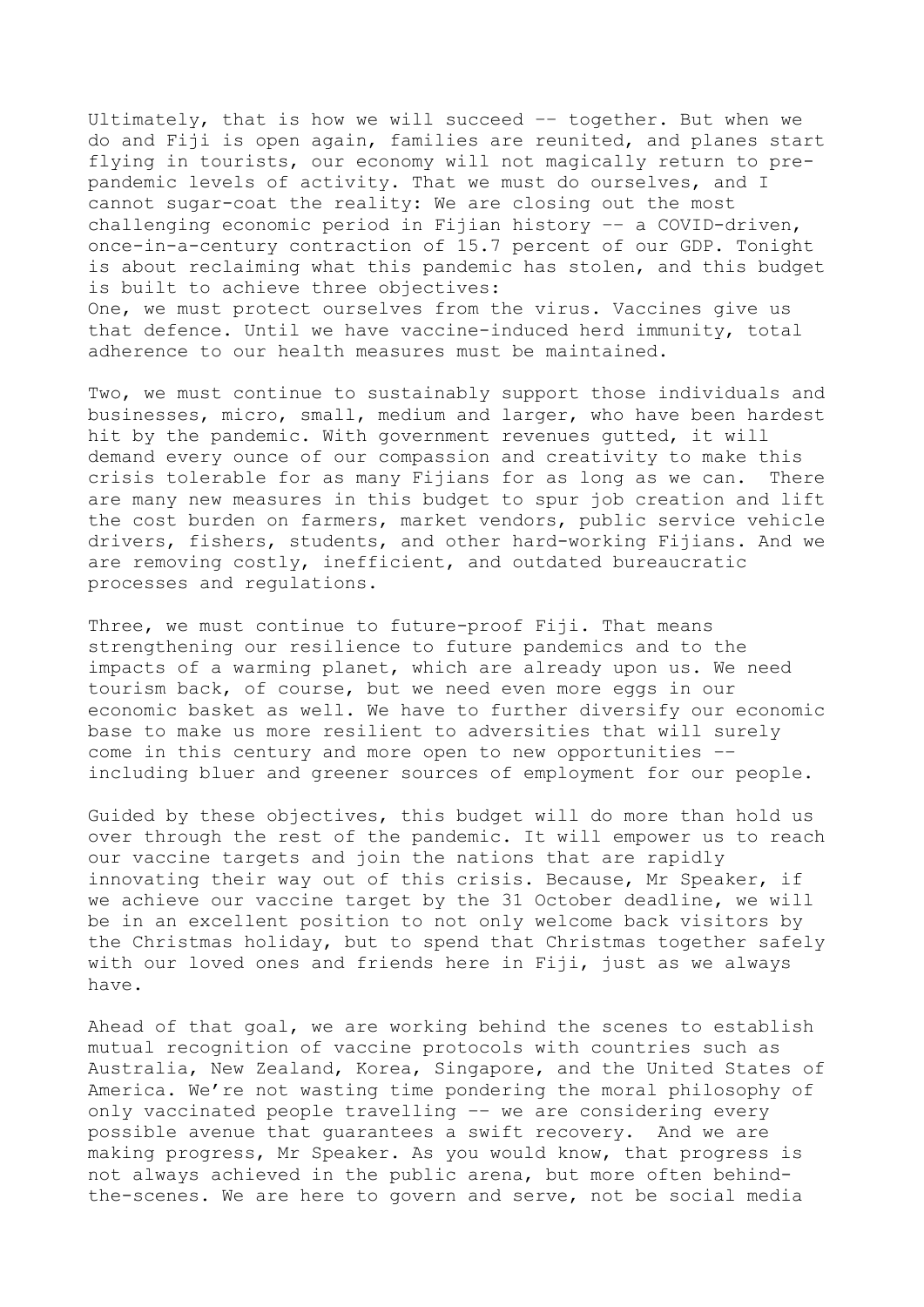celebrities who appear in the media or post on Facebook every few hours.

We are focused on the future. Because once the world reopens, tourists will have numerous choices. Every patch of paradise in the world will be competing for their share of the market. These visitors will be thinking about their wallets and their wellbeing. They will be price-sensitive, they will be health-sensitive, and the tourism markets that attract them will be the ones that implement the most coordinated national approach, from the package deals we offer to the protocols we enforce for health and safety.

But even as our tourism numbers make a comeback, it is generally accepted among industry experts and multilateral development agencies that it will take at least three years to bring our economy back to its robust pre-COVID state. Every day we delay our recovery makes the road ahead longer and steeper. But we don't just want to return to the Fiji of two years ago. We need more. We must charge through the window of opportunity that vaccines offer towards a resilient recovery, a recovery that strengthens us, a recovery that puts us on the road to long-term sustainable growth.

That journey demands an unshakeable focus on our ambition for the nation. When a compass is set towards a destination, no good captain expects the course to be straight or easy. There will be storms that can blow the ship off course. There will be days when the wind does not blow at all. But despite the adversity, despite the difficulty, a good captain keeps their course. We have a good captain, Fiji. The principles and the vision of our Hon Prime Minister have never shifted with the winds. We have shown the flexibility and the creativity to navigate storms and traverse rough waters, but our compass remains fixed on our destination. An inclusive Fiji, a fair Fiji, a financially strong and stable Fiji, a resilient Fiji, a Fiji where anyone, anywhere can rise as far as their ability and ambition can carry them.

Had we steered our economy at the whim of armchair experts on Facebook or shifted course toward the ever-changing positions of some politicians, that dream would have died long ago. That fearful, reactive thinking serves no one and leads nations nowhere. These trying times demand skillful maneuvering, they demand sophisticated decision-making, not the crass populism and haphazard –– even whimsical –– approach. Instead, this budget will have the same focus we have consistently had for more than a decade. It does not lose sight of our destination; it is not a fearful budget. It is bold, it is sustainable, it is as decisive as it is creative, and it leans on our ability to adapt and think outside the box–– which is something we know we can do. We are doing it already.

Throughout the pandemic, thousands of Fijians have re-invented themselves and their careers to provide for their families. Former hotel pastry chefs have opened home-based bakeries. Small garment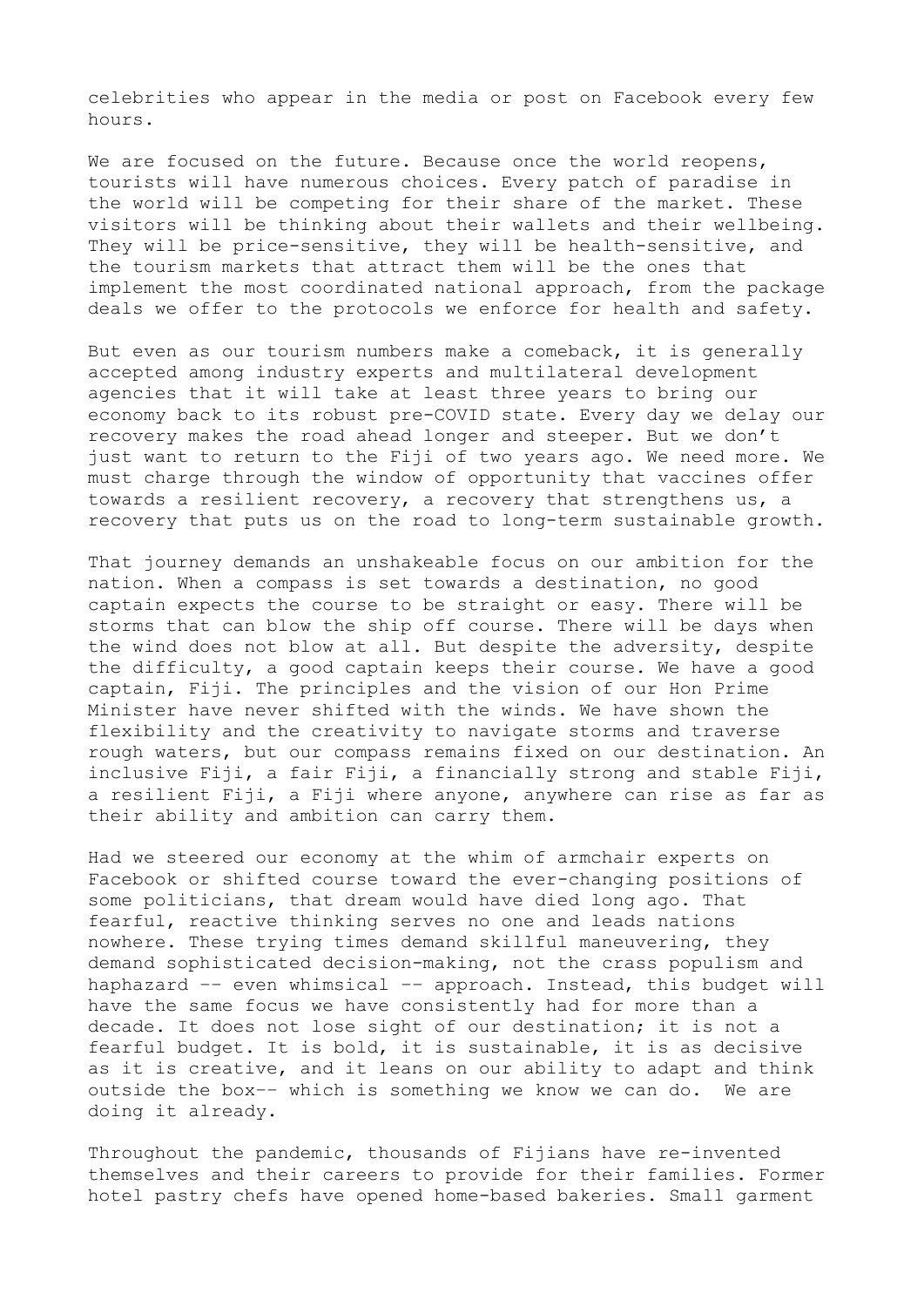shops and tailors have put their sewing machines to work producing face masks. Shopkeepers, even some farmers, are making goods and payments available online, and delivering their wares to the doorsteps of homes. Firms are using technology, like video conferencing and drones, to deliver services while remaining COVID-safe. This budget is driven by that same spirit of innovative resilience. Hard times come. We expect them and we prepare for them so that when they arrive, we can do more than winge about them.

Mr. Speaker, we can do more than just complain or even try to steal from government –– like one gentleman who applied for unemployment benefits eight different times during the same phase of assistance. We have to do more than just endure –– we must adapt and build back better. We have done it before. We have done so from political upheavals. We have done so from our hemisphere's most ferocious storm –– TC Winston –– and the many other storms and floods that have followed. This storm may be different; the winds of the coronavirus hurricane have blown continuously for 17 months. We don't see its damage in leveled homes or flooded streets –– but we feel its devastation everywhere. Regardless, once again, we can and will rebuild. We will do so sustainably in a manner that keeps our footing on rapidly-shifting ground.

### Global Outlook

Mr. Speaker, the global economy declined by 3.3% in 2020 due to COVID-19, one of the largest global economic contractions in over 100 years. Large and developed economies mobilised trillions in economic stimulus measures to cushion the domestic impacts of the pandemic and finance large-scale investments in vaccine research and pre-orders. As vaccines roll out, their economies are expected to grow in 2021 and gradually return to pre-pandemic levels by 2024.

However, most small island developing economies do not have the fiscal luxury to prop up their economies with huge stimulus measures, nor do they have the privilege of being first in the line to get vaccines. Most of the tourism-dependent small island countries have suffered double-digit economic contractions, widespread unemployment, fiscal crashes, and credit-rating downgrades. These sudden, enduring shocks have overwhelmed the fiscal capacities of these nations to respond.

### Domestic Outlook

Mr Speaker, the reason for the 15.7 percent contraction of the Fijian economy in 2020 is not a mystery to anyone. It was primarily due to the halt in tourism activity after border closures. But it could have been much worse. We projected a contraction of nearly 20 percent, but the freedom we've granted businesses to adapt to the new normal has spared us from that level of economic loss. Still, we are dealing with record-low consumer and business activity, high unemployment, and,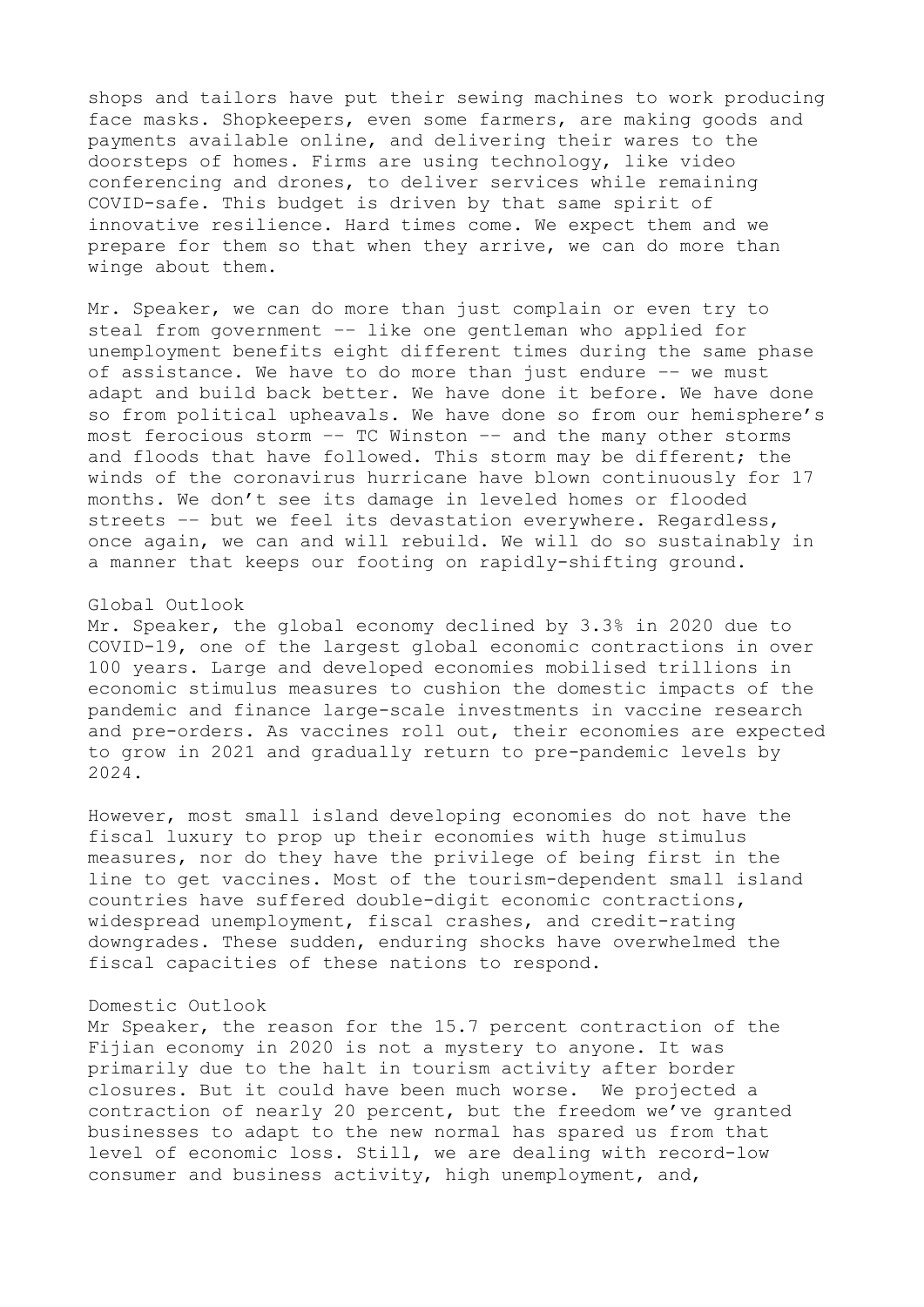consequently, declining business and household incomes. This, of course, has halved government revenue in 2020.

The adversity does not end with COVID. We were hit by three major cyclones in the span of just 10 months –– category 4 TC Harold, category 4 TC Yasa and category 2 TC Ana, and a fourth if you add Tropical Depression Bina, all landed their own blows on our people –– delivering brutal reminders that a strong economy is vital to protecting our people from the consequences of climate change.

Over the past 17 months, the Fijian Government has had to make crucial strategic fiscal decisions accompanied by expansionary monetary policy measures. It took careful and prudent economic planning –– combined with exceptional diplomatic dexterity –– to maintain fiscal stability, stabilize the economy and provide immediate support to those most affected. Diplomacy isn't all about tweets and photo-ops  $-$  at the core, it's about working together towards an agreed upon outcome. And Fiji's friendships in the region and around the world are quietly delivering for us at a time when multilateralism is humanity's best defence against the coronavirus –– a global enemy that we must defeat together.

### 2020-2021 Fiscal Performance

This is our third national budget announcement during the pandemic. In early April of last year, through a rapid COVID-19 Response Budget, we redirected resources and took decisive measures to keep this virus out of Fiji. Then, in last year's 2020-2021 Budget, we acted prudently to maintain services our people rely on, dropped taxes to maintain our competitive edge and helped businesses recuperate, and continued dispensing historic amounts of assistance to the unemployed in both the formal and informal sectors.

Mr Speaker, the 2020-2021 Budget was delivered in a period of near total uncertainty and strove to meet the difficult moment in which it was announced.

We introduced various measures to improve our competitiveness not only in the tourism sector, but also by setting an enabling environment for other businesses to restart. We reduced taxes for the tourism sector. We completely removed the 6 percent STT. We reduced departure tax from \$200 to \$100. ECAL was cut from 10 percent to 5 percent, and the threshold increased from \$1.25 million to \$3 million. Alcohol taxes were reduced by 50 percent. Tariffs were cut across the board to zero or 5 percent on over 2,000 tariff lines. Mr. Speaker, we completely removed stamp duties. We completely removed business license fees. We removed these burdens to spur a recovery, and that relief will stay with us this financial year.

We provided support to businesses, with various immediate taxrelief measures and loan-repayment holidays. We made more funds available through the RBF at lower interest rates. We provided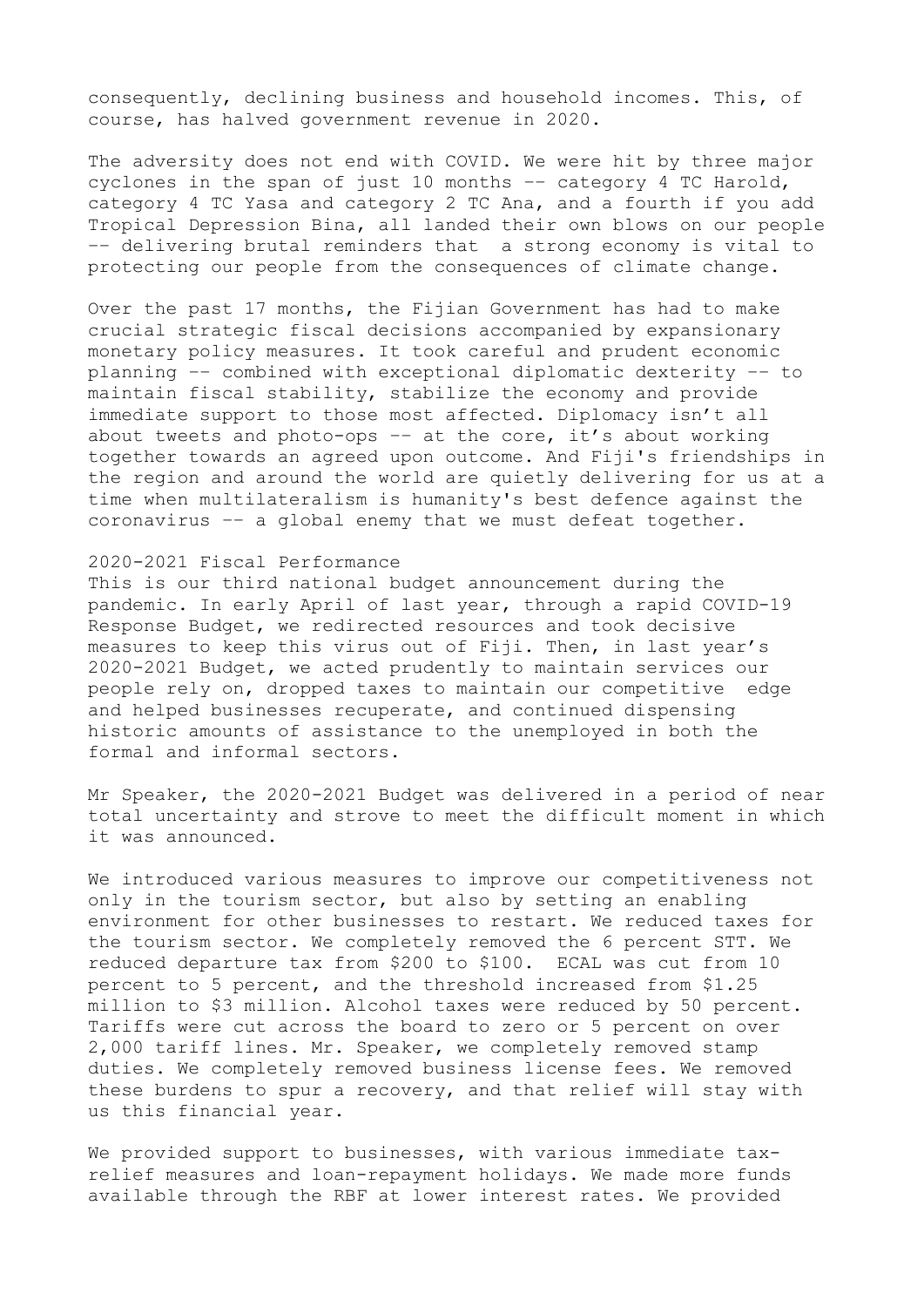unemployment support to both the formal sector and informal sector. We continued paying social welfare support for the poor. We continued the disability allowance, the social pension scheme and the electricity subsidy. We continued payment for free water and gave support for transportation. We continued providing free education grants to schools so they could continue teaching and prepare for reopening. We paid for TELS and Toppers. We continued with the first-home buyers' grant.

The framework of last year's budget was based on an extremely conservative revenue projection resulting in a large projected deficit of \$2 billion, equivalent to 20.2 percent of GDP. With the 2020-2021 financial year coming to an end in two weeks' time, we have done extremely well. I am pleased to inform the Parliament that the fiscal deficit is estimated to be around 11.5 percent of GDP, almost half of the 20.2 percent net deficit that we planned for and budgeted for.

With a lower projected net deficit of around 11.5 percent in the 2020-2021 fiscal year, Government debt is estimated to be around \$7.6 billion dollars, or 79.2 percent of GDP as at July 2021. This is \$700 million dollars lower than the earlier projected debt of \$8.3 billion dollars, or 83 percent of GDP. The lower-thanbudgeted debt-to-GDP ratio is despite a 5 percent lower nominal GDP due to the contraction of the Fijian economy in 2021. If the nominal GDP had remained unchanged at the levels projected in the Budget, the debt to GDP ratio would have been much lower at 76.5 percent of GDP.

Mr. Speaker, we were able to achieve a lower debt-to-GDP ratio because of our tight control on operational expenditure, with a freeze on the size of the civil service, improved operational efficiency, use of new technology and over three times higher inflows of non-tax revenues emanating largely from budget support and divestments.

Prior to the second wave, tax collections were on track to surpass projections. However, because of various lockdown measures stemming from the second wave, revenue was slightly lower than projected.

### Maintaining Macro-Fiscal Stability

Mr Speaker, macroeconomic stability is the bedrock of a sustained economic recovery. Unlike the conditions when previous economic crises struck Fiji, our pre-COVID balance-of-payment condition was relatively strong, with a healthy level of foreign exchange. So strong that, despite the closure of the tourism industry, which is our largest foreign-exchange earner, foreign reserves levels have actually increased substantially, supported by external grants and borrowings and large inflows of foreign exchange following the recent divestment of Energy Fiji Limited. Muted import demand due to the downturn in the economy was also a contributing factor.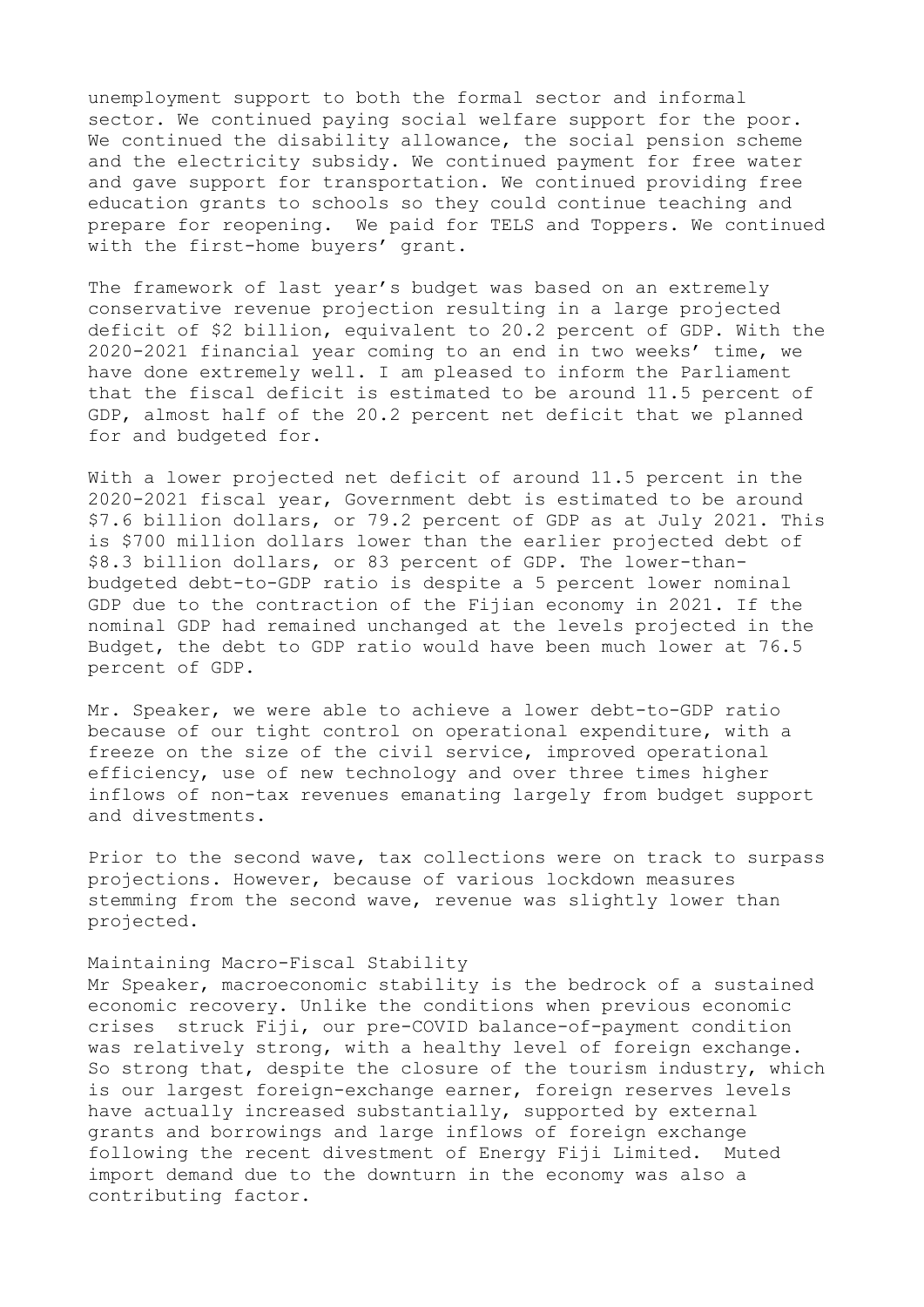Our strong reserves position has also ensured stability of the exchange rate and helped us avoid unwarranted speculation that would have affected confidence in the Fijian dollar. It also helped the RBF maintain an accommodative monetary policy stance through these challenging times.

Our strong reserves position will greatly support the recovery process because the financial sector remains flush, with liquidity of over \$1.6 billion dollars keeping downward pressure on interest rates. As credit-risk conditions improve, major reductions are expected in interest rates that will support private sector investments and business activity.

While foreign reserves remain comfortable at over \$3.1 billion dollars, proactive and sustainable measures are needed to address the underlying balance-of-payment issues. The export sector must be increased, new foreign direct investments incentivised, the tourism sector rebuilt and the economy further diversified. Generally, we need to become more productive and more competitive in every way that we can.

Mr Speaker, the financial sector continues to be sound, backed by the strong capital positions of banks, despite the large loan provisionings.

The increased level of borrowings because of COVID-19 has increased the level of public debt -- an inevitability with Government revenues so deeply depleted. While this countercyclical response was appropriate, returning to a macro-fiscal equilibrium will be a key focus for the medium term. Risks emanating from contingent liabilities also have to be managed to avoid any materialisation of fiscal risks. The public debt-to-GDP ratio will be put on a downward path as part of our medium-term fiscal consolidation plan.

#### 2021-2022 National Budget

Given that we still lack the luxury of complete certainty, we have adopted the same conservative revenue estimation strategy as last year. The downside, once again, is a high projected level of debt. We have to make such projections because we could indeed have high debt levels next year if our economy does not fully reopen, and we want to be fully transparent about the consequences of that worstcase scenario. Alternatively, if we do reopen and we do overcollect on revenue, that will give us a buffer that lowers borrowings and planned debt levels. This is the best way to plan. If we arrogantly assume that Fiji reopens and we misjudge and over-project revenues, we'll face serious cash-flow challenges that we cannot accept.

Mr Speaker, for this Budget we are making a total expenditure allocation of \$3.69 billion dollars with a total revenue projection of \$2.08 billion dollars. This results in a net deficit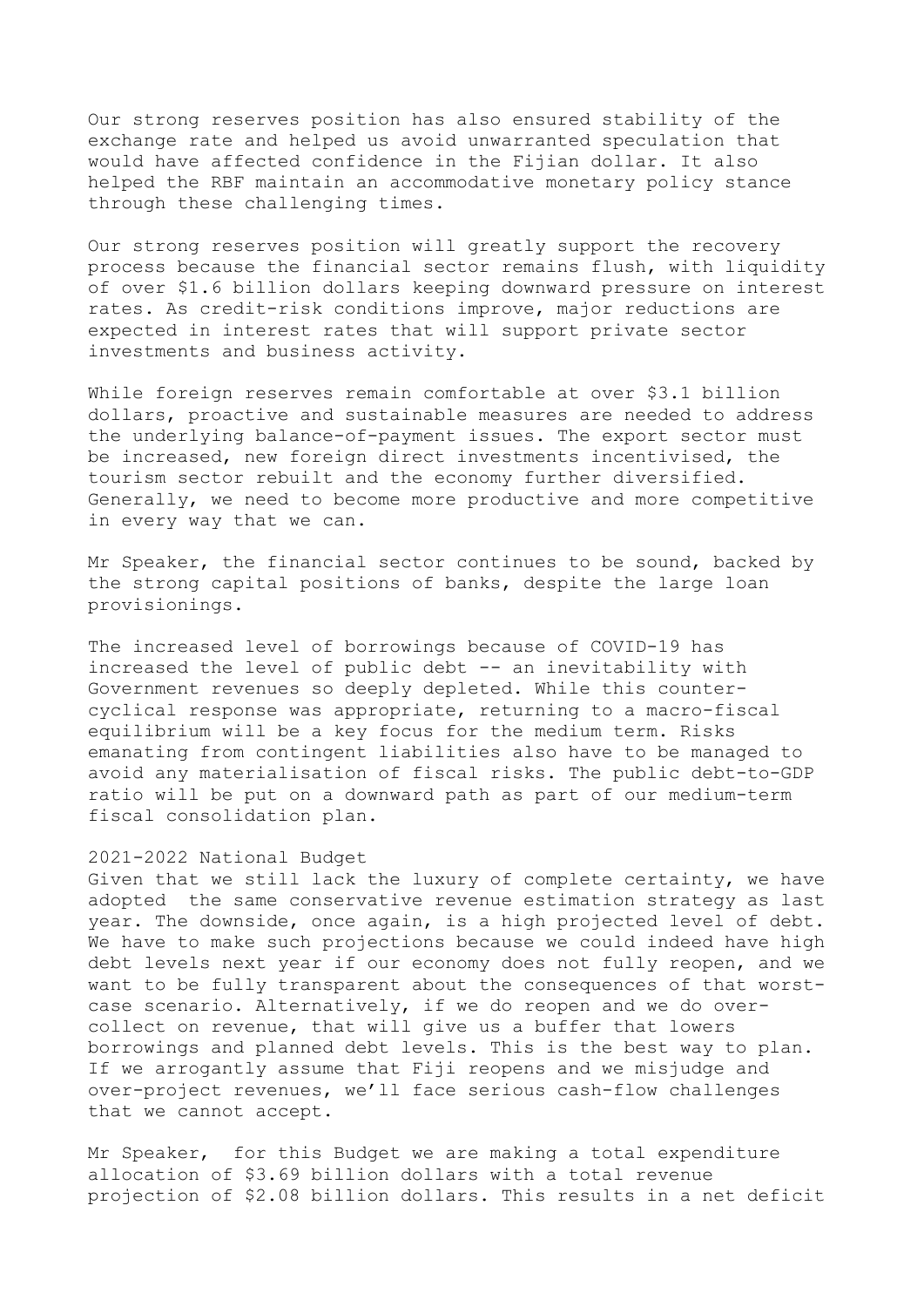of \$1.61 billion dollars, equivalent to 16.2 percent of GDP, with debt projected at 91.6 percent of GDP.

Tax revenue collections are projected at \$1.59 billion, 45 percent lower than pre-COVID levels but slightly higher than the 2020-2021 financial year.

It is important to note that Government will also carry over around \$150 million in cash balances to the new financial year. This provides an additional buffer should tax revenues underperform. This is a change in strategy, as cash balances carried forward for the 2020-2021 financial year were included as part of loan funding, which was clearly laid out in the 2020-2021 Budget documents.

Non-tax revenues are estimated at \$487.5 million. As part of our public sector reforms, we are bringing on board strategic partners to improve service delivery and efficiency in the operations of state-owned entities. The divestment of EFL is a recent example, in which we enlisted a reputable strategic partner in Fiji's energy sector to further our renewable energy revolution. Government will continue these reforms with further divestments planned for Amalgamated Telecom Holdings Limited, Fiji Airports Limited and other smaller state-owned enterprises. Such divestments are expected to generate around \$150 million in nontax revenue.

Budget-support grants from Fiji's key development partners have been a great help during the COVID-19 crisis. Government is currently in discussion with a number of development partners for budget support, conservatively estimated at approximately \$120 million.

Mr. Speaker, the COVID Response budget and 2020-2021 Budgets were a lifeline for many Fijians and that support will remain intact, as will the foundation for our economic revival and seize the opportunity for recovery that vaccination provides. While this budget extends over the full financial year, it will be reviewed in six months. These uncertain times require us to be flexible and to adapt quickly to new realities. A better economic situation –– brought on by widespread vaccination –– will produce more revenue and provide more opportunity. We will want to take advantage of that. However, if the economy has not begun its recovery by then, we will have to scale this budget back considerably, so a full review of the budget in six months' time is sensible and prudent.

From the standpoint of finance and policy, we are doing a tremendous amount with the resources we have. And I will be going through all of the most important changes clearly and carefully this evening.

Budget Consultations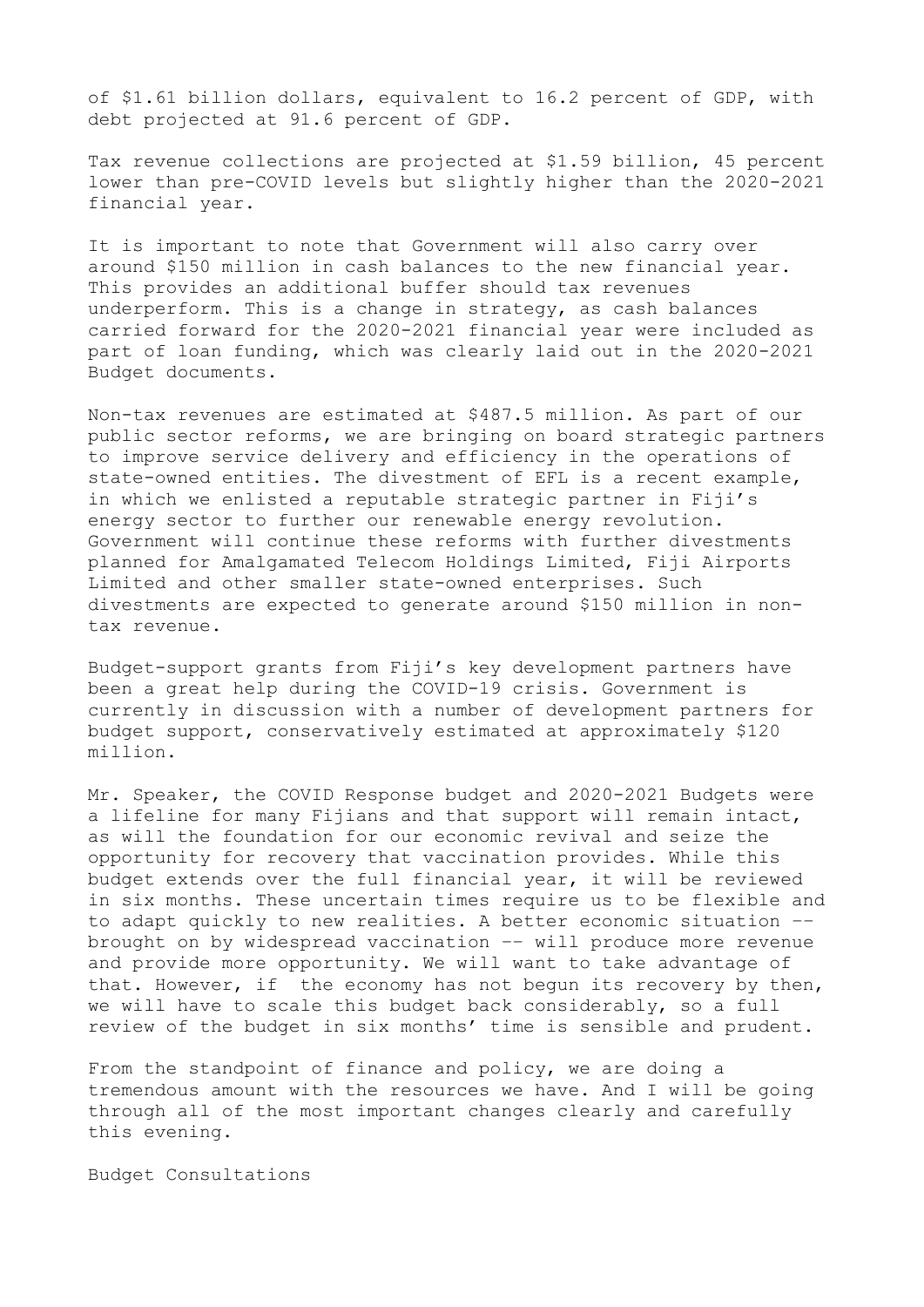Mr Speaker, a bold budget must always begin in close consultation with the members of the public that it is meant to serve. Over the past several weeks we've spoken with more than 1,000 individuals from businesses, civil society groups and faith-based groups through our national budget consultations. We also received a number of written submissions. We thank those who joined us, spoke with us or wrote to us about the challenges they faced and shared constructive suggestions and ideas about the budget. We have listened and we are acting to help within our current constraints in some form or the other, all of the different interest groups.

### Unemployment Support

Mr Speaker, with so many Fijians still out of work and on reduced hours, a considerable portion of this budget is dedicated to unemployment support. The social contract between the people and their government requires us to provide support in times of crisis through sustainable measures of social protection. It is our duty to help, and it is our duty to ensure we can sustainably provide that help as long as required.

Let's be clear about what we mean by the term "sustainably". I said earlier that we had dispensed more in government-funded unemployment benefits in the 17 months since March of 2020 than in every other year of Fijian history combined –– including assistance to those in the informal sector –– a first for any government in Fiji. That level of assistance was unprecedented, and it was deployed carefully so that we did not empty the government's coffers in a matter of weeks or months. We acted prudently because we did not know how long this crisis would persist. Thank God we did. Had we bowed to those demanding untenable levels of assistance, we would have run out of money in the early parts of last year and we'd have nothing to announce tonight. There would be nothing left for people who need support now. And we certainly would not be printing money to magically place in people's accounts like some unqualified pseudo-economists have suggested. Although we can see a plausible vaccine-managed end to this crisis, we have not lost sight of our duty and fiscal responsibility. So the assistance that comes in this budget will continue to be deployed carefully and sustainably so it can last us through the end of the year.

The unprecedented unemployment benefit that Government introduced in the 2020-2021 financial year under the FNPF scheme saw government directly disburse \$205 million dollars to those in the formal sector and \$32 million dollars to the informal sector. These were direct cash benefits apart from other forms of socioeconomic assistance such as utility payments.

Mr. Speaker, today we are announcing \$200 million in unemployment income support to Fijians affected by COVID-19 both in the formal and informal sectors. Starting 1 August 2021, every affected Fijian will be entitled to a monthly allowance of \$120 for 6 months, which will be paid in two lump-sum payments.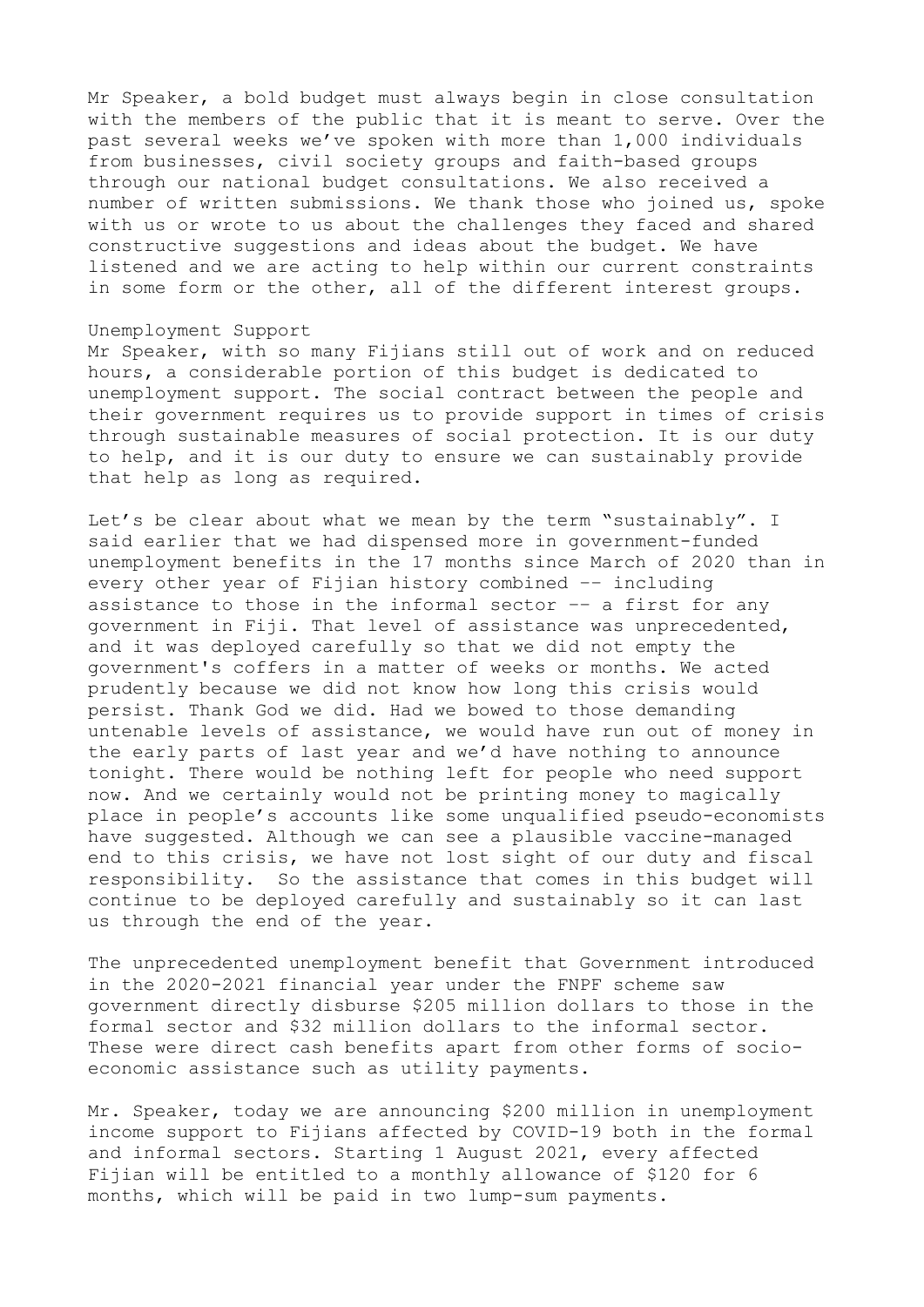The first lump-sum payout of \$360 per person will be done in August 2021 to cater for the 3 months from August to October, with a total estimated payout of around \$100 million. This support will assist individuals who are in the formal and informal sectors, are above the age of 18 years, living in Viti Levu and do not benefit from any social welfare payments, education allowances, any other government-funded assistance or withdrawals from FNPF. This assistance will only be provided to those eligible individuals who have received at least their first dose of the COVID-19 vaccine before the application period ends. So Mr. Speaker, eligible Fijians have at least three weeks to ensure that they get at least the first dose of the COVID-19 vaccine. No jabs, no assistance.

We will make the second payment of \$360 in November to eligible Fijians provided they are fully vaccinated by 31 October, with a total estimated payout of an additional \$100 million. This payment will cater for the 3 months ending January 2022. We will make medical exceptions for those with a certificate from the PS for Health and Medical Services.

Individuals will be required to apply for this assistance, and payouts will be made using M-Paisa and My-Cash platforms. It will also be mandatory for applicants to provide their birth registration number and their tax identification number apart from other details. Mr Speaker, this is necessary because assistance is being paid out on an individual basis. So, for example, if there are four eligible individuals per household, the household will receive an unemployment payout of \$1,440 dollars for the first payment and an additional \$1,440 for second payment. A household with 10 eligible individuals will receive a total payment of \$7,200 directly from Government.

Mr Speaker, the earlier initiative whereby unemployed Fijians were eligible for \$220 fortnightly payout from FNPF will continue for members with sufficient General Account balances. All those who have exhausted their General Account balances or do not want to access their General Account balance will be eligible for the \$720 per-person payout under the new initiative.

### Social Welfare Support

Mr Speaker, despite massive reductions in fiscal revenue, our social safety net has not been torn away because we have not forgotten our obligation to protect the most marginalized Fijians. For this budget we are providing \$120 million for the Poverty Benefit Scheme, Child Protection Allowance Programme, Disability Allowance Programme, Social Pension Scheme and Bus Fare Subsidies for the Elderly and Disabled to assist more than 130,000 vulnerable Fijians.

Mr. Speaker, this includes \$55 million being allocated for the Social Pension Scheme, which will support 48,094 Fijians above the age of 65 with a monthly payment of \$100. For the Poverty Benefit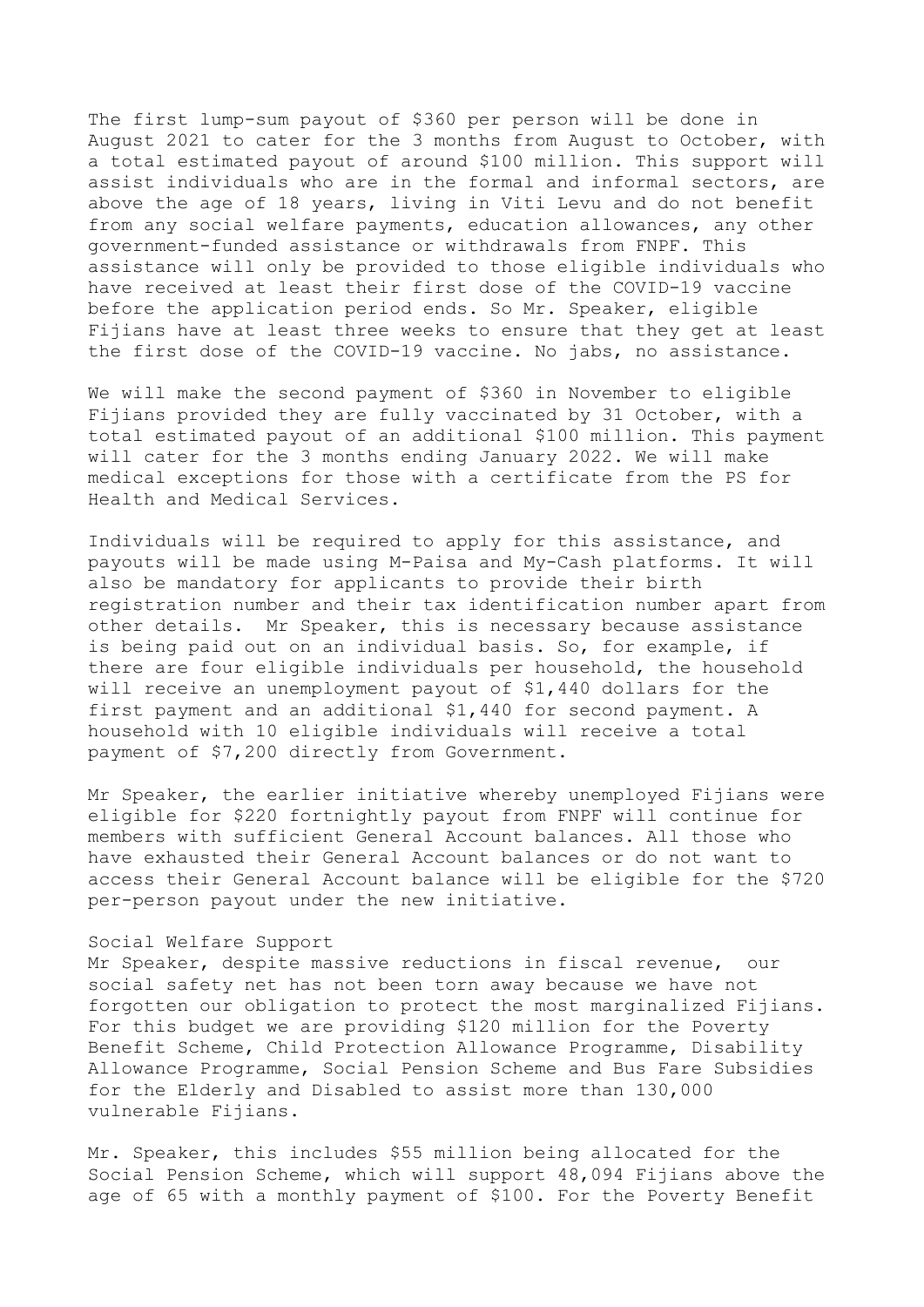Scheme, which is targeted at providing income support to the poor and vulnerable, we are allocating \$36 million to cover the Cash Transfer Support ranging from \$35 to \$127 and a \$50 Food Voucher for 27,490 Fijians. The \$90 monthly Disability Allowance will also continue with an allocation of \$10.8 million, assisting around 9,400 Fijians. A further \$11.3 million is allocated under the Child Protection Allowance to support vulnerable children. The Bus Fare Support for Elderly and Disabled Persons will continue with a monthly top-up of \$10 and a funding allocation of \$5 million. A further \$1 million is allocated for the Food Voucher Programme for Rural Pregnant Women.

Mr Speaker, overall funding for social protection initiatives has been reduced by a total of \$4.2 million compared to the 2020-2021 financial year. That isn't because we are scaling down but because we're smartening up our controls to streamline the delivery of assistance. Through robust audits of recipients, we're making sure assistance reaches the people who really need it. So we can weed out bad actors who try to receive payments despite graduating to a higher income level or people who claim benefits in the name of someone who has passed away, or those who simply were receiving payments from more than one assistance stream.

Mr Speaker, we acknowledge the Australian Government for providing budget support to selected social welfare programmes in the 2020- 2021 financial year and which will also be applied to the 2021- 2022 financial year. Their faith in our disbursement of social welfare assistance assures us of their confidence in our systems – – it was an Australian investment in our audit and IT systems that helped identify and disburse these assistance payments.

### Micro Insurance Policy

Mr Speaker, Government is subsidising micro-insurance coverage for all Social Welfare recipients through the Government Micro Insurance Program at a cost of \$5.6 million per year. For the new insurance term, those eligible for term life and funeral benefits must be fully vaccinated by 1 November 2021. This insurance policy pays out in the event of death, house fires and sickness and vaccination is actually a requirement of insurance companies, given the severe risks of death due to COVID-19.

### Free Water and Electricity Subsidy

Mr Speaker, socio-economic stability for every home in Fiji starts at the tap. We need water that is clean and easily accessible. And to keep the taps flowing for those most vulnerable, the Fijian Government will continue to provide free water to households with an annual household income of less than \$30,000 for up to 92,500 litres of water.

The same goes for access to electricity. 96% of Fijians have electricity thanks to years of steady investment. We didn't make those investments so that power would not be supplied in times of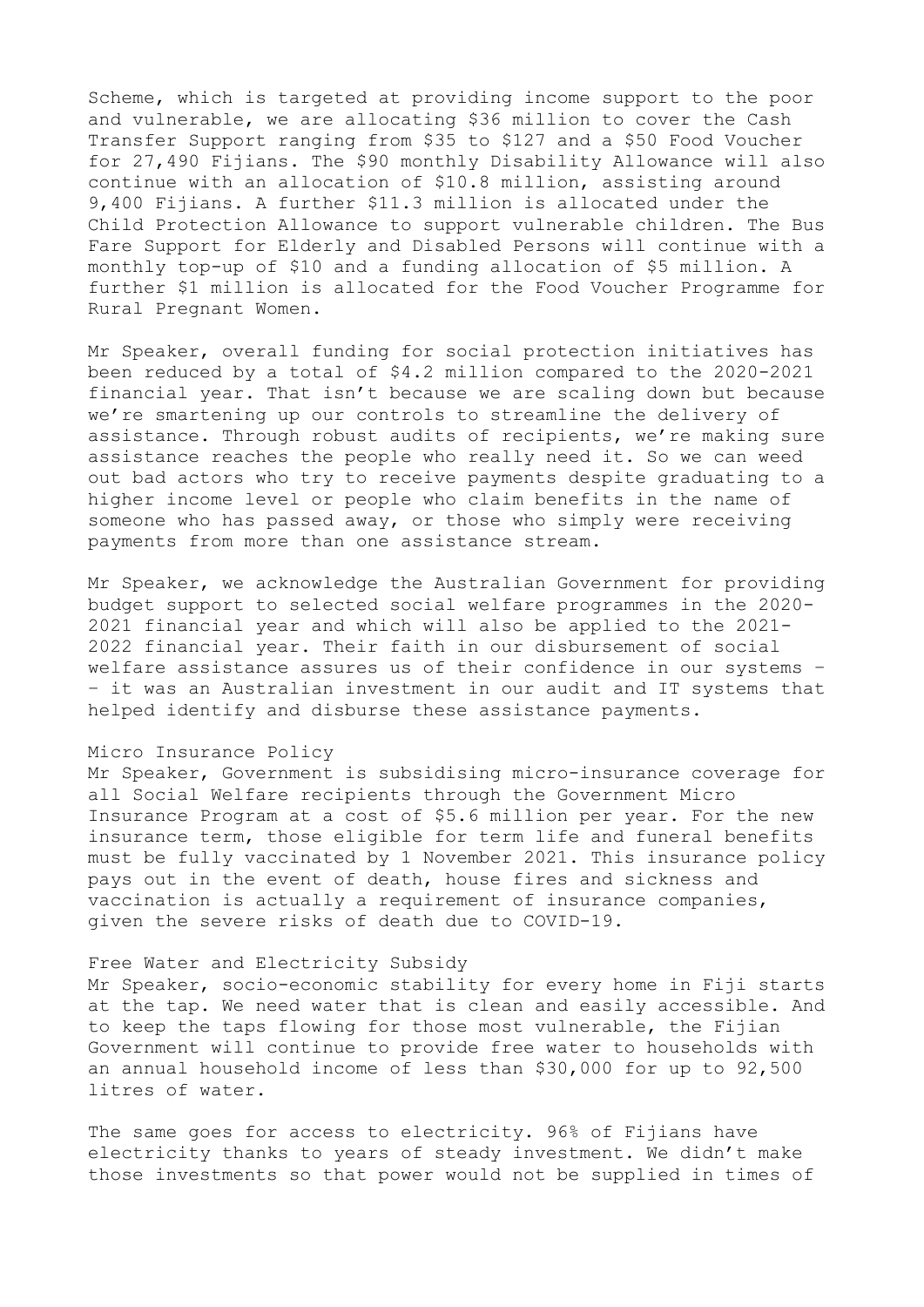hardship. Electricity is a pillar of a modern Fijian economy that cannot be allowed to crumble.

For households earning an annual income of less than \$30,000, we have been providing a subsidy of 16.34 cents per unit for the 100 kilowatts of power usage. Effective from 1 August 2021 to 31 January 2022, the Fijian Government will pay the full cost of 34.01 cents for approximately 50,000 households at a total cost \$11 million dollars. Like most everything else in this budget, this policy depends on vaccination rates climbing, so it will be reviewed in six months' time.

Apart from this, subsidized domestic customers will get six weeks to pay their electricity bill without disconnection. Nonsubsidised domestic customers will get four weeks for their bill payment. This extended bill payment will be provided for six months from 1 August 2021 to 31 January 2022 before it is reviewed.

## Fee Reductions

Healing the wounds of this pandemic begins with supporting working Fijians to do what they do best: provide for themselves and participate in our economy. We don't have the same deep pockets as wealthier nations to pour trillions into the market to stimulate growth. We have to think a bit harder and do the best with what we have. And one of the better and smarter ways to do that is by decreasing the cost burden on businesses, sole traders, and other Fijians to give them more financial breathing room. Tonight, we have a very long list of what the government is prepared to pay. Together, these reductions in fees and duties add up to serious daily savings for all Fijians and lend certainty at a time it has never been more sorely needed.

Mr Speaker, to support all casual and full-time market vendors in Fiji and provide financial relief across the country, \$2.6 million dollars is allocated for the government to pay the full market stall fees for one year from 1 August 2021 to 31 July 2022 for the benefit of around 8,000 vendors. If you're selling in a market, your fees are paid. You can keep more of your income, use it to sustain your family, use it to build your business, and lower your prices if you think it helps you sell and earn more.

Government will pay inshore fishing licence fees and other associated MSAF fees for the local fishing industry for the next two years for the benefit of all fishing licence holders and registered boat owners with an allocation of \$200,000 for the benefit of more than 3,000 license holders and boat owners. Registration fees, annual boat survey fees and boat master licenses are also now valid for five years for fishing boats shorter than 15 meters.

To grant more certainty to fishers, we're also amending the Offshore Fisheries Management Act 2012 to extend the terms of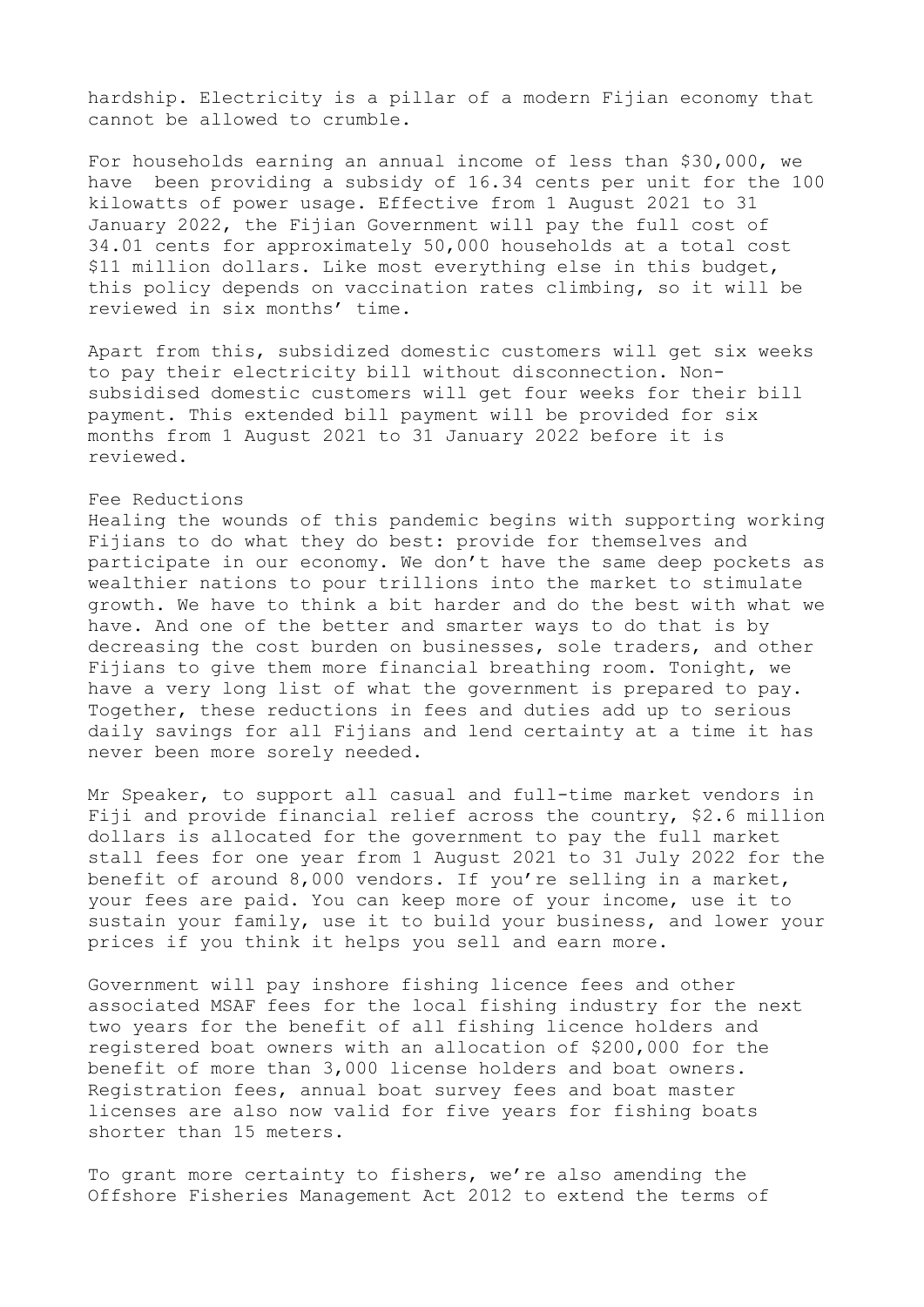offshore fishing licenses from 36 months to a maximum of 20 years. So if you are fishing for a living, you know you will be licesended for up to two decades so you can make investments, or take out loans, that are more suited to a more certain timeline.

Mr Speaker Sir, Government will also provide a 5 percent subsidy for investments in fishing boats with value above \$1 million to \$2 million dollars with funding allocation of \$500,000. To qualify, the boat needs to be in accordance with low-carbon standards. We want there to be more opportunity in our blue economy but that does not come at the cost of rising emissions. We are a country committed to net-zero emissions by mid-century, and we have to encourage that transition wherever there is an opportunity to do so. Government will also pay security licence fees for security guards for the next 12 months.

As more Fijians take advantage of these incentives to take up sustainable livelihoods in our blue economy, we expect incomes for our fishers and coastal communities to steadily rise and we expect more young people to enter into the blue economy sector at different levels. So we will be taking commensurate steps to ensure traceability and value addition so that illegal fishing and other abuse of the environment and our blue economy is part of our overall effort to build back better, more sustainably and more inclusively.

Government will also pay for training and certification fees for those Fijians who wish to become seafarers through an allocation of \$100,000. And, Mr Speaker, a total of \$500,000 has been allocated as a 50% partnership contribution for government for the purchase of a boat and engine by individuals and community groups. This initiative will be made available on an equitable basis to maritime islands based on population size, their current fleet of fiber-glass boats, and other factors like willingness and ability to meet the remaining 50% of the cost of the vessels.

Mr Speaker Sir, pandemic or not, many Fijians still need to drive to shop or travel to a COVID-safe place of business. And fines and fees associated with driving can be an unbudgeted gut-punch for many unemployed Fijians awaiting the chance to work again. So we will be waiving the 50% additional penalty charged on Traffic Infringement Notices -- or TINs in short -- for personal motor vehicle infringements incurred from 15 July 2021 for unemployed Fijians. These are for basic infringements such as overspeeding, red light traffic infringement and other infringements that do not involve illegal operations. These individuals will be given a grace period from 1 August 2021 to 31 July 2022 to come forward and clear their principal TIN amounts. This will significantly reduce the penalties for people who have so far been unable to pay their TINs.

Government will also put aside an allocation of \$2.5 million to pay base fees for taxis, minibuses, carriers and buses for one year, also to cushion the burden brought about by the COVID-19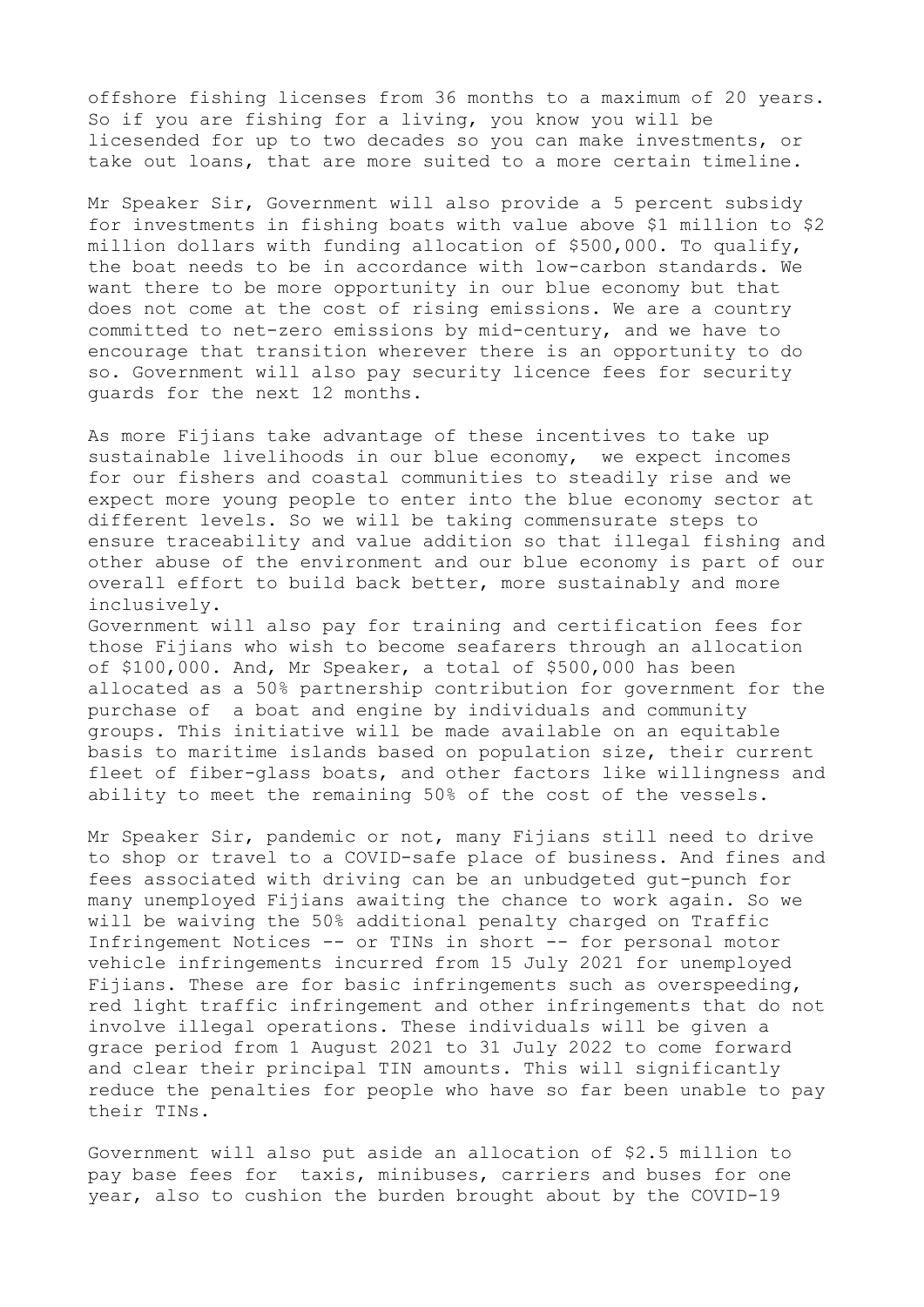pandemic and thelowered demand for passenger travel that his hit the bottom-line of public service vehicle drivers.

In relation to fees, we will also be removing the LTA alterationof-records fee to make it easier for Fijians to change their records held by the LTA. Government will pay the driving license and defensive driving fees for all taxi drivers, bus drivers, mini-bus drivers and carrier drivers who are up for renewals in the next financial year. Government will also pay the wheel tax and road user levy for tractors and golf carts for 12 months.

Mr Speaker, we have also looked at ways to improve enforcement of the law on our roads. To that effect, we are strengthening the powers of the LTA in relation to private vehicles illegally operating as taxis or minibuses, by allowing LTA to auction off seized vehicles after conviction. Illegal taxis and minibuses are a significant problem on our roads right now as they do not adhere to the same safety and conduct standards as registered PSVs. It is our hope that by empowering LTA to sell off these vehicles instead of simply returning them to perpetrators to continue carrying out these offences, we will sufficiently deter past and potential future offenders.

Mr Speaker, we have identified practical areas in which Fijians can be assisted to ease everyday expenses. From 1 August 2021, Government will pay the \$54.50 medical report fee for all those who are required to submit such reports to employers for job applications or wanting medical reports for referrals to go overseas for treatments. \$100,000 is allocated for this.

Government will pay the police clearance report fees for those who need it as a job requirement or for obtaining a PSV driving licence, again that includes taxi drivers, bus drivers, mini-bus drivers and carrier drivers. This will be for 12 months effective from 1 August 2021 with a total funding of \$450,000. Mr. Speaker, obtaining a birth certificate will now be paid by Government for 12 months. No fees need to be paid by anyone who needs their birth certificate to confirm their identity to access the many different programmes that require it.

Mr Speaker, Government will pay surveyor fees for people who may be unable to afford to survey their land. There are some Fijians who currently live on State and iTaukei land who do not have the funds to conduct the surveys necessary to transition their lease agreement into a fully fledged registered lease, which could make them more financially stable. So, Government will allocate a total of \$1 million to cover the cost of land surveys to help more landowners make this obvious economic step-up.

Mr Speaker, Government will also continue to provide medical services through General Practitioners to Fijians who used to depend fully on the public health system for General Outpatient Services, with an allocation of \$5 million. This reduces the load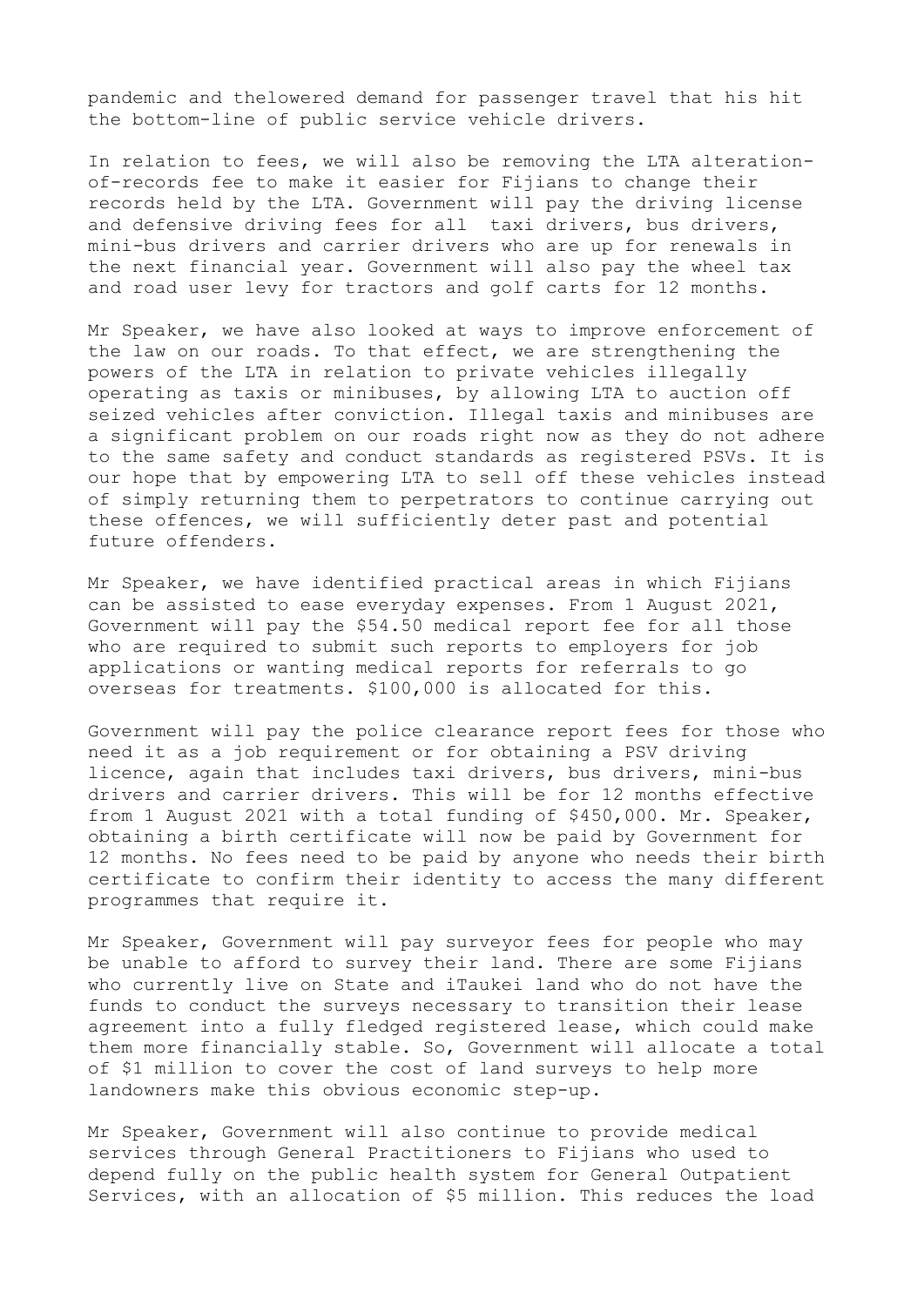on larger public hospitals, reduces the risk of larger hospitals being locked down due to COVID outbreaks and supports these private GP's who have also been impacted by the COID-19 pandemic. A total of 17 GP outlets are currently part of this initiative. Mr Speaker, for those eligible, the free medicine programme will continue as well and will now apply to people who visit those GPs. And supermarkets will now be able to sell vitamins that currently only pharmacies can sell.

#### **Continuation of Stronger Together Job Support Scheme**

Mr Speaker, we will continue the Stronger Together Job Support Scheme –– on top of the assistance provided to those in the informal sector –– to provide actual opportunities for employment for Fijians with an allocation of \$5 million dollars.

Under this scheme, employers are granted a wage subsidy by Government equivalent to the minimum wage rate of \$2.68 for a three-month period when they employ eligible Fijians who did not have a job pre-COVID and in particular, people from the informal sector.

Government has spent around \$3 million on this initiative since it began in November 2020. To-date, some 48 employers have participated in the scheme, creating at around 1,000 new jobs.

Mr. Speaker Sir, to equip those that are unemployed with new skills, we are providing \$1 million dollars for retaining and reskilling through the Fiji National University.

### Civil Service Salaries

Mr Speaker, We continued paying civil service salaries with no reduction for civil servants below the level of permanent secretary. We have continued to pay teachers, even though they haven't conducted classes since the start of this outbreak. Even teachers on acting allowance have been paid during this period. We've done this because we want to keep our teachers and make sure they are ready to go the extra mile when schools reopen to help their students catch-up on missed curriculum. Some civil servants who work from home on reduced hours or others who cannot attend work due to lockdown measures or home isolation protocols have also been paid in full. Mr. Speaker, by supporting civil servants we're doing more than looking out for our employees, we are supporting the families that rely on civil servants to provide for them, we are supporting the businesses they shop at, and we are supporting the economy as a whole.

We are not making any further cuts to civil service salaries in this budget. We are committed to making the civil service the premier employer-of-choice in Fiji. A good number of civil servants are working harder than ever to maintain government's services, especially through this latest outbreak, and they should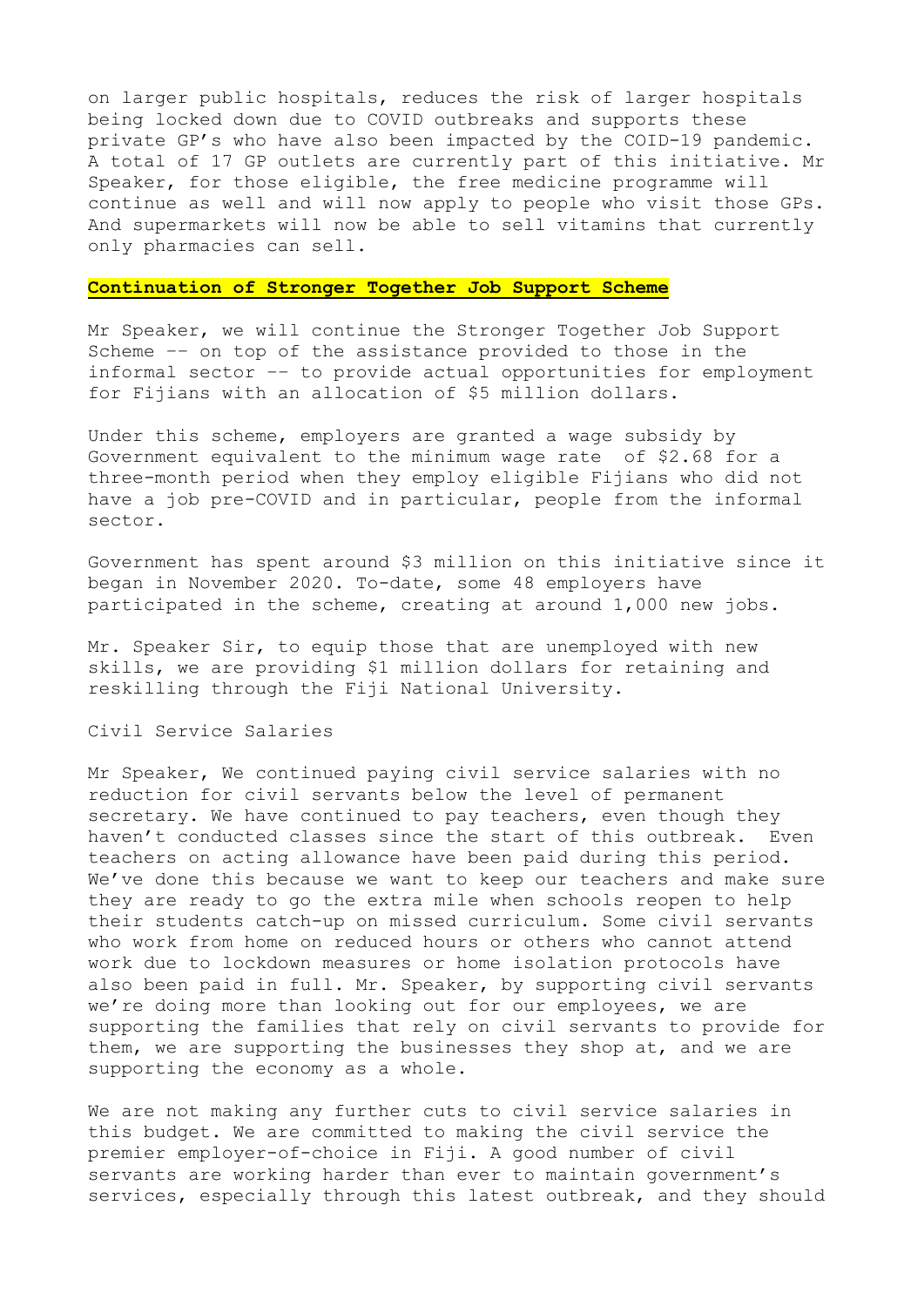not and they will not see their salaries reduced further. To save costs, we have frozen hiring for new positions in the civil service except for, as I mentioned, the Ministries of Health and Medical Services, Communications, and Local Government as well as the Police.

However, when we do review this budget in six months, civil service salaries will be carefully reviewed in the event our borders do not reopen and our economy has not shown measured signs of revival. We have gone more than a year without making serious cuts to salaries. However, that commitment does hinge on government revenues being restored within six months. And that depends on more of us being vaccinated.

Provision of Sanitary Pads to all Female Students Mr Speaker, we're very proud that free education paved the way to equality of opportunity for young boys and girls in school, but there's clearly more we can and should be doing to make equality the reality for the young women of Fiji. It's ludicrous that in the 21st century girls would miss a few precious learning days each month because they do not have access to sanitary pads, moreso now when family incomes have declined significantly. So Mr. Speaker, in this Budget, Government will provide sanitary pads to all female students from late Primary to Year 13 through an allocation of \$1.5 million.

These students will be provided with vouchers in schools by the Ministry of Education, Heritage and Arts which they can use to buy sanitary pads from supermarkets or convenience stores. Around 55,000 female students from primary school to year 13 are expected to be assisted through this initiative.

We want our girls to know that even though resources are scarcer than usual for their government, their needs are at the very top of our priority list. Sanitary pads are not optional, they are essential. And they will be made available to every female student who needs them.

### Support for Businesses

Mr. Speaker, last year we made the most dramatic cuts to taxes on businesses ever. We cut fees and dropped duties, and those competitive measures will be maintained through this budget. We'll also be doing much more to aid Fijian companies of all sizes.

Today we are announcing working capital support of \$200 million in the form of loans to help Fijian businesses meet their operational needs. Government will fully subsidize borrowers' interest cost on these loans for the first two years, with a total funding allocation of \$8 million in the 2021-2022 Budget and additional funding of \$8 million in the following budget.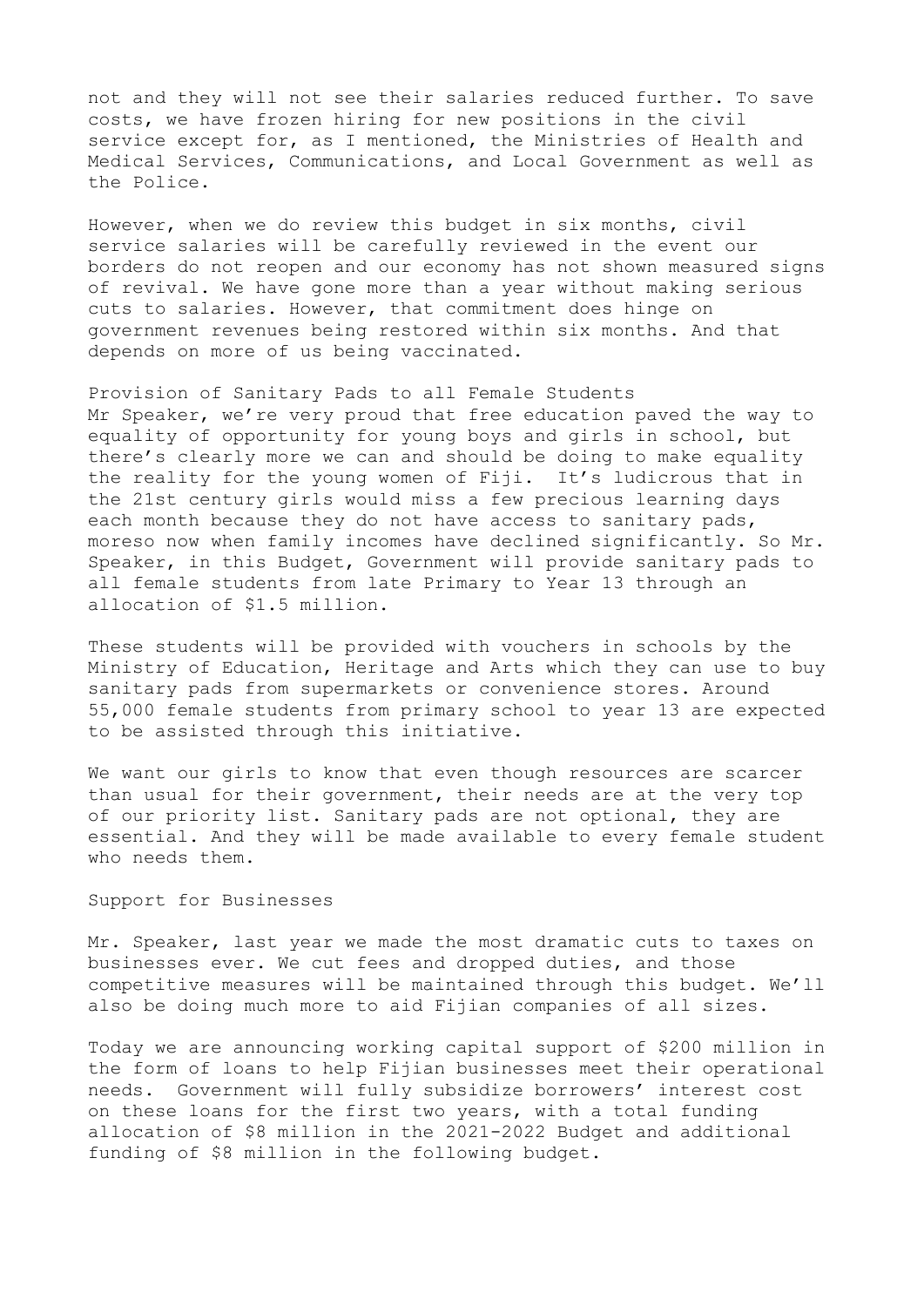Businesses who take advantage of this programme will have the freedom to use this assistance where they need it most. They can pay wages and salaries, rents and utilities, purchase stocks or cover any other working capital needs. We trust companies to know what they need. Existing micro businesses with turnover less than \$50 thousand will be eligible for a maximum loan funding of \$10,000. Small businesses with annual turnover of \$50,000 to \$300,000 will be eligible for a maximum loan funding of \$20,000, while medium-sized businesses with annual turnover of \$300,000 to \$1.25 million are eligible for a maximum loan of \$50,000. Large businesses with turnover of more than \$1.25 million can access up to \$100,000 in loans. Under this facility, we are targeting assistance towards nearly 20,000 businesses in Fiji.

Mr Speaker Sir, this is how this scheme will work: The Reserve Bank of Fiji will provide special funding of \$200 million at a rate of 0.25% that can be accessed by commercial banks, FDB and other licensed credit institutions. These financial institutions will lend these funds at a maximum rate of 3.99 percent.

All of this will allow Fiji's banks to make these interest-only loans for the first two years. That means that for the first two years, none of these businesses will pay anything -- because Government will pay all the interest. The beauty is that these loans cannot become bad or default for the first two years, because debt service will always be current. This gives our businesses two full years to stabilize and recover, if necessary, before they start the loan repayments from year three onwards.

Mr. Speaker, we understand that some loans could go bad from Year 3. For the comfort of the financial institutions, Government will guarantee 90 percent of the loan for the micro businesses through the RBF, 85 percent for small businesses, 80 percent for mediumsized businesses and 75 percent for large businesses. We have allocated \$5 million in the 2021/2022 Budget for RBF to manage the guarantee. Further allocations will be made over the years to ensure that sufficient funding is held at the RBF to cater for any future defaults.

Mr. Speaker, we are also going to assist Micro Small and Medium Enterprises (MSMEs). They have been hit hardest by our targeted lockdowns to contain the virus. We are going to ease their financial burden to give them even more breathing room to grow and do well. Effective from 1 August for a period of 6 months, MSMEs with a turnover of less than \$1.25 million dollars that are paying commercial electricity rates will now pay residential rates, with the Government subsidising the difference. This is expected to assist over 18,700 MSMEs. \$7 million has been allocated for this initiative.

Apart from this, commercial customers will get four weeks to pay their electricity bill without disconnection. This extended bill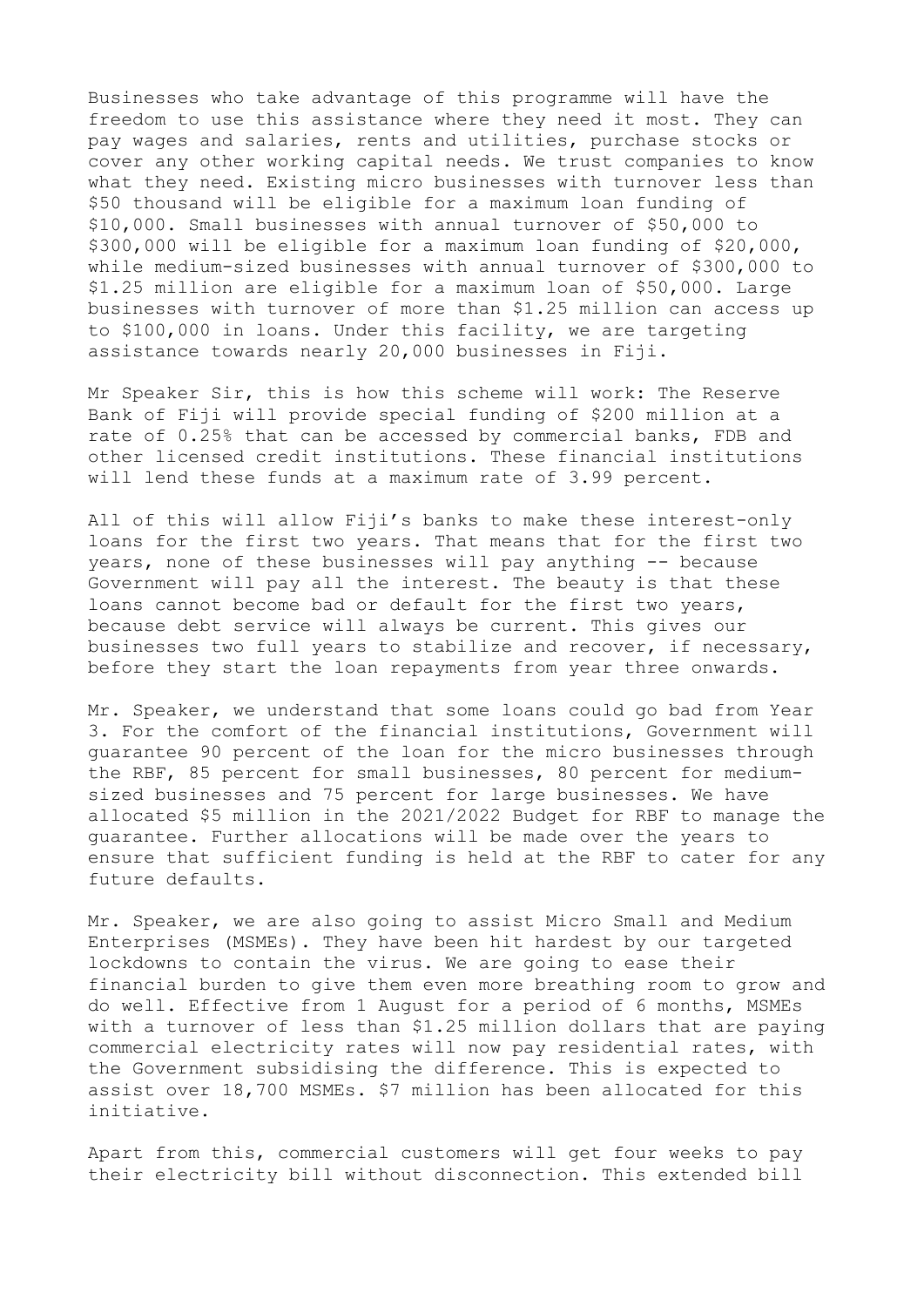payment will be provided for the next 6 months, from 1 August 2021 to 31 January 2022.

Mr Speaker, we know that businesses, particularly in the tourism sector, have had their vehicles parked due to border closures. So we will be waiving all arrears for vehicles that have been off the road and have accumulated fees and charges. From 1 August 2021 to 31 July 2022, the owners of these vehicles will be able to come forward and register their vehicles without having to pay the accumulated fees and charges. These include annual registration and licensing fees, the Road User Levy and the ACCF Levy. This applies also to individuals.

We will also be amending the Land Transport Act 1998 to address gaps in the Act that have historically been a cause for concern for the tourism industry. The Act does not allow hotels that own vehicles registered as commercial vehicles to carry guests. This issue has been dealt with over the years through exemptions; however, we will be patching up these gaps in the Act to ensure that when our tourism industry is back up and running smoothly again, we have a more secure legal framework in place.

Mr. Speaker, we have reviewed the current taxi operations framework and will be rolling out a new system to increase efficiency. We are removing municipal taxi bases and stands and replacing them with a new concept of 'open taxi ranks', which will allow taxis to operate more freely and efficiently within their zones. With the removal of municipal taxi bases and stands, we will also be removing the various base, stand and station fees that public service vehicle (PSV) permit holders currently pay –– that covers taxi drivers, bus drivers, and minibus drivers –– and replacing them with an annual PSV Levy paid for by all PSV permit holders except rental permit holders –– and those who have paid these fees already will be reimbursed. The new PSV Levy will be collected and placed in a specific trust fund that will be used for the development and maintenance of PSV bases, stands and stations.

Mr Speaker, improving the national balance of trade is a crucial part of our economic recovery. To support local exporters, Government will pay Biosecurity Authority of Fiji (BAF) fees on all exports for 12 months effective from 1 August 2021 with a total funding of \$1.1 million dollars.

The commission rate charged by Vodafone to bus companies for eticketing will be reduced from 4.5 percent to 3.5 percent. This will assist bus operators, which are now operating at half capacity due to the COVID-safe protocols. Government through the Ministry of Transport will roll out the E-ticketing system to minibuses, taxis and ferry services from 2022.

Measures through FNPF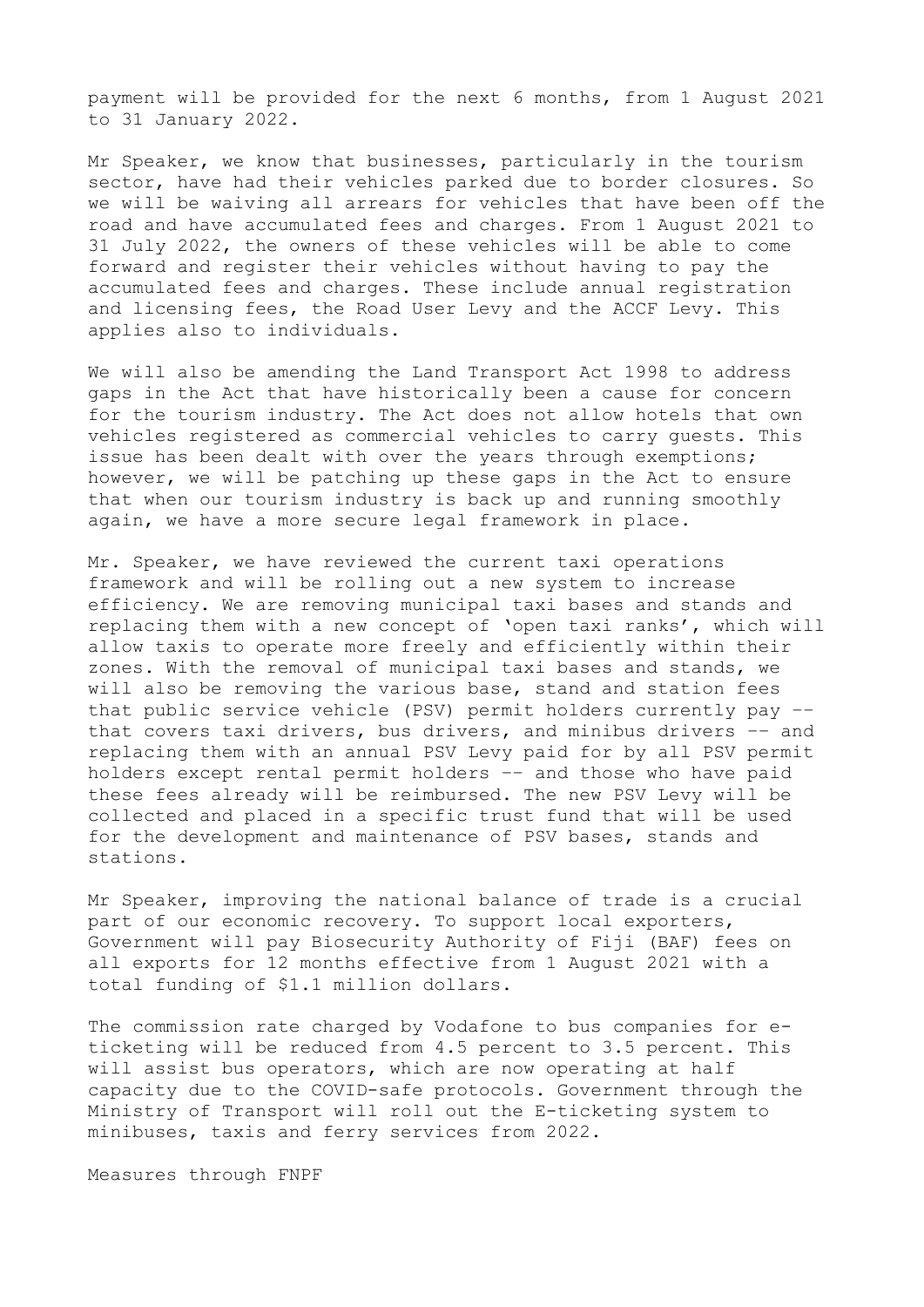Giving citizens the ability to access their FNPF funds to help them through the pandemic has provided a lifeline for many families and injected needed cash into the Fijian economy. We are introducing a number of measures to continue that flexibility for FNPF members while preserving the integrity of the FNPF's essential function as a superannuation fund and making it healthier as we go forward.

FNPF members between the ages of 50 and 54 with balances of up to \$10,000 will now be able to withdraw all remaining funds from their FNPF account. This will provide some form of financial support for decisions regarding their livelihood—for example, setting up a small business, paying off any bank loans or hire purchase payments. In addition to this Mr. Speaker Sir, FNPF members affected by COVID-19 will also be able to withdraw up to \$10,000 dollars for business related purposes from several accounts. This is expected to inject up to \$30 million dollars in the economy.

Government will increase the FNPF employer and employee contribution from 5% to 6% from 1 January 2022 through 31 December 2022. For more than a year now, FNPF members' accounts have received contributions at a lower rate. This 1% reversal for both employers and employees should yield a total of around \$40 million dollars credited to members' accounts. Government will gradually revert the contribution rates to a total of 18% in the coming years.

Any employer who chooses to contribute more than the 6% statutory mandatory contribution, up to 10%, will be allowed to deduct 300% of that contribution from their taxes and that additional income in the pockets of the employee will be exempt from income tax.

Family care leave and paternity leave will be reduced from two days to one day effective from 1 August 2021 until the end of the COVID-19 period. Mr. Speaker, many businesses have provided employees leave with pay through the past several months, and the burden of family care and paternity leave benefits is too much to ask of many struggling businesses through this period. Again, if we achieve our vaccination targets, we will be in a good position to restore these paid days off for employees.

Mr. Speaker Sir, FNPF has also extended the COVID-19 Home Loan Assistance until 31 September 2021 for moratoriums dated after 31 March 2021. This assistance will enable members to dip into their preserved account to help pay their mortgage or make monthly repayments. Members can access 100% of their General Account and 50% of their Preserved Account. By June 2021, more than 1,900 members had taken advantage of this assistance, with a total value of \$15.3 million dollars.

FNPF has also credited full interest of around \$297 million for the financial year ending 30 June 2021 to 389,986 member accounts.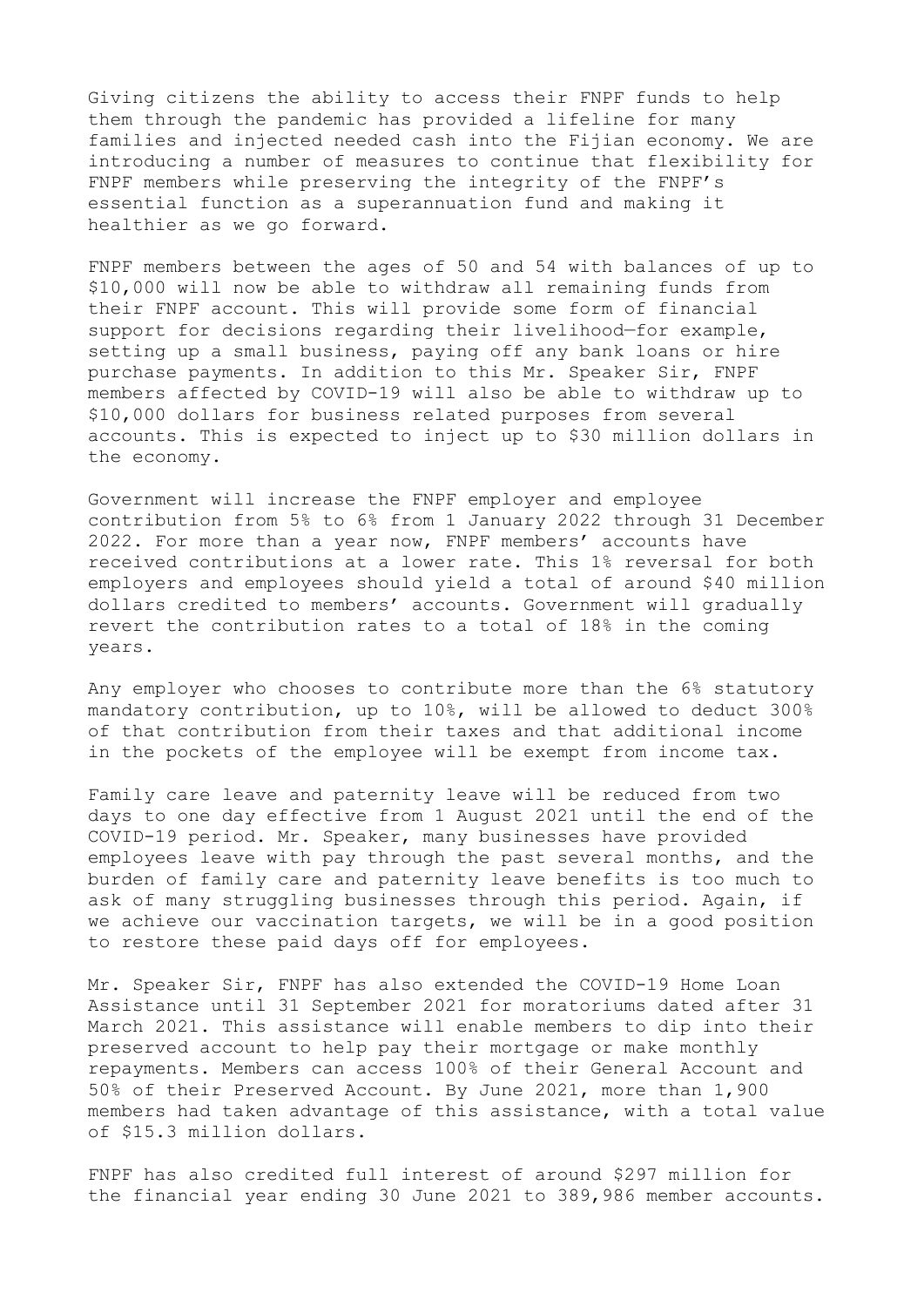Starting 1 August, any interest credited by FNPF will be directed into members' general balances.

Tax deduction for reduction of commercial rent Mr. Speaker, cash flow pressures in these challenging times are a given. To help ease the overhead cost of businesses that pay rent, an increased tax deduction of 200% from the current 100% will be available to landlords for the amount of commercial rent reduced. This applies to reduction of rent payable from 1 August 2021 to 31 July 2022.

We are providing this incentive to make rent reductions as easy and as obvious of an option as possible for landlords. We cannot make you lower the rents and we cannot force you to keep your tenants. But we can appeal to your good sense by aligning tax incentives to encourage rent reductions. And we urge you to consider your long-term relationship and your reputation among those who rent from you now and those who may or may not choose to rent from you in the future. Your compassion through this crisis will always be remembered. Just the same, if you choose to be cruel and callous, that will never be forgotten.

### Support to Tourism Sector

Mr. Speaker, the tourism sector typically brings in over \$2 billion in foreign exchange every year, providing thousands of jobs and income-generating opportunities, and endearing people around the world to our people and the country. With the industry at a virtual standstill, we're left without one of our great economic engines. Our comeback must be coordinated if we are to seize our share of the global industry's rebound. The commitment of tourism workers and operators to be vaccinated is a powerful show of what our cooperation can achieve. We have your back all the way towards your industry's recovery.

Apart from the large reductions in tourism sector taxes last year –– which will remain –– we are providing additional tax incentives to encourage more operators to build this industry better in preparation of the reopening of the borders.

Under a Short Life Investment Package (SLIP), new hotel investment projects are offered five years' income tax holiday for capital investments from \$250,000 to \$1 million, a seven-year tax holiday for investments between \$1 million to \$2 million and a 13-year tax holiday for capital investment exceeding \$2 million. To further incentivise new investments in hotels, a 20-year income tax holiday will be offered for investments above \$40 million. Customs duty exemption will continue to be provided on all capital goods, including capital equipment, plant and machinery equipment, building materials, furnishing and fittings, room amenities, kitchen and dining equipment and specialised water equipment.

Mr. Speaker, we are also extending the tax holiday to existing hotels. For refurbishment and renovations above \$2 million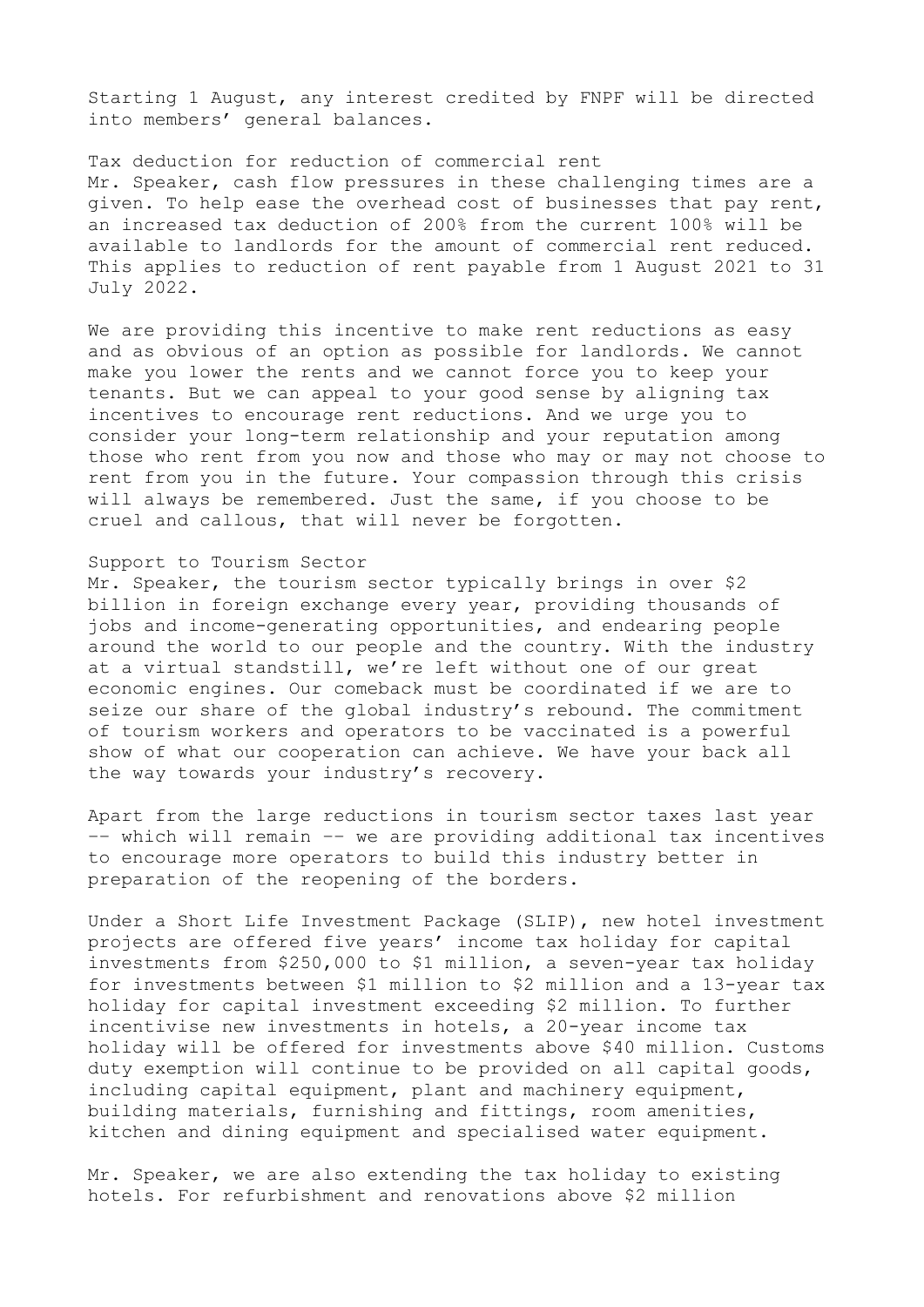dollars, a 5-year tax holiday will be available with associated customs duty concessions. The 25 percent investment allowance currently available to existing hotels will be increased to 50% to assist with renovations and refurbishments. Duty concessions will also be provided under code 245 of the Customs Tariff.

In the 2020-2021 Budget, we had announced a \$60 million allocation for the Fiji Recovery Rebate Package which was not used because the borders remained closed. For this budget, we are providing an allocation of \$40 million under this package. Tourism Fiji is provided an operating grant of \$6.2 million and a marketing grant of \$20 million.

We are also allocating \$3.5 million to provide an insurance scheme for incoming tourists with a maximum cover of \$10,000 for quarantine expenses, health care support and changes to travel dates in the event that these tourists, upon arrival into Fiji, test positive for COVID-19.

Mr. Speaker, Government had provided a guarantee of \$455 million to Fiji Airways to sustain itself following the closure of borders. Parliament had also approved a one-off 15% fee to be paid by Fiji Airways for the support provided by the Fijian Government. To fulfil this obligation, Fiji Airways is issuing additional shares, and the Fijian Government has allocated \$7.6 million dollars for the purchase of additional equity in Fiji Airways to keep our shareholding intact.

## Support for COVID-19 patients

COVID is likely to become an endemic disease around the world, with cases continuing to pop up in different areas at different times. We expect more cases in Fiji. We expect them tomorrow, we expect them years from now. When we have widespread vaccineinduced immunity, we protect against severe disease and death. Until such a time, employers who continue to pay their employees who have tested positive for the virus and are in isolation will be eligible for a 300% tax deduction. A letter from the Ministry of Health and Medical Services is required to confirm the positive test and isolation order.

Mr. Speaker, Government will also continue to provide household packs to Fijians who, upon the advice of the Ministry of Health and Medical Services, have gone into isolation after testing positive or being identified as a primary or secondary contact of an infected person. The provision of household packs is currently outsourced to New World Supermarket and Shop and Save Supermarket. This is aligned with the Government's objective of creating employment and economic activity, and also COVID awareness and adherence, through the outsourcing and engagement of the private sector.

Government will also continue to provide healthcare through General Practitioners (GP's) so that Fijians who depend on our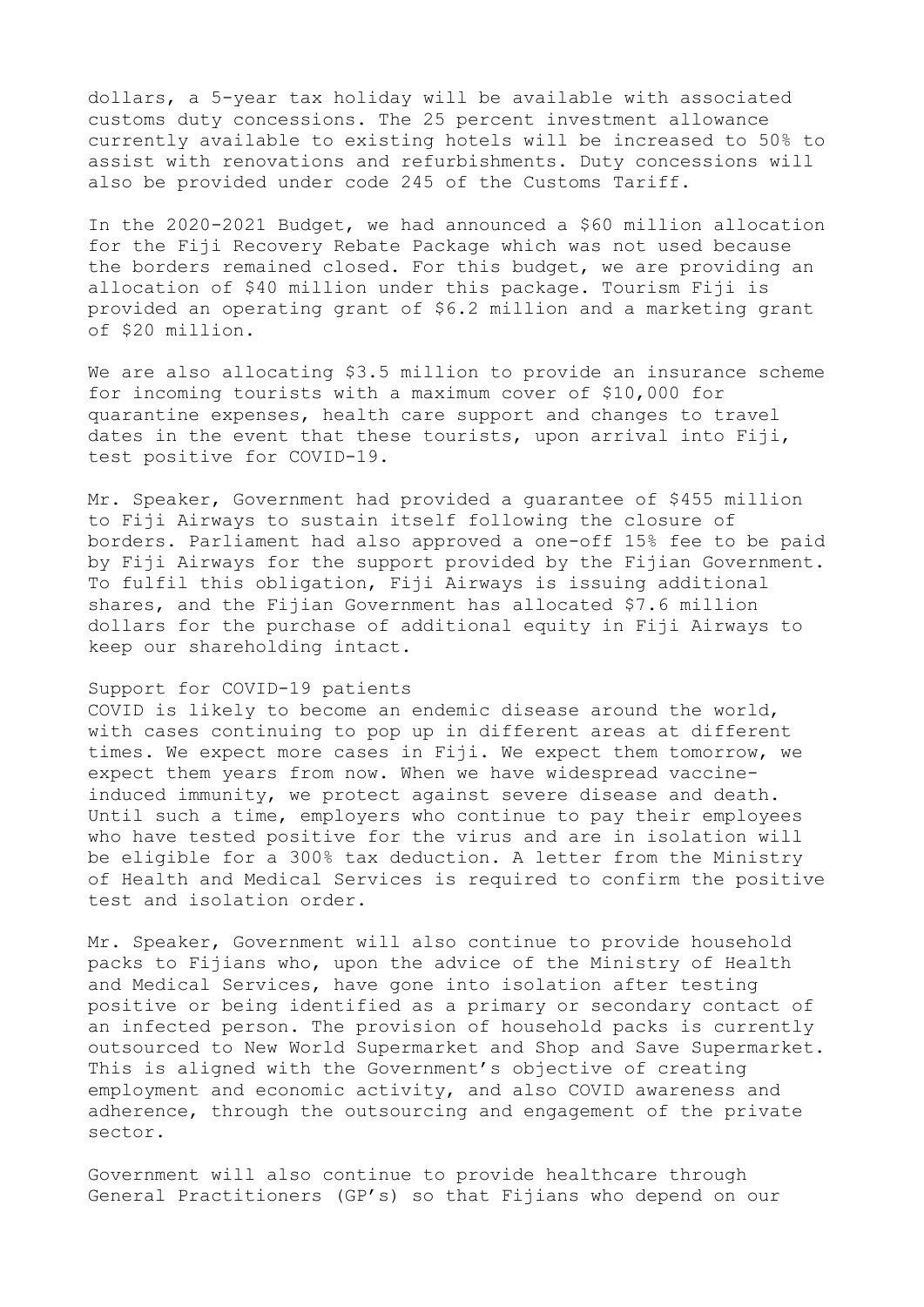public health system for General Outpatient Services can receive the free medical services they are accustomed to receiving. This reduces the load on larger public hospitals, reduces the risks posed by hospitals being locked down due to COVID, and supports these private GP's who have also been impacted by the COVID-19 pandemic. A total of 17 GP clinics are currently part of this initiative--seven (7) in Suva, five (5) in Nadi, one (1) in Lautoka, and four (4) in Ba. We thank them for opening their doors and granting access to life-saving care to the Fijians who need it.

Mr. Speaker Sir, we will now be outsourcing diagnostic laboratories and imaging facilities to accredited healthcare providers.

Successful providers will need to have proven expertise to operate, maintain and provide biomedical services such as MRI Scan, CT Scans, X-ray Centre /Dental X-ray/OPG, Mammography, Bone Densitometry and Radiological Services. Mr. Speaker Sir, no longer will have to bear the significant upfront capital cost of procuring such equipment.

### VAT Monitoring System

Mr Speaker Sir, the compulsory implementation of the VMS will be deferred for additional two years to 1 January 2024. However, for businesses who wish to voluntarily implement VMS now, Government will provide a 300% tax deduction on the implementation cost. Although it is voluntary, we encourage businesses who can register and implement VMS now to do so.

### Import VAT deferral

Mr. Speaker, Government will implement structural changes in the current VAT regime to ease pressure on businesses. First, the payment of VAT at the point of import for Gold Card taxpayers will be deferred for 2 months. Cash-flow pressure is one of the major challenges businesses are facing because of COVID-19, and this will provide much-needed relief. We are currently allowing this for Gold Card taxpayers, however, this will later be extended to other compliant taxpayers.

## Export Income Deduction

Mr. Speaker, currently, the Export Income Deduction incentive is 60% of all export income expires at the end of 2022. This incentive will be extended for an additional three years and will now expire at the end of December 2024. For agriculture and fisheries exporters. The Export Income Deduction is increased to 90%, which means that 90% of their export income will not be taxed. will continue to be incentivised through this extension as we seek to bring more cash into the economy.

## Debt Forgiveness

Currently, debt forgiveness is not subject to income tax for all outstanding debt forgiven from 1 April 2020 to 31 December 2021.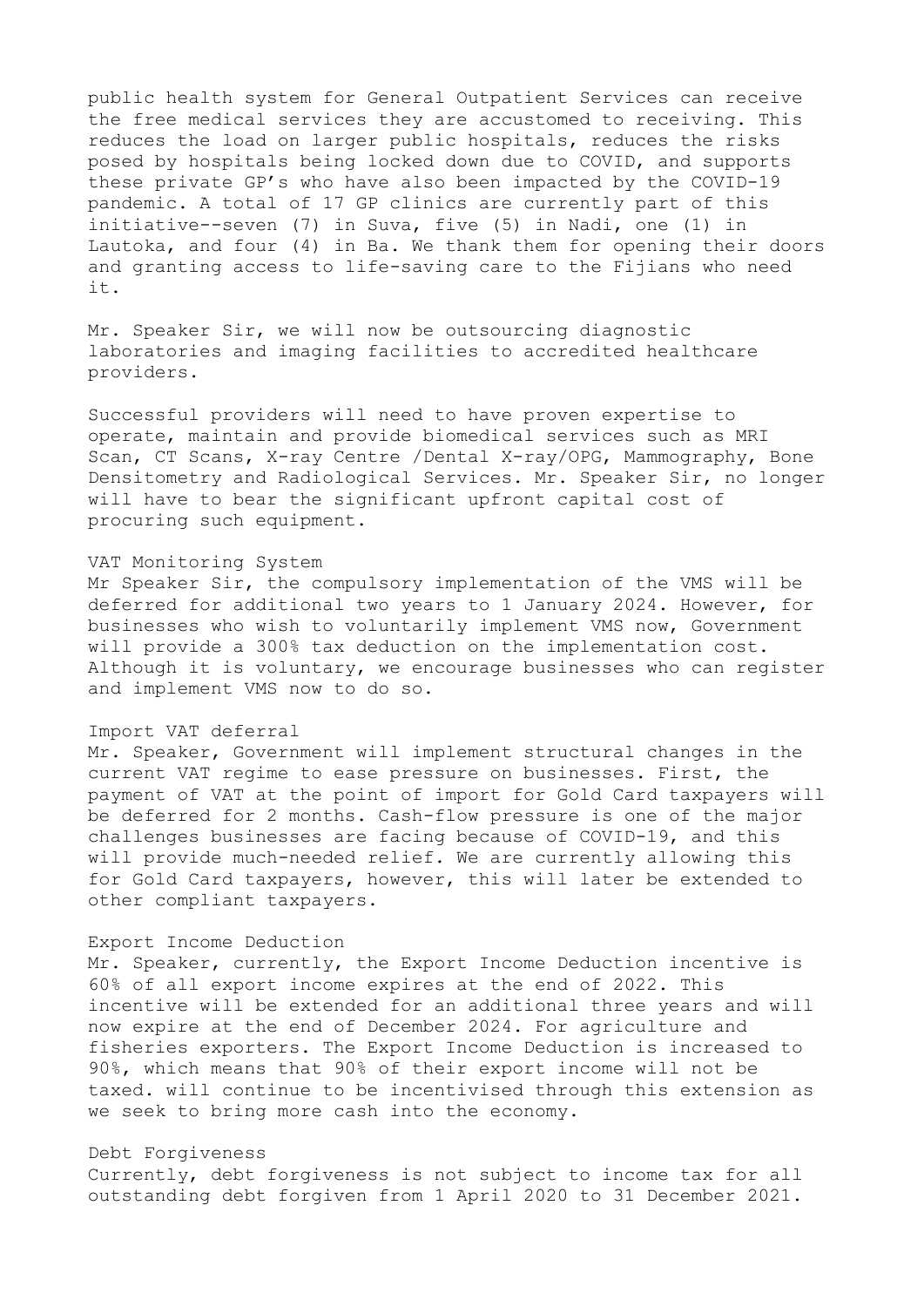Mr. Speaker, Government will now extend this period to 31 December 2022. This will incentivise parent companies to forgive debt and help highly leveraged companies operate during these difficult times.

#### Thin Capitalisation

Mr. Speaker, the debt-to-equity ratio was increased from 2:1 to 3:1 in the 2020-2021 Budget. This allowed for a higher amount of tax deductibility in relation to interest allowed for foreigncontrolled Fijian companies. This incentive will continue until 31 December 2022.

### Business Assistance Fiji Grant

Mr Speaker Sir, Government partnered with the Fiji Institute of Accountants (FIA), the Fiji Chamber of Commerce and Industry (FCCCI), the Fiji Commerce and Employers Federation (FCEF) and Women in Business (WIB) for assessment and disbursement of the concessional loan to MSMEs. We are taking this collaboration to the next level.

\$250,000 will be allocated to provide training and advisory services to assist MSMEs with the newly announced COVID-19 Recovery Credit Guarantee Scheme. We've never offered anything like this to MSMEs before and it provides an opportunity to support business leaders in the MSME sector to better understand loan packages and build up their credit potential so that they can continue to make investments that grow their business.

## **Withholding Tax and Double Taxation Agreement**

Mr Speaker, we are going to press the renegotiation of the Double Taxation Agreement we have in place with Australia and New Zealand to modernise our text treaty articles. Generally, we are seeking provisions that ensure our tax incentives are reciprocated in Australia and New Zealand so that they are meaningful for companies looking to trade with Fiji and invest in Fiji.

We have already resolved one long-running dispute, as FRCS no longer imposes withholding tax on professional service fees for residents of Australia and New Zealand in Fiji.

Government will allocate \$5 million in the Budget to issue refunds to Australian and New Zealand residents who have paid this withholding tax. The Tax Administration Act will be amended to clarify this refund process, which FRCS will expedite. FRCS will also issue a practice guideline.

## Tax Amnesty

Mr Speaker, to ease tax obligations on individuals and businesses, a tax amnesty will be granted to taxpayers with tax arrears, waiving all penalties upon payment of real taxes. To qualify for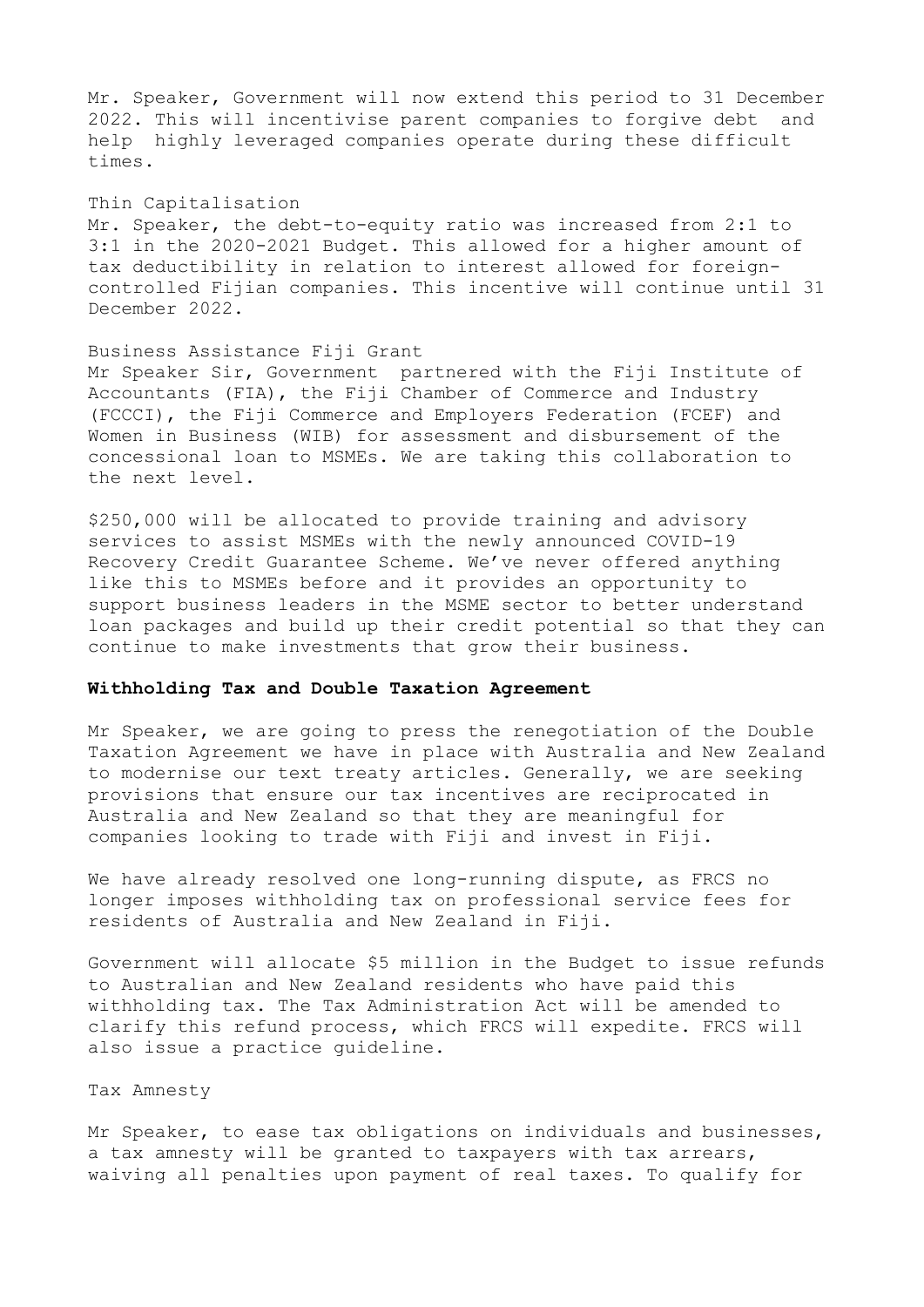the amnesty, taxpayers must make payment arrangements within 3 months from 1 August 2021 and make payments before 30 June 2022.

### Vitikart Platform

Mr Speaker, businesses that were able to quickly adapt and incorporate online trading and digital payment platforms during this pandemic have fared significantly better than the ones that continued to use traditional business models. Unfortunately, with limited capital at their disposal, and with commercial banks placing very onerous and almost prohibitive fees in place for MSMEs, these businesses have been one of the hardest hit.

To help MSME's build greater resilience and business continuity for the future and to jump-start this sector, Government in collaboration with RBF will assist MSMEs that sign up as a merchant on Vodafone's Vitikart eCommerce Platform to offer their products for sale online.

\$1.2 million is allocated to fund this partnership. Funds will be channelled towards covering the costs associated with getting MSME's onto the VitiKart platform, receiving payment through internet payment gateways.

Vodafone has agreed to reduce the monthly fee by 50%, and Post Fiji has agreed to reduce delivery charges. This ready-built eCommerce platform with integrated M-PAiSA mobile wallet and Visa and Mastercard payment gateways means businesses signing up on Vitikart will not be required to make any investment in any online platform or payment solutions to offer their products for sale online.

Mr. Speaker Sir, Government will also assist MSMEs to install mobile money transfer services and internet payment gateways.

To further support e-commerce, Government will provide a 200% tax deduction incentive for investment into development and upgrade of on-line shopping websites/platforms.

### Agriculture Loan Interest Subsidy

Mr. Speaker, the Fijian Government will increase its interest-rate subsidy for agriculture loans by the Fiji Development Bank (FDB) from 6% to 8% and increase the loan limit for the subsidy from \$50,000 to \$100,000. An allocation of \$2 million will be provided in the 2020-2021 Budget for this initiative.

Currently, FDB provides agriculture loans at interest rates of 11% to 12%. On average, 6% is subsidised by Government, which means people who had agriculture loans were paying an average interest rate of 6%. The increase of the government subsidy from 6% to 8% will reduce the borrower's average interest rate to 4%. We hope this will incentivise more investment in the agriculture sector as we diversify the economy.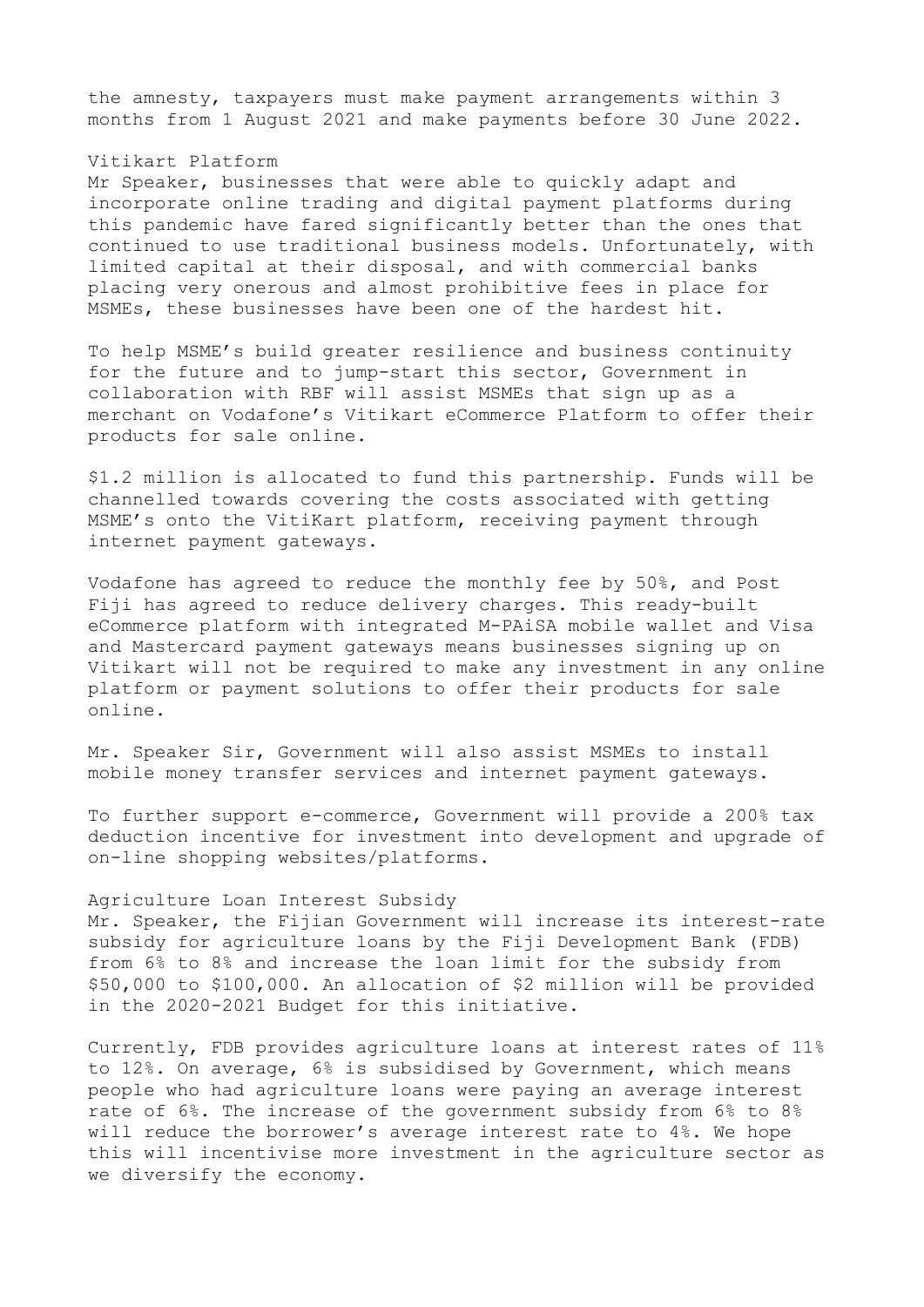### **iTaukei Land Development**

Government is allocating \$4 million for the iTaukei Land Development Programme, which helps iTaukei landowners develop their land for residential and commercial purposes. Currently, there are nine projects being carried out under iTaukei Land Development Programme. Once all the projects are completed, there will be a total of 284 lots -- 270 residential lots and 14 nonresidential lots available for leasing -- a total land area of 51.4 hectares.

Development works have been completed for Saweni, Wairabetia, Nasoqela, Vuda and Yadua Subdivisions. Yadua is climate-resilient, with underground cabling by EFL, and climate-resilience upgrades are in progress for other three subdivisions.

The draft valuation reports for the completed sites are ranging from \$550,000 to \$125,000 per lot in lots sizes ranging 3 acres to 1 acre for Yadua and the rest averaging ¼ acre lots.

Phasing Out Duty Protection for Fiji Dairy We'll be phasing out duty protections for Fiji Dairy in the leadup to the expiration between Government and Southern Cross Ltd on 31 August 2022. Duty will be reduced to 5% after expiry of the agreement on cheese, yogurt, liquid and powdered milk and butter

## Sub-urban Shuttle Stations

Mr Speaker, Fijians need more options to travel than opting for their own personal vehicles every day of the working week. Right now, we have some restrictions on the number of people who can travel together in public transportation vehicles. As more of us are vaccinated, those restrictions will ease and we are laying the groundwork to make public transportation easier and more convenient once Fiji is fully re-open –– particualry in densely populated areas.

We will be piloting suburban shuttle stations at three sites --Nakasi, Valelevu and Lautoka -- to transport working Fijians from their homes to their places of work. Mr. Speaker Sir, we are also moving certain Government offices to these areas to take advantage of this growing shuttle network. These shuttles are more convenient because they will actually traverse within suburbs on a regular basis, so getting to the stops themselves can take a short walk rather than a long drive.

### Tax Incentive for BPO

We said we needed more eggs in our economic basket, Mr Speaker. That is why new investments exceeding \$10 million in infrastructure that supports Business Process Outsourcing –– companies like call centres and accounting services –– will be offered a 20-year tax holiday. A 10 year and 15 year tax holiday will also be available for investments between \$2 million to \$5 million and \$5 million to \$10 million, respectively.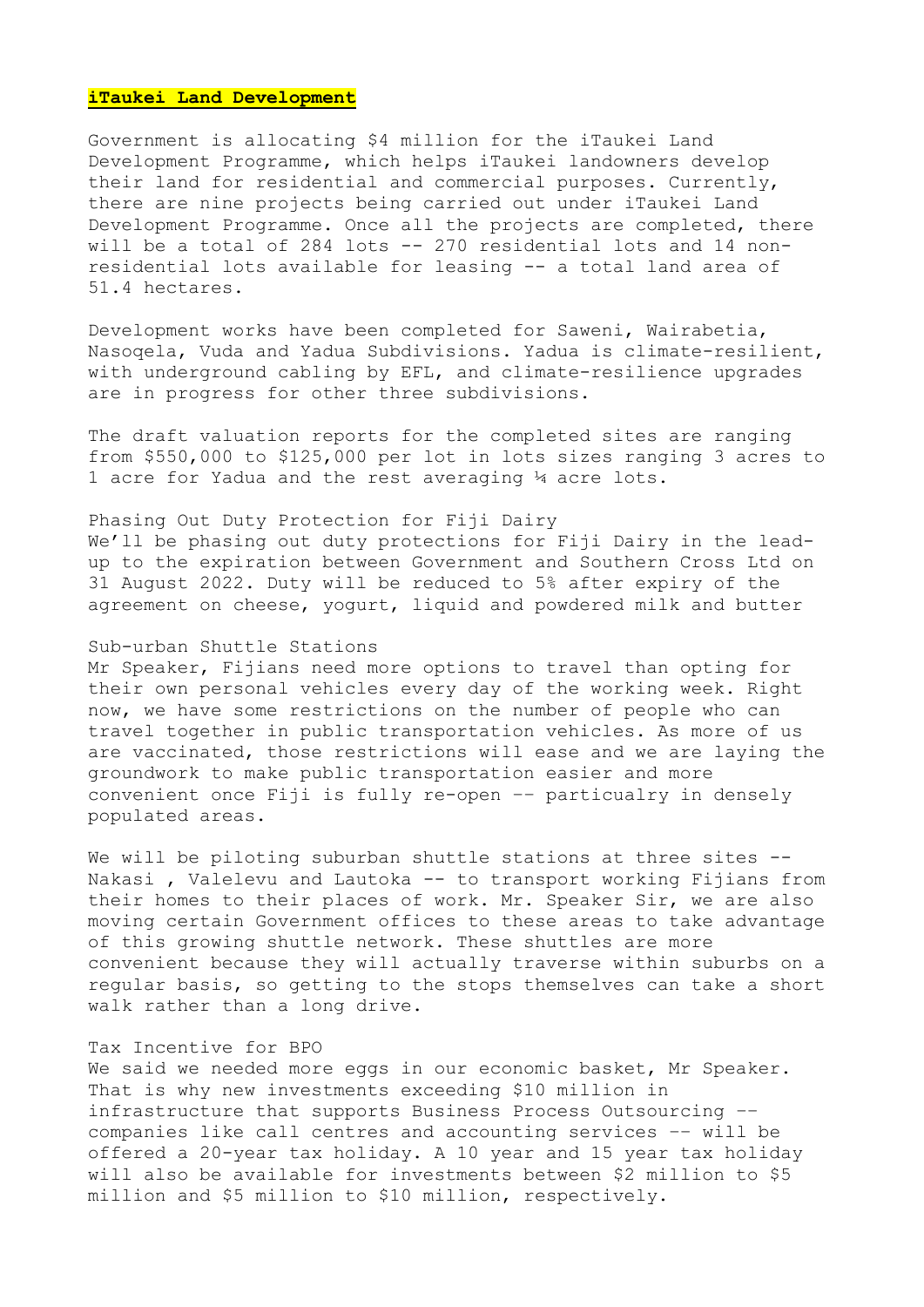Customs Duty exemptions will also be provided as part of this incentive package. This investment package will be extended to investors that derive 90% of income from an ICT business. If the investor is also involved in developing strata titles and selling it to ICT or BPO operators, the sale proceeds will also be exempt from income taxes. This more attractive tax incentive will also be extended to BPO operators.

#### BPO Council Grant

And to get these incentives on the map and on the radar of international companies, Mr. Speaker, a grant of \$200,000 will be provided to the Business Process Outsourcing Council to develop the BPO sector. The remote work revolution can come to Fiji –– we have a workforce, we have the data accessibility, and we have the incentives in place to do extremely well in this industry.

### Tax Incentive for Telecom IT Park

Mr. Speaker Sir, we will expand the TFR Incentive to Tamavua, Suva, specifically for investment in a new ICT Park. The park will include data storage services for businesses with a 20 year tax holiday for investments more than \$10 million dollars.

#### Tax Incentive for New Submarine Cable Investments

To attract investment in ICT cable landing and infrastructure, a 30 year tax holiday with duty concession package is available for investment above \$40 million for any company to land network cable (submarine cable) and undertake associated infrastructure development in Fiji. There is an existing cable in place –– this pursuit of new development is about building redundancy and bringing faster internet speeds, at even lower costs, throughout Fiji.

Mr. Speaker Sir, the Ministry of Communications is provided an increased funding of \$54.6 million dollars. This includes \$15.5 million dollars to Walesi which includes \$4.5 million dollars for the FM project which will provide robust and reliable communications services nationwide. Walesi has changed the game for mobile accessibility in Fiji, putting news and entertainment television in the palms and pockets of Fijians everywhere in the country. The quality and reach of its services should continue to keep Fiji apace with the rest of the world.

We are also providing \$4.7 million dollars to DigitalFiji to continue with digitalisation of Government services and \$6.7 million for Online Business and Construction Licencing System. And an additional \$2.9 million dollars is provided to strengthen the storage and server capacity of Government ITC services.

# Amendments to Improve Biosecurity Government in conjunction with the Biosecurity Authority of Fiji (BAF) is reviewing the fees and charges under the Biosecurity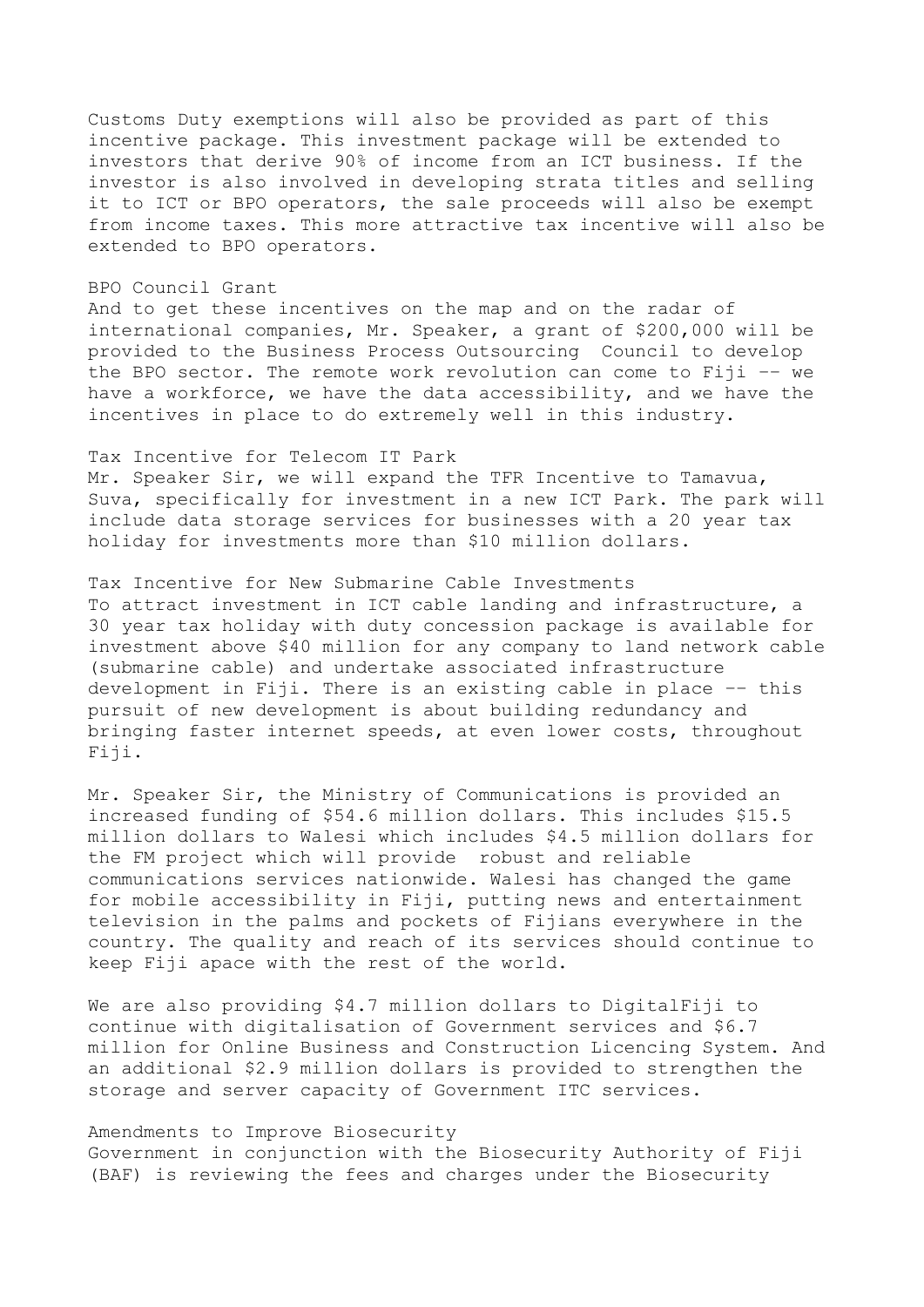(Fees and Charges) Regulations 2011 to directly address the ease of doing business for services provided by BAF.

A charge for the Rapid Risk Analysis of Pathways (RAP) has been introduced to improve the timeline of market access by the importer. New products from existing pathways, will be easier to import through the introduction of RAP. Furthermore, the RAP will cost significantly less than other import risk analysis such as the Desktop Import Risk Analysis (DIRA) and will only take one to two months to complete.

Furthermore, the Biosecurity Act 2008 will be amended in two important ways: first, to recognise vessel or aircraft clearance agents. This will make the agents more accountable. Second, it will require that any new regulations under the Act will be made in consultation with stakeholders that are affected by the change.

In consultation with BAF and the Ministry of Agriculture, the Fruit Export and Marketing Act 1906 will be revised to allow the Biosecurity Authority of Fiji to issue a Fruit Exporters Licence. This will streamline the processes for attaining a fruit exporter license.

#### Town Planning Requirements

Mr. Speaker, we will be amending the General Provisions for Town Planning Schemes and Areas ('General Provisions') to enable high density development, with particular emphasis on revising plot ratio, reducing the setback for double-story buildings, and minimum lot size requirements. This will also allow developers to build onsite sewerage systems.

### Amendments to the Financial Management Act 2004

Mr Speaker, Government will present a Financial Management (Amendment) Bill to amend and update the Financial Management Act 2004. The Amendment Bill strengthens controls, increases transparency by mandating a fiscal strategy, and introduces new legal requirements for procurement and cash management. For the first time, internal audits will be backed by a legal mandate. The amended Bill has revised principles of responsible fiscal management;

The Amendment Bill will also require the Minister for Economy to issue a pre-election economic fiscal update. This provides more transparency by providing a detailed update on the state of the economy moving into the campaign period.

Furthermore, the Bill will entail consequential amendments to the 2014 Electoral Act requiring political parties, political candidates and people representing parties and candidates that make financial commitments or promises to the Fijian public provide a written explanation of how the promises or commitments are to be met. No more pie in the sky policy promises, Mr Speaker –– transparency cuts both ways, and Fijians deserve to know how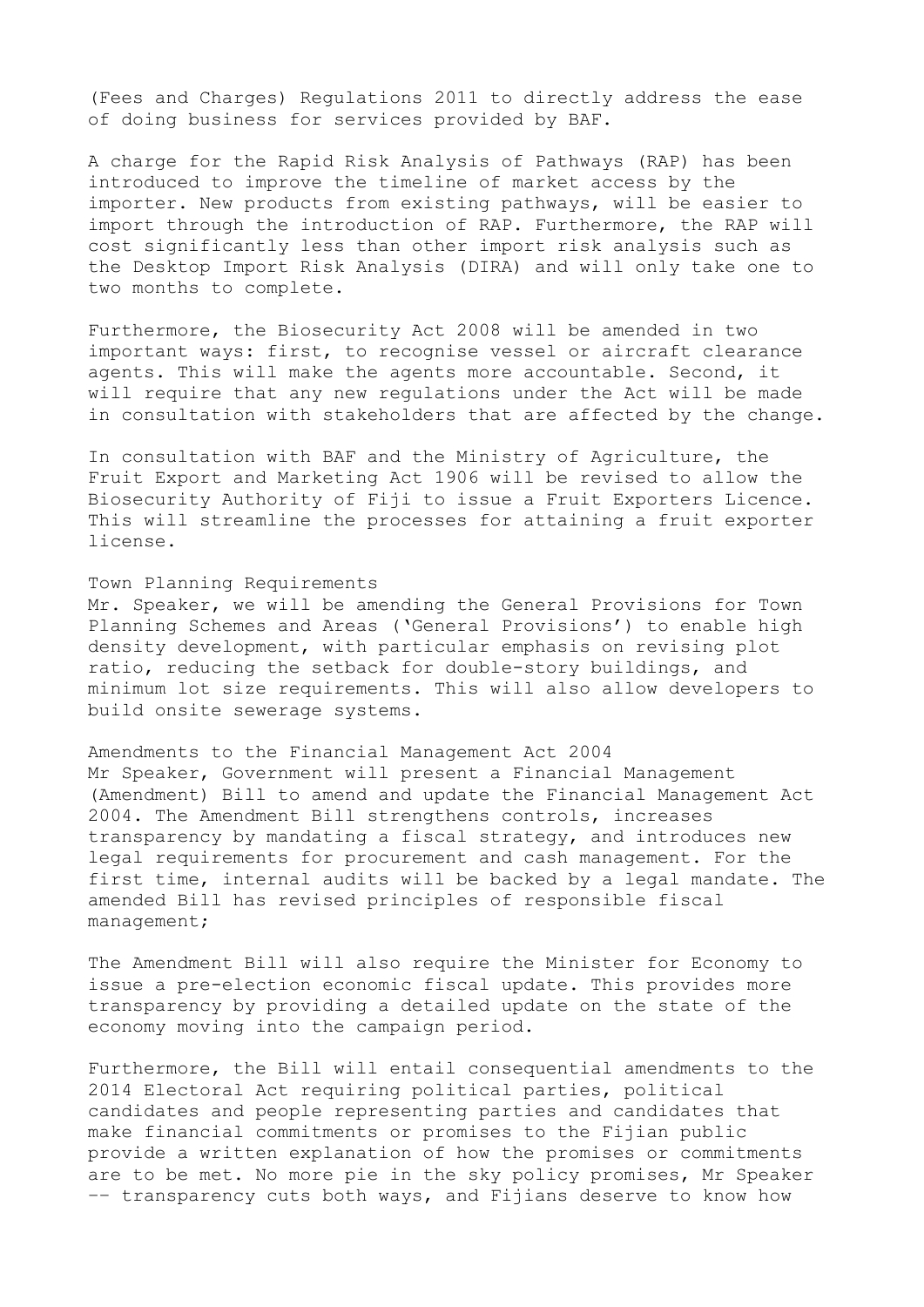every political party actually plans to do what they say they will do.

Mr Speaker, we're also tightening financial controls within government to ensure we keep operations on budget. Permanent Secretaries and agency heads are under strict instructions to operate within their budgetary allocations and avoid any unnecessary movement of funds within ministries. We used to offer more flexibility for PSs to reallocate funds throughout the financial year. But that is no longer tenable. We must maintain a high level of fiscal discipline –– every dollar go where it is meant to go. PSs will be severely reprimanded for any violations.

Government Roll-out of EFTPOS and Other Digital Payment Services In this Budget, the Fijian Government is allocating \$5 million to facilitate the adoption of EFTPOS (Electronic Funds Transfer at Point of Sale) by all Government Ministries and agencies. All Ministries and departments will now be able to provide more convenient payment solutions. This will make transacting business with government faster and easier for citizens and businesses alike. The roll-out will initially target Ministries with the highest volume of transactions, such as the Ministry of Lands, Ministry of Justice, Ministry of Health, Department of Immigration and Police before rolling out to all other agencies. We are also looking at rolling out Internet Payment Gateway (IPG) and digital money wallets under this initiative. With the passing of the National Payment System, Government is actively discussing with RBF and commercial banks ways to expeditiously make bank accounts interoperable with digital wallets.

# Remove the Coasting Trade Permit and Streamline Coastal Trading License and Sea Route License

Mr. Speaker, we need to do a better job of getting ships in and out of our harbors and their cargos unloaded quickly, so we are exempting foreign cargo ships from the arduous process of acquiring a coasting-trade permit. Instead, they simply notify FRCS 48 hours before they sail to a Fijian port. They will not be permitted to transport goods from one domestic port to another. We are also amending the Maritime Transport Act 2013 to extend sea route licences to 20 years, as we did with Coasting Trade Licenses last year.

Furthermore, the Maritime Transport Act 2013 will be amended to enable MSAF to issue licenses instead of having to wait on the approval or consensus of the Minister responsible for transport. This is to ensure that the licenses are vetted and cleared in a timely manner and that the process for licensing remains with MSAF instead of being drawn out to include awaiting the approval of the Minister response for transport for administrative issues like licensing which can be dealt with by MSAF.

We are also slashing marine regulations, removing the requirement to obtain a permit to take items on board a boat.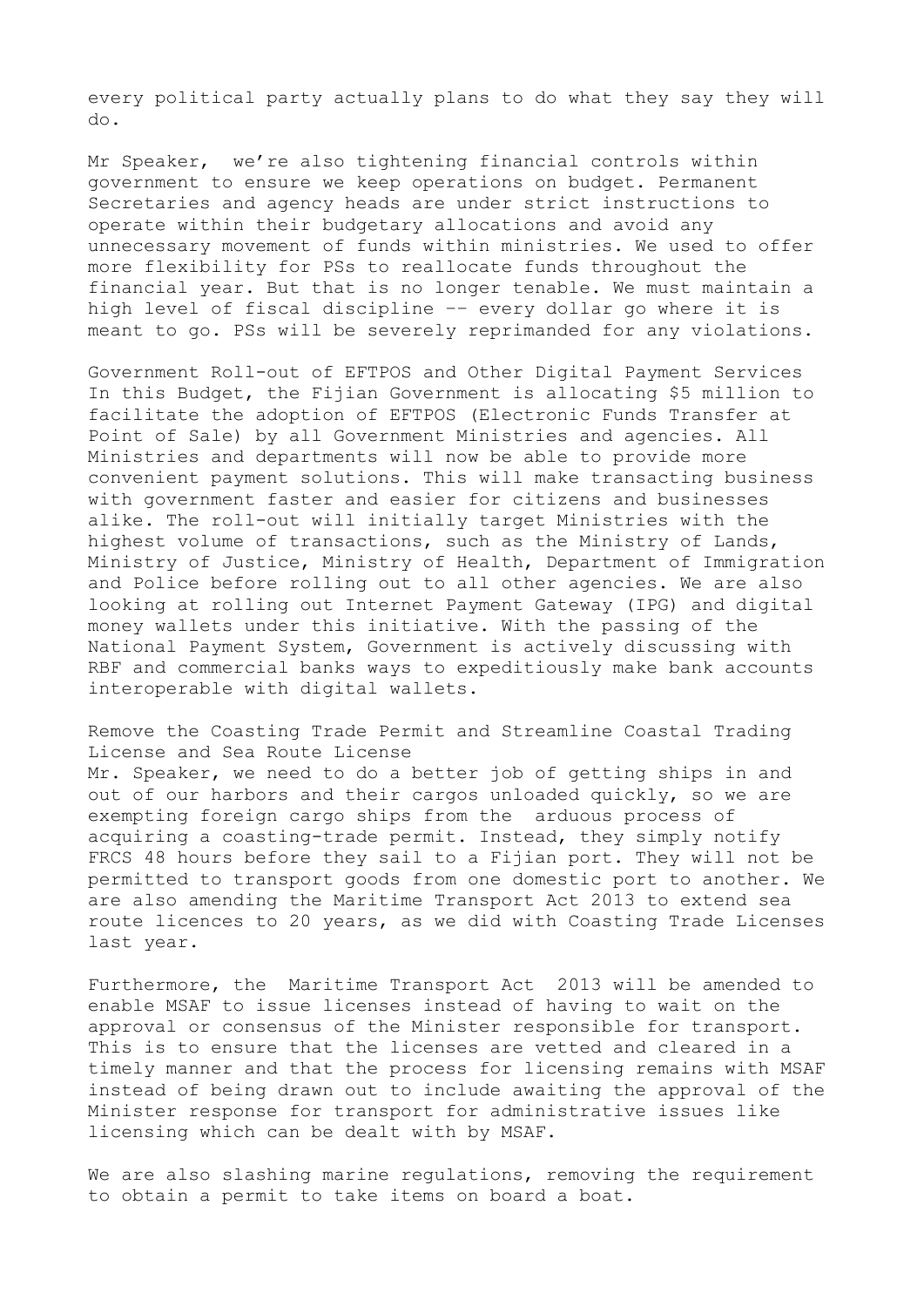24 hours for Inspection of Vessels - Amendment of Quarantine Rules 1965, Quarantine Act 1964 Fiji's Quarantine Rules subject arriving vessels to quarantine clearance at the first port of arrival in Fiji. Same-day clearance is granted only when vessels arrive between 7.00 am and sunset. Vessels often arrive in Suva or Lautoka after sunset, which can add up to 12 hours between arrival and cargo movement. Suva & Lautoka are currently the only ports in the Pacific region that do not allow for inspection on a 24-hour basis. Repealing this requirement will enable a more efficient use of the ports of Suva and Lautoka and reduce delays.

Offshore Fisheries Management Act 2012 Mr. Speaker, we are also making changes to the Offshore Fisheries Management Act 2012 to remove the requirement for ships to seek permits for Provisioning and Bunkering. This will enable ships to refuel and restock without undergoing a time-consuming permit process. This is aligned to Government goals of reducing bureaucracy and improving the ease of doing business.

# Quarantine (Amendment) Regulations 2021

Currently, the Quarantine Regulations 1965 provide that vessels entering Fiji from some localities in which malaria-carrying mosquitoes are present are subject to fumigation if the quarantine officer considers it necessary. Government will make an amendment that removes the requirement that inspection and fumigation only be carried out during daylight. It will also propose an amendment that removes the provision requiring vessels subject to quarantine to be cleared only during daylight hours.

Amendments to State Lands Act and the iTaukei Land Trust Act Mr. Speaker Sir, to obtain the written consent of the Director of Lands or the TLTB takes any time between days to a few months. There is a huge backlog of applications which have not been dealt with to-date and we receive frequent complaints from the members of the public on these delays at the Lands Department and at the TLTB. This is simply unacceptable.

Mr. Speaker Sir, we are therefore amending the State Lands Act 1945 and the iTaukei Land Trust Act 1940 to ensure that written consent is no longer required for any mortgage, charge, pledge or for caveat or for any State or iTaukei lease to be dealt with by any court of law or under the process of any court of law. Furthermore, lessees and tenants will no longer need to apply for written consent from the Lands Department and TLTB for water and electricity connections.

These amendments will ensure faster service delivery to lessees and third parties who will no longer need to obtain the consent of the Lands Department or TLTB for certain applications and they can directly register instruments with the Registrar of Titles or lodge proceedings in court.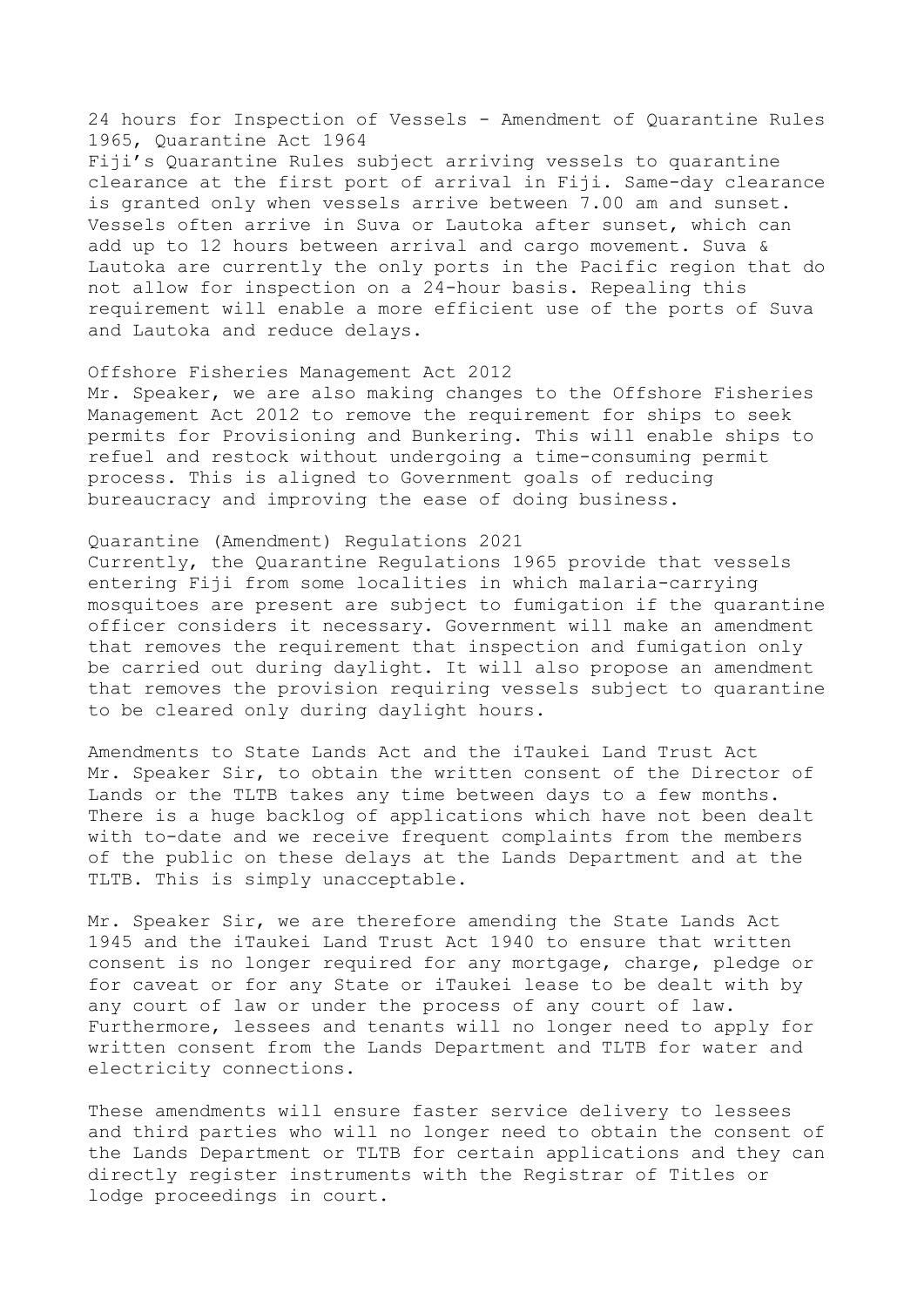Consent is still required for dealings such as sale, transfer, subleasing, assignment, subletting, building, rezoning and so forth. However, with these amendments, consent can only be refused where there is a breach of any lease condition or the application is not in accordance with law.

### Sugar Sector Support

Mr Speaker, to support the livelihoods of Fijians in the Sugar industry, we provided a three-year minimum guaranteed cane price of \$85 dollars per tonne. That was in addition to support to improve farm productivity: the fertiliser subsidy, can farm development assistance, cartage subsidy, upgrade of cane access roads, weedicide subsidy and other assistance.

Today we are announcing that we will extend this minimum guarantee price of \$85 dollars per tonne for the 2021 season, making this the fourth year of guaranteed cane price support. We understand the plight of our farmers, and Government stands behind them.

We thank the farmers for the trust they have had in this Government. We thank them for starting their harvesting knowing full well that this Government will not leave them behind. We have always supported the Sugar industry, we always will.

We also thank our cane farmers and all the industry stakeholders who did not succumb to the self-interested call for a boycott. Our farmers know very well, Mr Speaker, a harvesting boycott could never be in their interest. It could only serve the interests of those who would use our cane farmers for political gain, taking advantage of their vulnerability and using them as political pawns.

Mr Speaker, the Ministry of Sugar Industry is provided funding of \$72 million in the 2021-2022 Budget. This includes a funding allocation of around \$47 million for the sugar cane price support. This includes around \$22.9 million for the additional top-up payment required for the 2020 season and \$24.1 million to pay for the minimum guaranteed price of \$85 dollars per tonne for the 2021 season. The remaining funding requirement of \$8 million dollars, dependent on the cane harvest for the 2021 season, will be provided in the 2022-2023 Budget to meet the final payment for the 2021 season.

Apart from this, Government will continue to provide the fertiliser subsidy to farmers at a rate of \$25.59 per bag with a total funding allocation of \$15.6 million. This means that farmers will only continue to pay a price of \$20 per bag of fertiliser. Apart from this \$3.8 million is provided for the cane cartage subsidy from Penang to Rarawai mill. A further \$3.3 million is provided for cane access roads, sugarcane development farmer assistance, weedicide subsidy and new farmer assistance.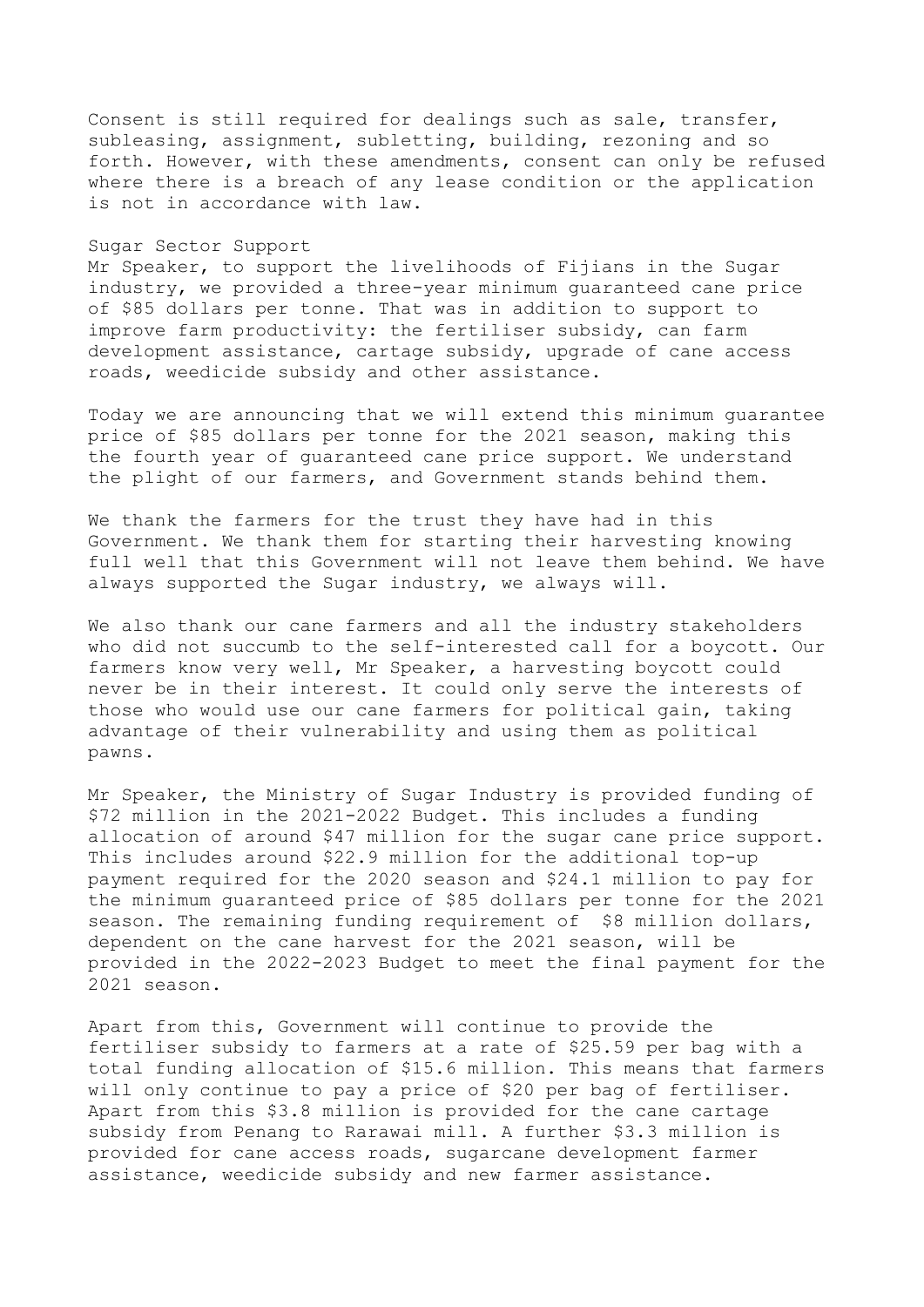Mr Speaker, we now need to take a long-term view of the Sugar industry. No one really talks about this, but the world price of sugar is low, and Fiji's lack of large commercial sugarcane farms means our growers would have low or near-zero returns without a Government guaranteed price. We need to find viable agricultural alternatives that offer real livelihoods. Even with a guaranteed price of \$85 dollars per tonne, the net income of a farmer who harvests around 100 tonnes of cane averages less than \$3,000 a year, and more than 40% of our growers harvest less than 100 tonnes. Even for a farmer that harvests 300 tonnes, the net payout on average is \$7,500. Almost three-fourths of our farmers harvest less than 300 tonnes.

These farmers are trapped. If they stop farming, they will lose their lease and be landless and homeless. So they stay and toil. We cannot condemn our cane farmers to that kind of hopeless existence. Mr Speaker, we want our sugarcane farmers to earn more than this, and to protect their interests, we will start with a new scheme to get sugarcane farmers into alternative livelihood programmes. We have allocated \$1 million dollars for lease facilitation for sugar and agriculture farmers so our farmers can choose and get into high yield and more productive ventures.

Ministry of Health and Medical Services Mr Speaker, we are providing \$403 million directly to the Ministry of Health and Medical Services in this Budget to beef up its resources. The Ministry will hire additional 238 intern Nurses, 140 medical interns, 10 Nurse Practitioners, 43 Midwives, and 114 Doctors.

\$25 million is specifically dedicated for COVID-19 response, for testing, isolation, quarantine and vaccination drive. Additional funding has been provided for procurement of oxygen supplies and other essential medical equipment and supplies.

Funding has also been allocated for capital works, including \$7 million for the construction of a new Maternity Unit, \$2.5 million for Labasa Hospital interior upgrade and a total of over \$6 million dollars for upgrade and maintenance of medical facilities around the country.

Mr Speaker, as part of the public-private partnership arrangements with Health Care Fiji Limited, the Ba Hospital will start operations in December 2021, while the Lautoka Hospital is scheduled to commence operations in March 2022, and its services will include open-heart surgery. We are providing \$20 million under Head 50 with an additional \$25.7 million dollars under the Ministry of Health for the running of the Lautoka Hospital.

Mr. Speaker Sir, we are providing \$1.5 million dollars to subsidise kidney dialysis treatment. Government will provide a subsidy of \$150 per treatment and at centres where cost is \$150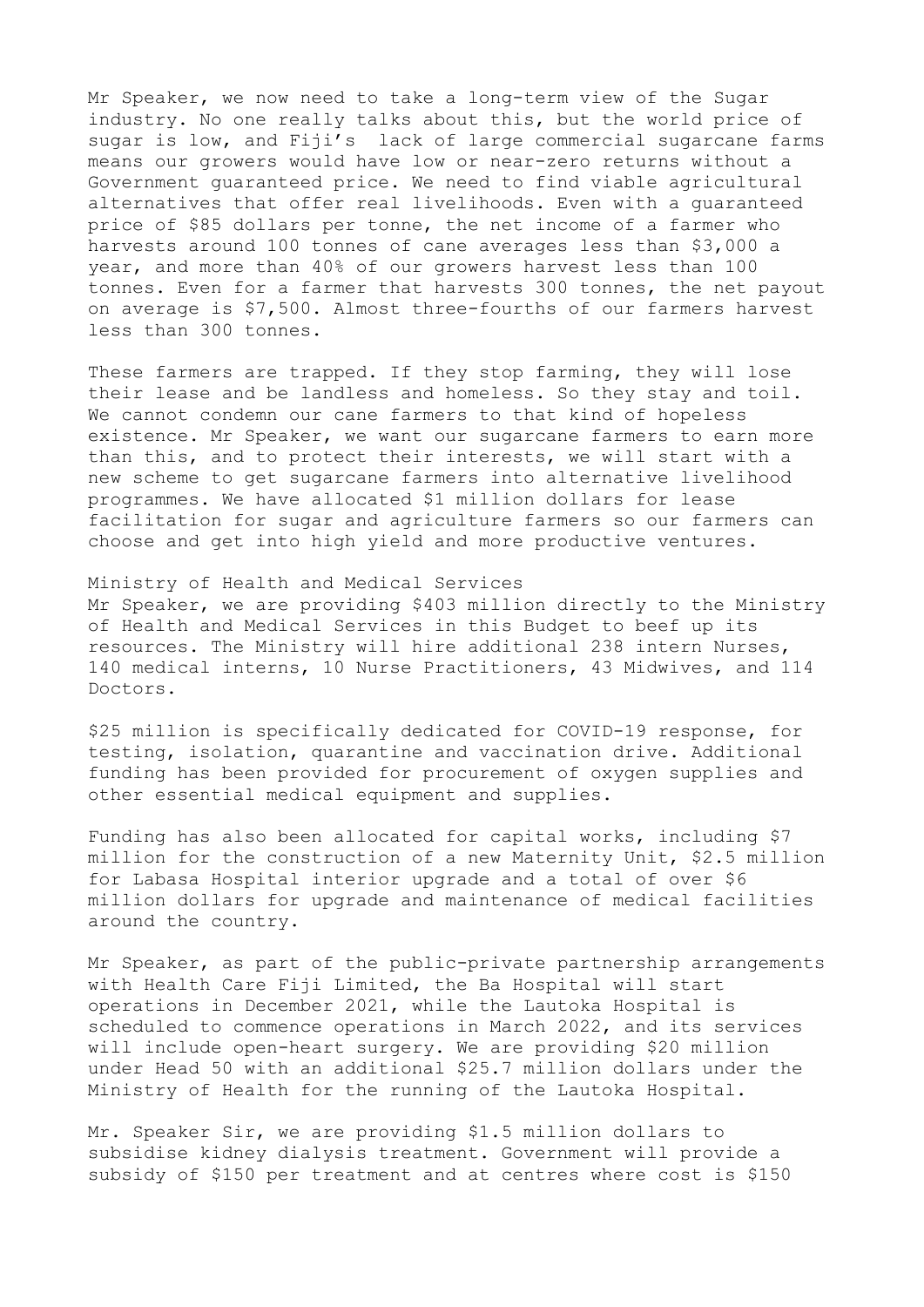per treatment, this would effectively mean that the patient will pay no cost.

To help people work safely from home as much as possible, Government will also reduce duties and VAT on digital equipment needed for conferencing, collaboration and distance-learning, which will be imported at a rate of free fiscal, free import excise, and 9% VAT. Currently, telecommunication equipment attracts 5% fiscal, free import excise and 9% VAT. However, the telecommunication companies normally apply for duty-free importation under Section 10 of the Customs Tariff Act.

And to make sure Fijians in the North have the ability to connect to fast internet speeds we are pressing ahead with the "Northern Connectivity" Project'. This initiative focuses on 40 schools and health centres in the Northern Division and is on track to be completed by December this year. This project will bring reliable access to power, internet and ICT equipment to at least 20,000 Fijians in close proximity to these 40 sites, as well as other emergency portable satellite-based solutions for the deployment of appropriate assistance in times of disasters.

Duties will now be free for all audio visual equipment, including microphones, headphones, loudspeakers, amplifiers, television cameras, digital cameras, video recorders, radio cassettes and radio receivers. Most items will be free of duty, fiscal and VAT.

Government reduced duty on around 2,000 customs tariff-line items in the 2020-2021 Budget. To provide certainty and confidence to businesses and consumers, the reduction in duty rates will be maintained.

There will be a 200% tax deduction for investment in fogging machines used for decontamination and sanitizing workplaces, and a 50% investment allowance will be provided on capital expenditure incurred in the development of cold storage facility from 1 August 2021.

\$20,000 will go towards undertaking a study on aged-care services in Fiji. There exists massive opportunity in the area of developing facilities especially targeted towards developing elderly and retirement homes. Furthermore, \$30,000 dollars allocated for a study on medicinal industrial hemp.

### VACCINE PASSPORT

Mr Speaker, as more adults in Fiji are fully-vaccinated, we are developing secure "vaccine passports", which are essentially digital vaccination certificates. So, you can prove if you have been vaccinated. And also show recent COVID-19 test results.

This digital tool will be available in two forms -- a personalised "digital wallet" whereby Fijians can have their vaccination and COVID-19 test information right on their smartphones or paper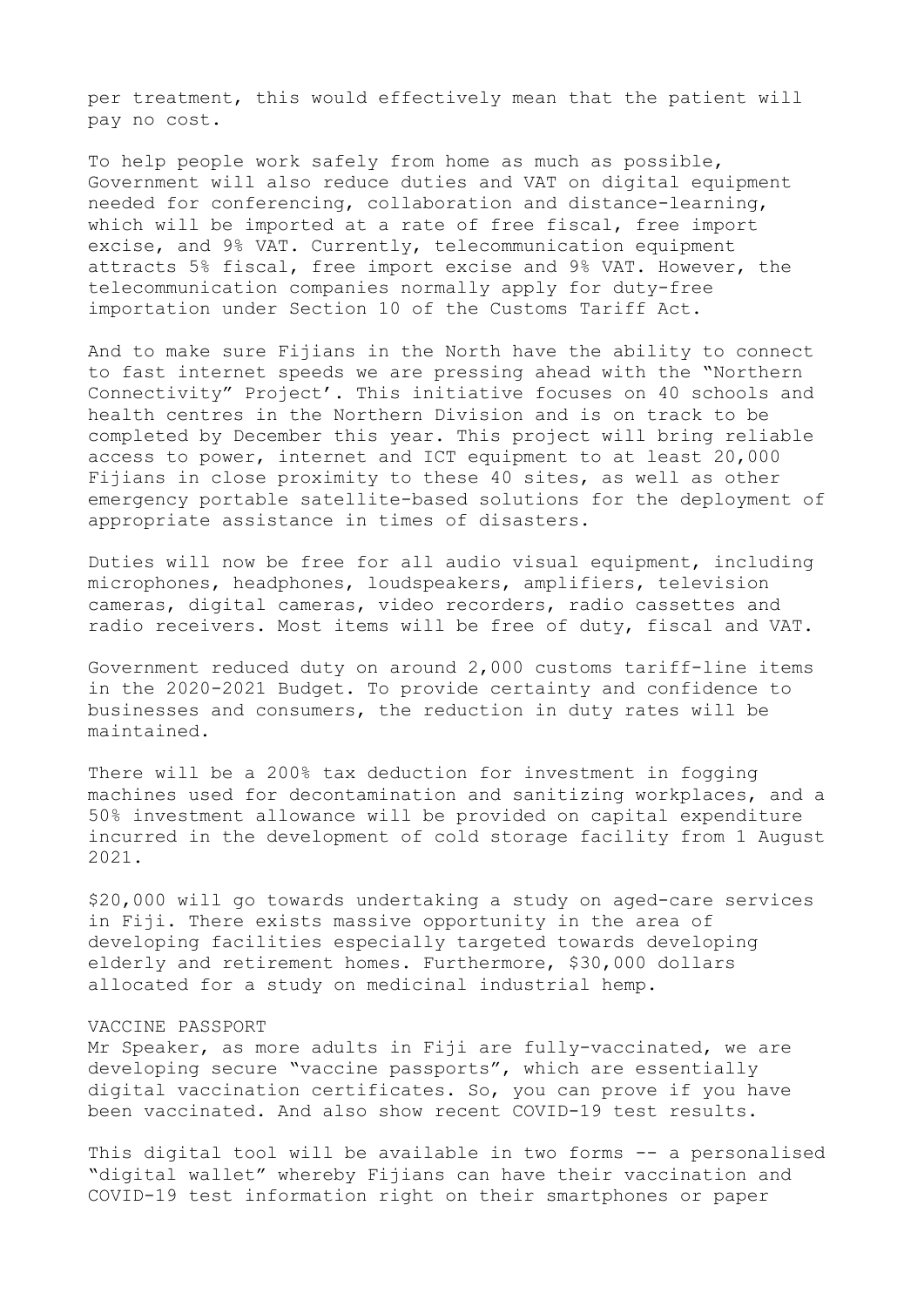printed with readable parts such as barcodes or QR codes. We're calling these passports –– which usually you only need to travel internationally. But these digital certificates will have domestic and international applications.

We know to expect some rule-breakers seeking to fabricate vaccine cards, just as we know to expect abusers of government assistance programmes. To protect against fraud, an individual's biometric information of a person will be captured to form the basis of identity authentication in addition to the birth records and photo ID. The vaccination and COVID-19 test results will be linked to a confirmed identity, making it very hard to cheat the system. If you try, and you are caught, there will be serious consequences. We will guard the credibility of these passports zealously. Other countries need to trust our system and the reported progress of our vaccination programme to allow for seamless cross-border verification and authentication during travel. We are working to make our vaccine passports compliant with the International Civil Aviation Organisation (ICAO) and General Data Protection Regulations (GDPR) of the European Union. That means fullyvaccinated visitors can have a holiday in Fiji without going into quarantine, that means fully-vaccinated Fijians being able to travel abroad without entering into quarantine, and that means we can pave the way toward opening restaurants and large gatherings in Fiji only to fully-vaccinated people.

#### Education

Mr Speaker, before I explain this budget's allocations in the education sector, I want to remind everyone that there was no national commitment in this country for the education of all young Fijians –– girls and boys –– until we made it so. We began the education revolution with the introduction of free education for primary and secondary schools, subsidised transport and other assistance to students and gave unprecedented access to tertiary education with the Tertiary Loan Scheme and National Toppers Scheme.

We've made many tough calls in this budget, but the choice to maintain free education wasn't a choice at all –– it was a nonnegotiable necessity. And we will continue to ensure that every child receives primary and secondary education fully paid by the Government. We are setting aside approximately \$60 million to cater for over 220,000 primary and secondary school students from Years 1 to 13 under the free education initiative.

Mr. Speaker, that fundings falls within a total allocation of \$703.1 million to the education sector. This includes \$442.9 million dollars to the Ministry of Education, \$71.4 million in operation grants to higher education institutions, \$159.6 million for TELS and NTS, and \$28 million for reconstruction for schools.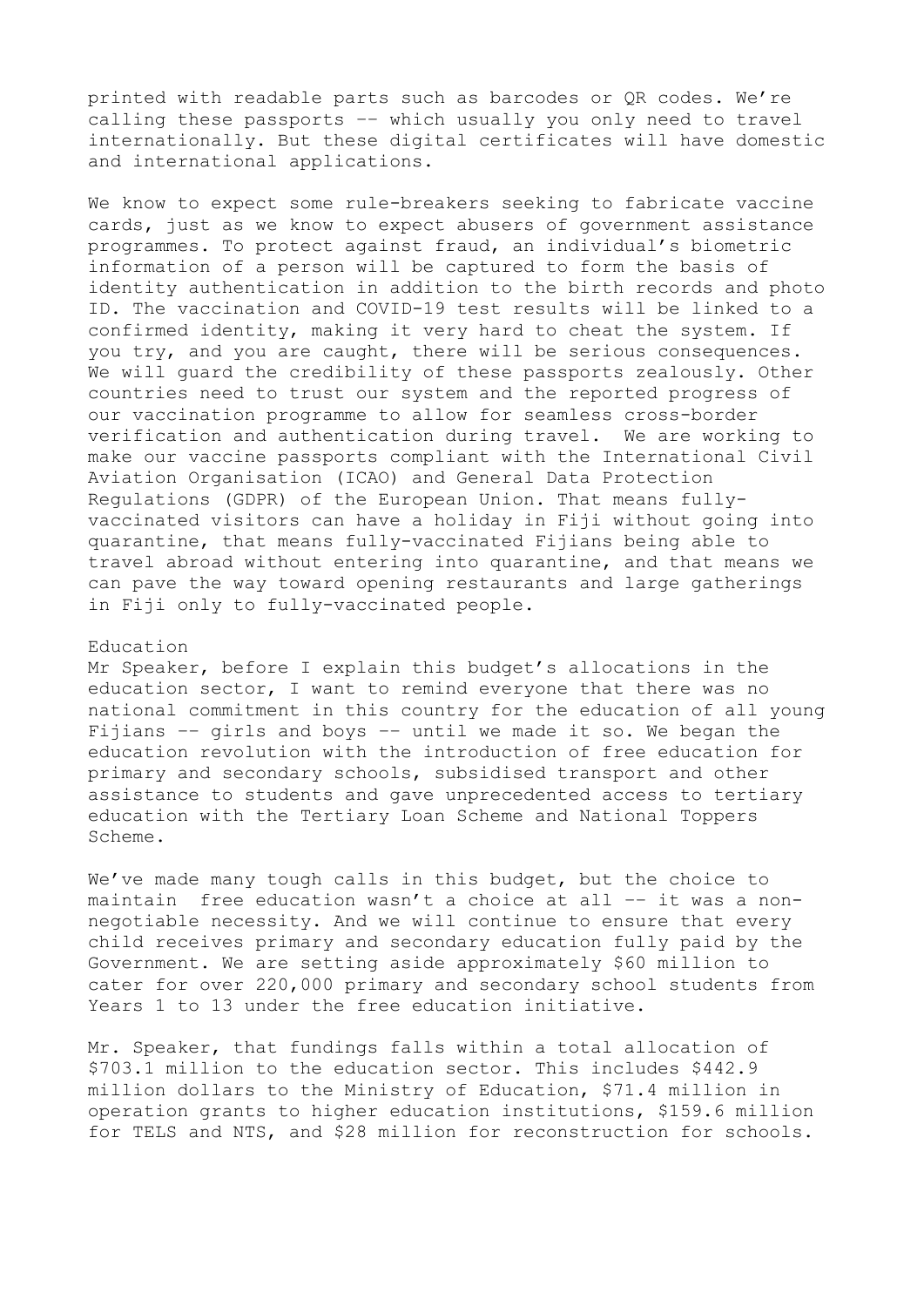We are also allocating \$17 million for transportation assistance for more than 100,000 primary and secondary students from lowincome households.

Mr Speaker, our support to tertiary students will continue. This visionary investment in our future has benefited over 48,000 students since its inception in 2014, and more than 19,000 have completed university or professional education and entered the workforce. As times have changed, so must this programme. We face a different labour market, different dynamics, and new opportunities than we did seven years ago when this programme was introduced. So, tonight, we are announcing some necessary changes to our tertiary education funding.

Effective from the next financial year, Hon. Speaker Sir, we will introduce Means Testing for TELS.

TELS will now only be provided to students from families with household income of less than \$100,000. All recipients above the age of 18 must also be fully vaccinated.

Last year, we changed the eligibility rules so that students with 250 marks and above would qualify for TELS. We are now going to raise the entry mark for TELS to a minimum of 280 marks in the new academic year. For study areas where there is currently an oversupply of graduates such as accounting, tourism, law, management and public administration and certain areas in teacher training, medicine and health, eligibility marks will be increased to 300 marks for Year 13.

To aid those in more technical degree programmes, we have a new financial assistance scheme for all TELS students who are required to complete a period of industrial or clinical attachments to allow them to graduate from their sponsored programme. As they gain invaluable real-world experience, these students will now be entitled to a monthly allowance of \$100 on top of what is provided by their employers.

Mr Speaker, in line with the needs of a modernizing economy, we are introducing a new stream of TELS with 5,000 placements available for TVET courses at FNU. This includes Certificates 3 and 4 as well as Diploma Level 5. Those students who will not be able to make the cut off mark for TELS for Degree programmes will be able to join this scheme including Year 12 students.

Mr Speaker, in the 2020-2021 financial year we suspended TELS for MBBS given the oversupply of Doctors based on the expected number of graduates we have funded earlier. However, we had said at the time that we might consider some form of funding if the economic situation allows. Today we are announcing that all MBBS students that privately enrolled with a minimum Year 13 mark of 340, first year GPA of 3.0 or more and family income below \$100,000 will be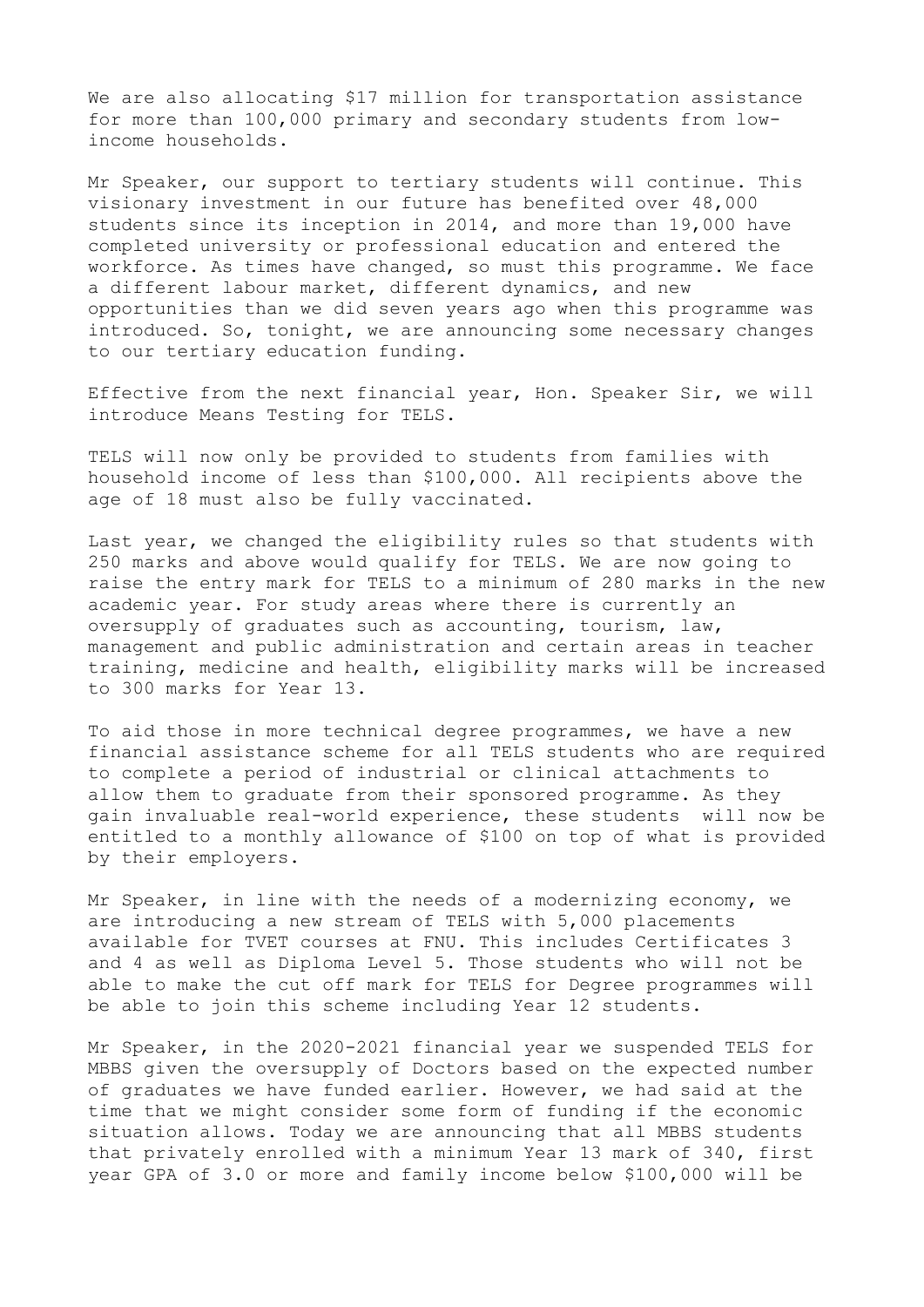eligible for a one-off payment of \$10,000 Government grant towards their MBBS education.

We will continue our scholarship support through Toppers in priority areas, Mr Speaker, but we are redirecting 120 of the 600 awards to applicants in the civil service and the private sector, with a higher priority given to females. 95 of the 120 awards will go towards study in areas of inclusive education, early childhood education, counselling, and psychology, and the remaining 25 awards will be for post-graduate programmes such as dermatology, anesthesia, epidemiology, midwifery obstetrics, gynecology, emergency nursing, surgery and pathology.

Mr Speaker, we are also changing the Tertiary Scholarship and Loans Board to the Tertiary Education and Loans Service with the aim to rebrand TSLB into a more service-oriented institution that is committed to services to its students. And the new Tertiary Education and Loans Service has been provided an operating grant of \$1.5 million to fulfil its mission of working with students towards their education, not against them.

Mr Speaker, to that end, we are also harmonising the GPA requirement across all the higher education institutions to 67 percent. That is a fancy way of saying that if an institution has a total GPA of 4.5, students will be required to maintain a GPA of 3.0. Similarly, for an institution that has a GPA of 5.0, NTS students would have to maintain a GPA of 3.35. This will be only applicable for new awards. The academic assessment criteria will also move from the academic term to cumulative results.

Effective from 1 January 2023, students who undertake foundation studies will not be eligible for TELS. Students who are currently enrolled in foundation studies and complete them by the end of this year will be eligible for TELS in 2022.

Due to the pandemic, the 25,983 domestic students across three universities in Fiji are currently attending classes and having examinations on online platforms. The over 8,000 Year 13 students also need access to data to undertake research for their studies. Given that most students rely on the internet for online classes and conducting research activities, Government in partnership with ATH will provide a monthly data top-up of \$20 per month to each Fijian student to assist them in their online studies. This will only be available during the semester and school-term periods, but the data can be used however students like. We prefer that you don't waste it all watching dance videos on TikTok, but you are adults and that is your choice. Government will contribute \$100,000 dollars with the rest provided by ATH.

### Maintaining Security and Law and Order

Mr Speaker, we will continue to ensure that our security forces are well equipped to keep Fijians safe. In fact, the Fiji Police Force is one of the only few divisions of government where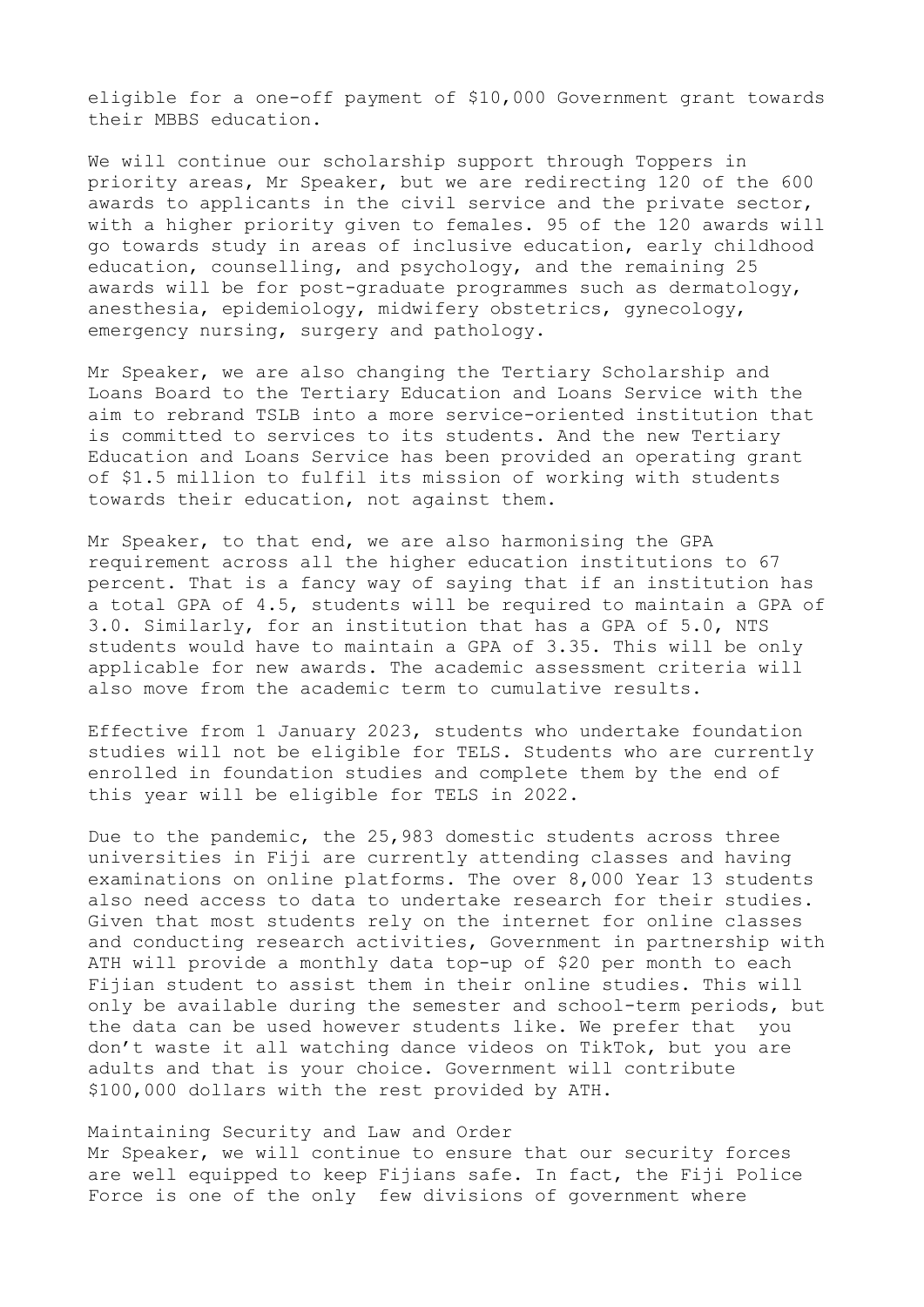additional new recruitment will be allowed. We are counting on our police to see our COVID-safe health measures enforced nationwide – – lives depend on it, so they must be staffed appropriately.

The Fiji Police Force is allocated \$184.3 million in this budget-- \$152.4 million for operating expenditure and \$27.9 million for capital expenditure. This includes funding for 328 positions: promotion of 158 Police Officers and recruitment of 82 new Police Officers, 78 Special Constables, 7 Civilian Officers and 3 Government Wage Earners.

Mr. Speaker, Government will continue to fund the construction of new Police Stations, currently underway in Nakasi, Nadi, Lautoka and Nalawa . \$25 million dollars is allocated for the ongoing construction of police stations, which will expand the reach of law enforcement to Fijians living in the central and western divisions. An additional \$1 million is allocated for renovation, extension and upgrade of existing police posts.

Mr Speaker, \$1.2 million is provided to undertake special drug operations that arise based on any suspected cases of drug related activities in all divisions. The Force has discovered new practices that are rapidly transforming the illicit drug trade. Over the course of the past two years, this operation has uncovered over \$200 million in various narcotics.

A further \$1.5 million is provided for capital purchases to adequately equip the police and police stations to detect criminal activity and lower the response time of officers called to action, including procurement of boats and outboard motor engines, communication and other specialised equipment.

The Republic of Fiji Military Forces is provided a funding of \$79.7 million and \$36. 5 million is provided to the Fiji Corrections Services.

#### Infrastructure Development

Mr Speaker, COVID or not, the nation's infrastructure must continue to be built. Services must be expanded. And we still must drive and travel, so our roads must be maintained. \$500 million will go towards upgrading, modernising, and expanding our road network and the provision of clean and safe drinking water and electricity. \$272 million is provided for the Fiji Roads Authority, \$195 million to the Water Authority of Fiji and \$26.6 million to the Ministry of Infrastructure and Meteorological Services. This also includes over \$11 million for grid extension and house wiring and rehabilitation of diesel schemes for communities that have been relocated to protect them from the rising seas. Hon. Speaker Sir, EFL will now be responsible for back to back work including grid extension and house wiring to make the process more efficient.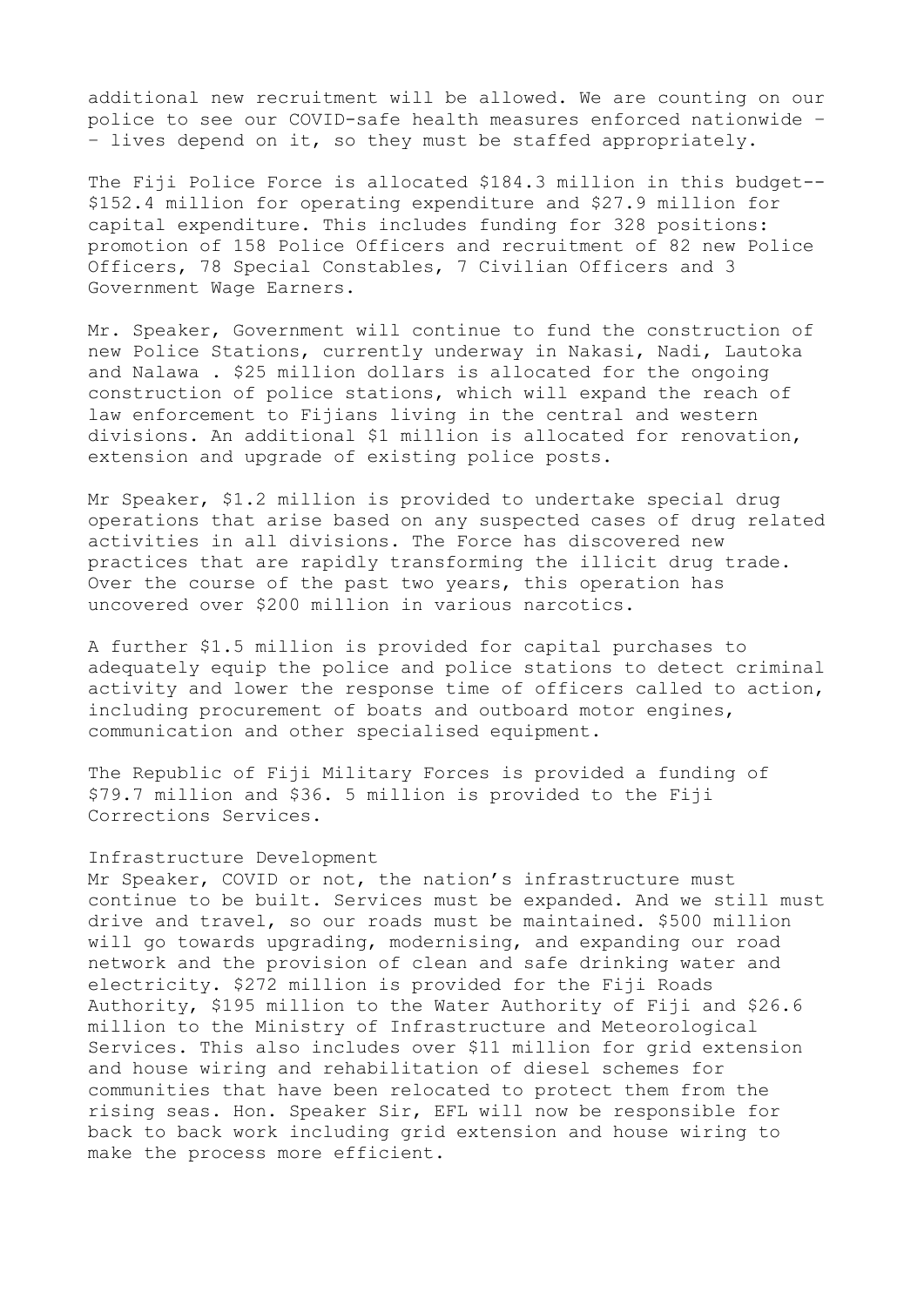Mr Speaker, despite limiting the expenditure of all other line ministries and departments, we have made smart cuts that allow these ministries to continue to deliver the services that we all count on. The need for fiscal discipline is widely understood across government, and we are committed to doing the absolute best with the resources at our disposal.

### Blue and Green Recovery

Mr Speaker, when we speak of future-proofing Fiji, we have to acknowledge the very real threats that are out there, like climate change, and act to protect ourselves. But we should also look ahead through a lens of optimism and opportunity –– like the opportunity to build back better. We certainly know how to do that –– we spent more than \$250 million rebuilding resilient schools after TC Winston. Now, tasked with rebuilding and restarting many sectors of our economy, we have the chance to build back better once again.

We have an opportunity to accelerate our transition to becoming a greener, bluer and more sustainable society. We can engrain new ways of thinking about our oceans, our rivers, our seas and our waterways as an interconnected system that sustain the biodiversity that we need as a country and as a planet. And through our recovery and into next year, we are going to take a deep and transformative dive into bluer and greener possibilities with a fundamental focus on creating sustainable jobs and livelihoods.

Mr Speaker, to reduce waste and actually repurpose it for something productive, we're funding the Fijian Stewardship of Tyres in the 2021-2022 financial year with an allocation of \$200,000. It's a tragedy to see used tyres end up in ditches by the road, strewn across the coast, and in our communities. Rather than being discarded and left to become unsightly breeding grounds for mozzies, they can actually be used for productive purposes. Through this new programme, we will be buying back used tyres for loose tyre imports and imposing a tyre recycling levy on all new and second-hand imported vehicles. We'll also roll out a tyrerefund scheme for existing on-road tyres and for legacy tyres in dump yards, backyards and stockpiles.

The Ministry of Economy and the Ministry of Waterways and Environment will work with tyre importers and retailers, local recycling companies and repair shops to get this programme off the ground and keep used tyres out of our environment.

Mr. Speaker Sir, Fiji imports an average of over 290,000 tyres per year, and an estimated 565,000 tyres are currently being used on Fijian roads. Through this programme, we expect to not only extend the value chain of tyres but also create a vibrant recycling sector that can eventually spread throughout the Pacific. We also expect to use recycled shredded tyres in road construction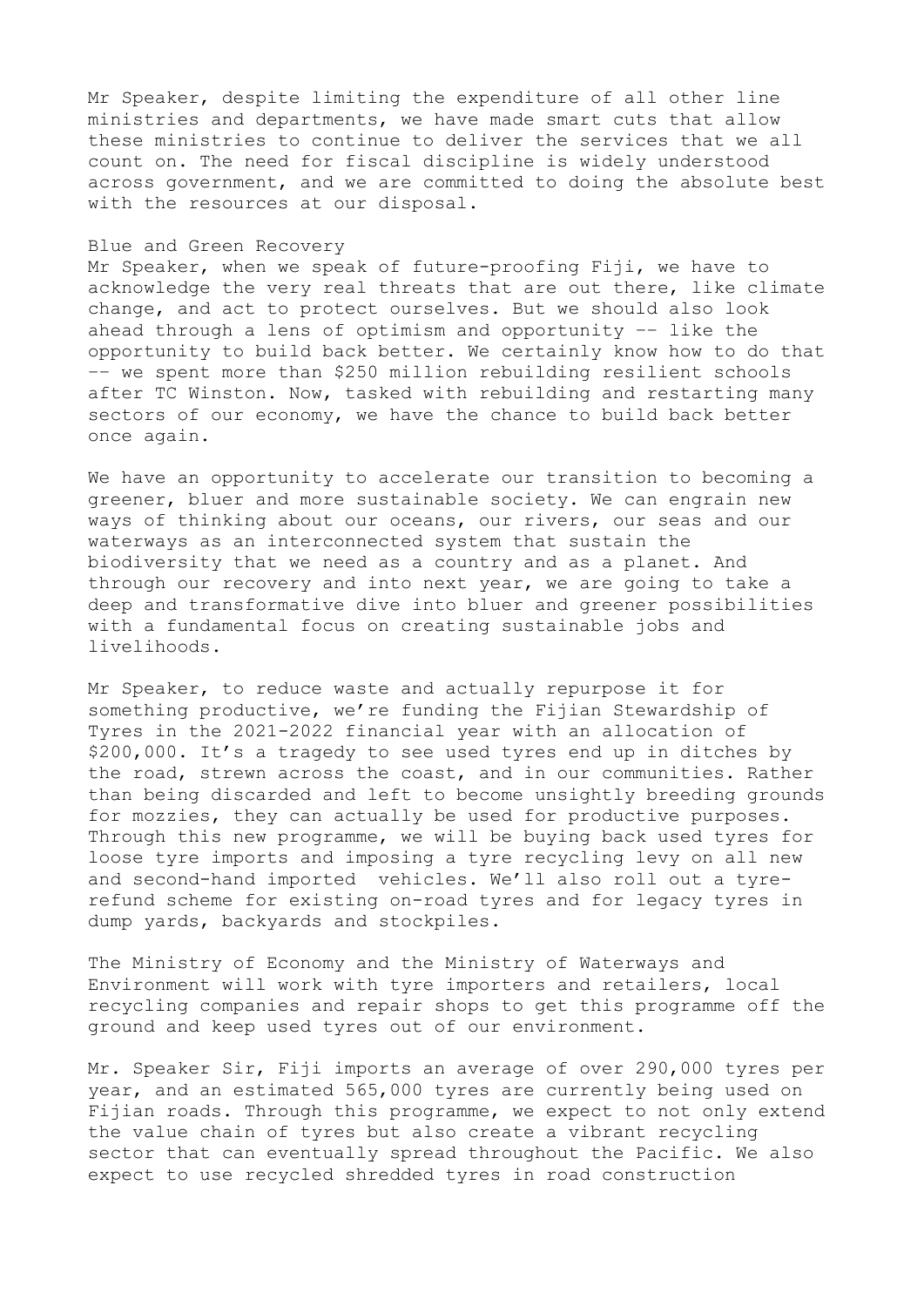initiatives as rubber, like glass, repels water. And FRA depots will be used to collect tyres.

### Tax Incentive for Recycling Investments

Mr. Speaker, to incentivise investments in the recycling sector, any new investment in a recycling business will be granted a tax holiday and a duty concession package. Under this initiative, businesses are offered three years' income tax holiday for capital investments from \$250,000 to \$500,000, a five-year tax holiday for capital investments between \$500,000 to \$2 million, a 10-year tax holiday for capital investment between \$2 million to \$5 million, a 15-year tax holiday for capital investment between \$5 million to \$10 million and a 20-year tax holiday for capital investment in excess of \$10 million. To further incentivise these new, green investments, customs import duty exemption will be provided on raw materials, machinery and equipment ,including spare parts for recycling businesses.

### Jobs for Nature

Mr Speaker, in the eyes of the watching world, Fiji is respected as a moral force and a model nation for climate and oceans action. And this budget leverages our leadership to launch a new "Jobs for Nature" initiative to engage the unemployed in nature reforestation work such as planting mangroves and seagrass. These natural barriers do more than provide a buffer between communities in the rising seas –– they support ecosystems that strengthen food security. So these jobs for nature create jobs for many others. It's an obvious win for all of society, and Government will raise \$4 million in green bonds to fund this initiative.

### Polystyrene (Styrofoam) Ban

Mr speaker Sir, as we announced last year, we are now banning the use of polystyrene - more commonly known as Styrofoam -- from 1 August 2021. Just to be clear: This entails a complete ban on the import, export and use of Polystyrene and also raw material used to make Polystyrene products.

The Fijian Government took a well-planned and phased approach by banning imports and exports of Polystyrene from 1 January 2021. In doing so, we gave a 7-month transitionary/grace period for local manufacturers and retailers to adapt their businesses to operations without polystyrene. The Environment Management Act 2005 section 45(B) has been updated in this regard to now include the Environment Management (Polystyrene Products Exemption) Regulations 2021.

The Polystyrene Ban will help curb the pollution in our waterways, oceans and environment.

## Blue Bond Issuance in 2022

Mr Speaker, to operationalise our recently-passed National Ocean Policy and launch projects to sustainably manage Fiji's 1.3 million square kilometres of Exclusive Economic Zone (EEZ), we are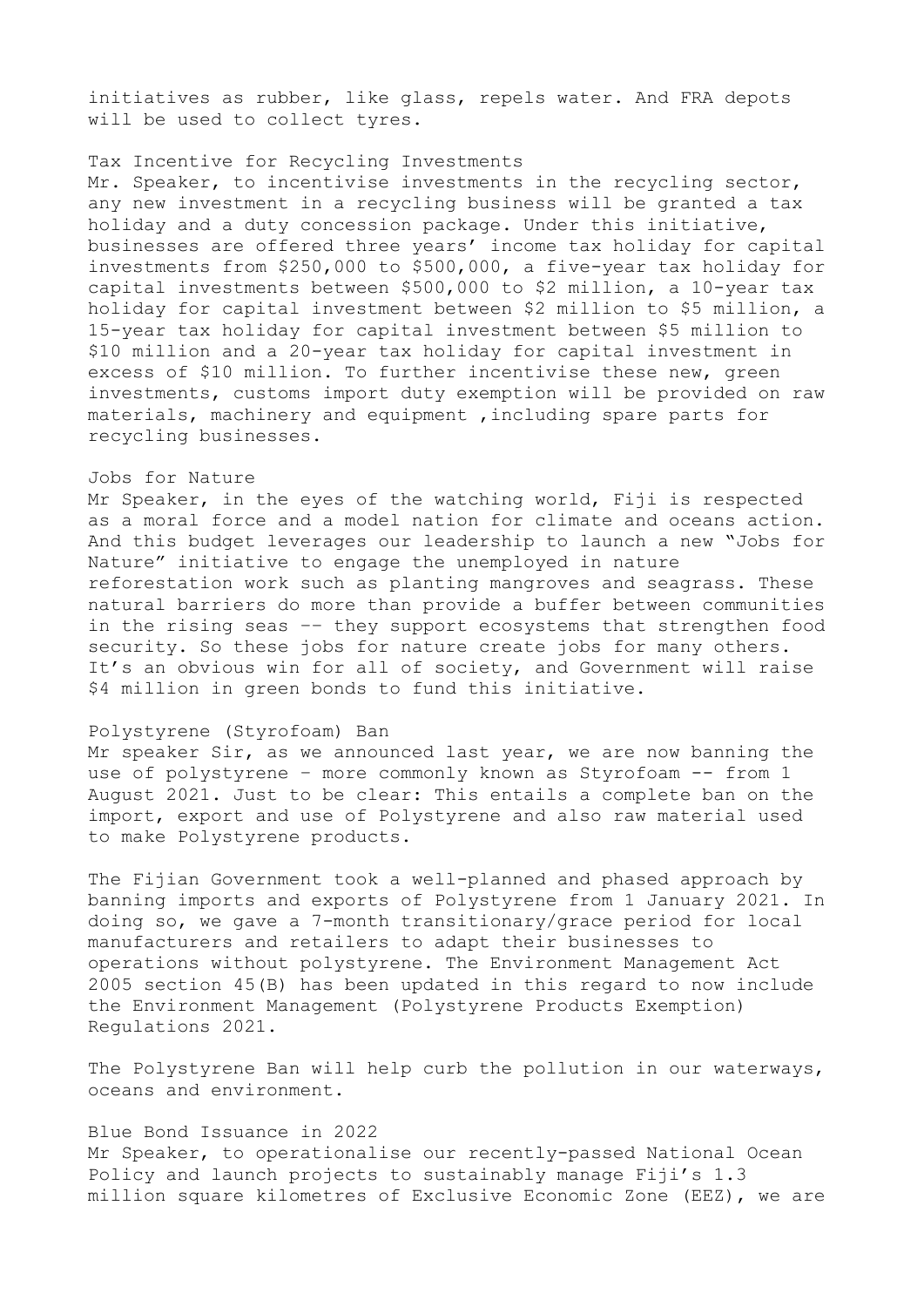working with the United Kingdom and the United Nations to issue a Sovereign Blue Bond in 2022. We are also engaged with the World Bank and a range of other actors in shaping the development of this strategic sector of our economy.

These are investments in jobs, in ecosystems, in the health of the planet. During this decade, our sustainable blue economy will be one of the largest and most exciting sectors of the economy. All our seaweed, pearl, crab and prawn farmers already know it. Diving professionals know it. Our ocean –– when managed sustainably –– can host an extremely successful industry for us. It can spawn new businesses, such as fish processing at the community level in maritime regions, the building of nature-based seawalls to protect coastal communities, and conservation-based tourism across our blue economy.

Climate and Disaster Risk Parametric Micro-insurance Product And to protect against intensifying climate risks, the Ministry of Economy, in collaboration with the Pacific Insurance and Climate Adaptation Programme (PICAP) administered by the United Nations Capital Development Fund (UNCDF), has developed Fiji's and the region's first-ever market-based parametric micro insurance product to benefit small-holder farmers, fishers, market vendors and small business owners. These Fijians have been most vulnerable to climate disaster, yet the least able to insure their businesses.

Through a pilot launch in early October 2021, the product will initially support a group of 500 sugarcane, rice, coconut and root-crop farmers, fishers and market vendors –– many of whom are women. Following the pilot, we will scale up coverage to reach 1,000 beneficiaries before the 2021 cyclone season begins in November.

To support this ground-breaking initiative, VAT exemption will be provided to all Climate and Disaster Risk Micro-insurance products. By making these products more affordable, we extend them to low-income and vulnerable sectors previously beyond the reach of mainstream insurance.

UN Proposed Headquarters We have also agreed, Mr Speaker, to construct a United Nations Building to serve as the UN Headquarters in the Pacific. We are the hub of the region, and we look forward to being the home of the UN's Pacific operations. We are inviting private investors to build a "Purpose-Build" building to accommodate all of the services of the United Nations

in a single, secure, and functional complex in the central business district of Suva.

Three possible sites have been identified, and there are potential investors who are willing to provide a total office floor area of at least 10,000 square metres including coffee shops, car parks and other requirements of the UN. The investor, once selected,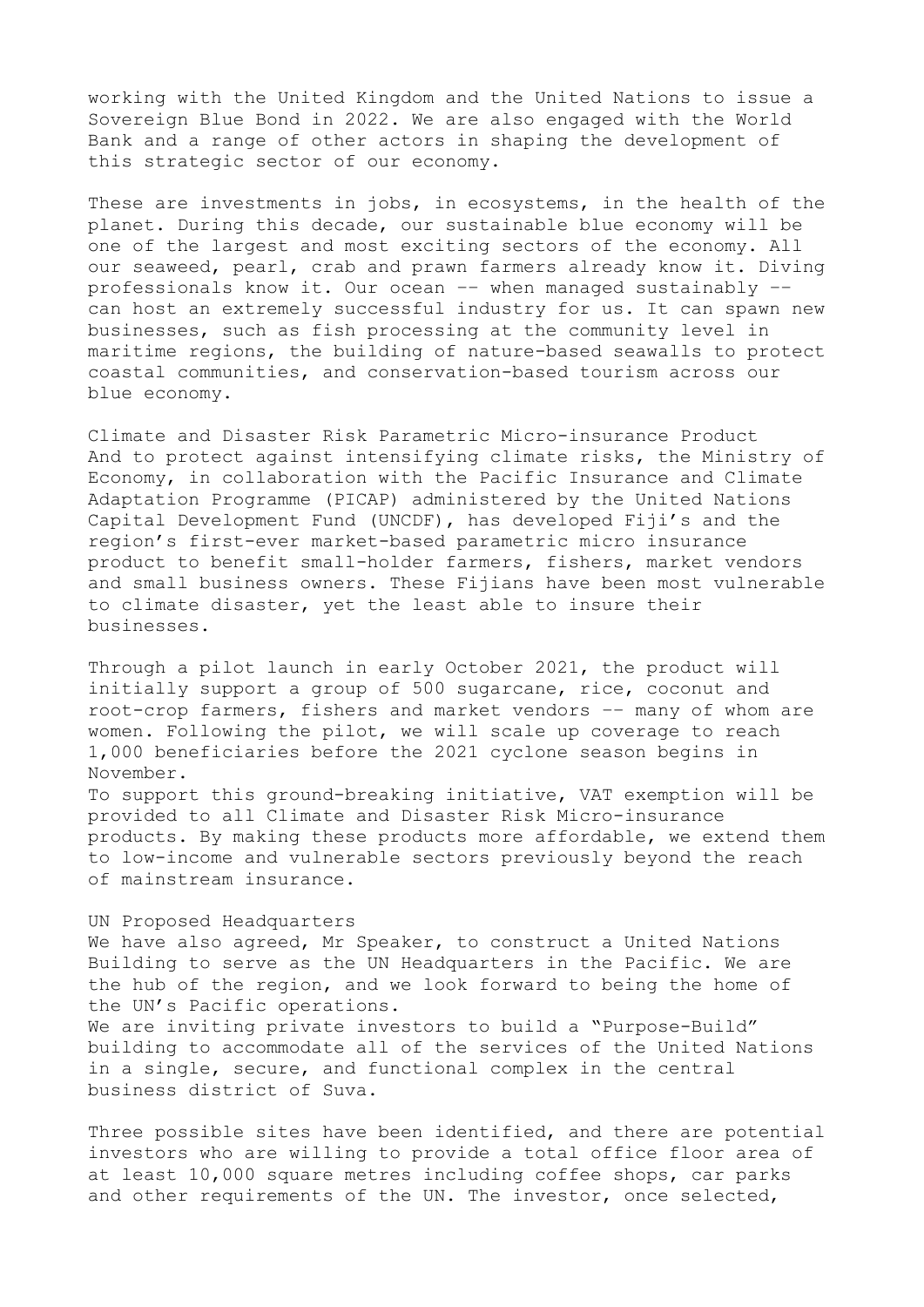will be required to complete the building in no more than 30 months from the date of the letter of undertaking.

From the day we break ground on this HQ, we'll create jobs in construction, and playing host to the UN will reap huge benefits for Suva, for Fiji, and the Pacific at-large. Because the UN, Mr Speaker, is an institution worth hosting.

## Elections

And, Hon. Speaker Sir, as we look to the future of our democracy, we are providing \$23.1 million to the Fijian Elections Office to continue preparations for the third genuine parliamentary election in Fijian history. Elections can be held anytime from 9 July 2021 to 9 January 2023. An additional \$16.3 million is provided under Head 50 in the event that elections are held within the 2021-2022 financial year. \$1.5 million dollars of that total will go to Fiji Police Force to maintain security during elections.

### Conclusion

The assistance and support that Government is announcing in this budget is contingent on reaching our vaccine target by October 31. As we've made clear, if we fail or fall short, we will have to revise the budget to cut back mightily on assistance, including social welfare, and announce major cuts in civil service salaries and reduce our funding commitments across every arm of government and every sector of the economy. But if we do achieve that target, we put ourselves on a very different path; a path to recapture what we've lost –– our livelihoods and our economic lifelines and to build on what we've gained; the new trades, skills, and businesses, and the new ways technology plays a role in our lives. Mr Speaker, before we wrap up tonight, I want us all to look on to the horizon and imagine, for a moment, this year's Christmas in Fiji.

By this Christmas, if we reach our vaccination targets, we could be fully protected from the coronavirus thanks to widespread immunity through vaccines. Gatherings can take place, sports can be played, and we can pray together in our houses of faith. Our borders could be open to some of our most important source markets of tourism. Planes could be flying. Careers could be restored. Government revenues could be on the rise so we could deliver even more services and achieve more of our vision for the country. The ocean and our natural environment could offer us more than their beauty –– they can provide us with many more sustainable livelihoods. And with our economy restored, when a climate-fuelled disaster inevitably strikes us, we could respond from a position of strength.

If we hesitate now, we'll kill our recovery before it can begin and give up all the possibilities of that better future. Stalling our recovery means delaying development, delaying our journey to resilience, and keeping us vulnerable to those same forces we were fighting before this pandemic slapped us. We will leave ourselves